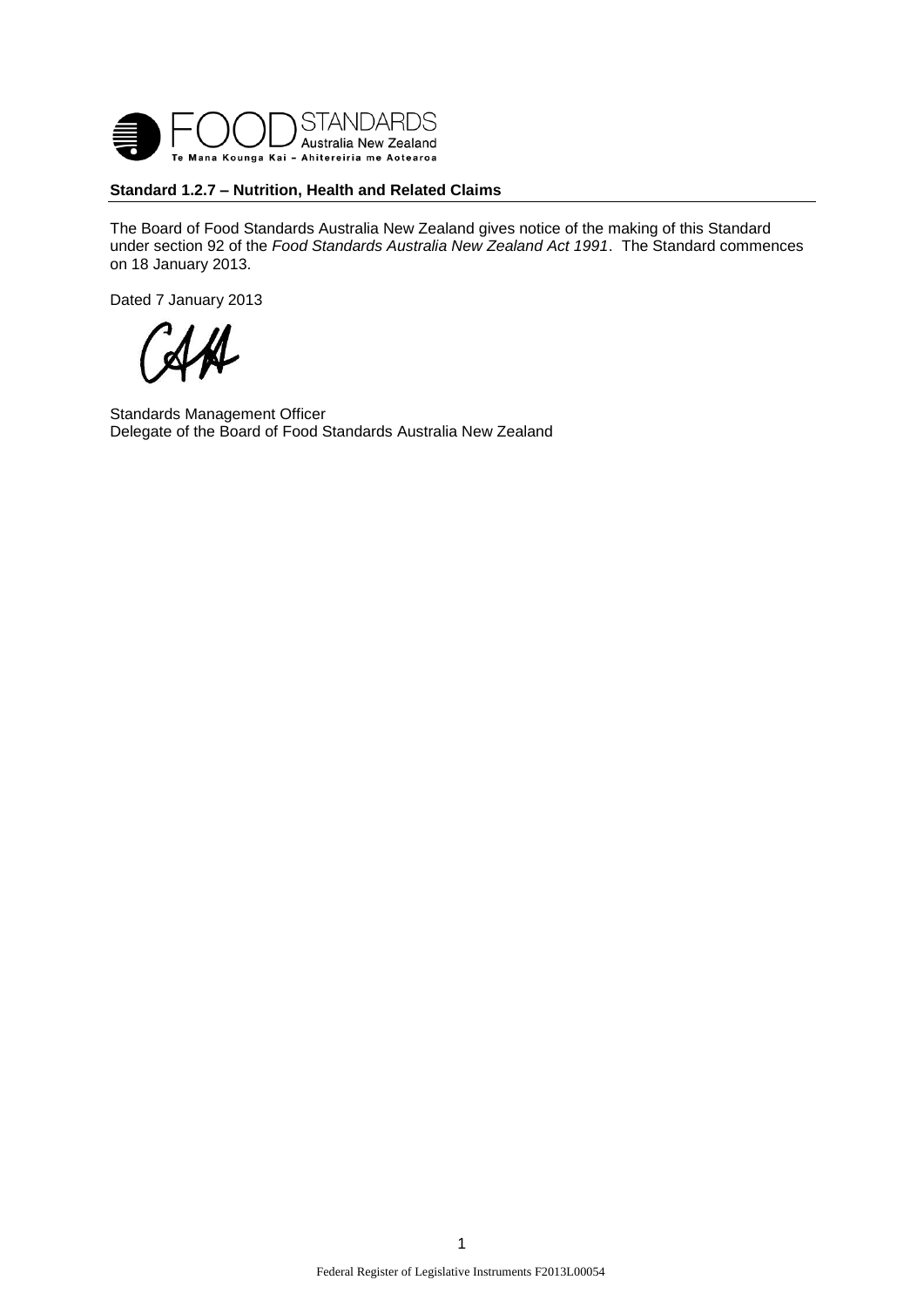# *STANDARD 1.2.7*

# *NUTRITION, HEALTH AND RELATED CLAIMS*

## **Table of Provisions**

| Purpose<br>1               | Part 1 – Purpose and interpretation                                                         |
|----------------------------|---------------------------------------------------------------------------------------------|
| 2                          | Interpretation                                                                              |
|                            | Part 2 – Claims framework and general principles                                            |
| 3                          | Nutrition content claims or health claims not to be made about certain foods                |
| 4                          | Standard does not apply to certain foods                                                    |
| 5                          | Standard does not apply to certain claims and declarations                                  |
| 6                          | Form of food to which provisions of this Standard apply                                     |
| $\overline{7}$             | Claims not to be therapeutic in nature                                                      |
| 8                          | Claims not to compare vitamin or mineral content                                            |
| 9                          | Standard does not prescribe words                                                           |
|                            | Part 3 – Requirements for nutrition content claims and health claims                        |
|                            | Division 1 - Nutrition content claims                                                       |
| 10                         | Presentation of nutrition content claims                                                    |
| 11                         | Nutrition content claims about properties of food in Schedule 1                             |
| 12                         | Nutrition content claims about properties of food not in Schedule 1                         |
| 13                         | Nutrition content claims about choline, fluoride or folic acid                              |
| 14                         | Nutrition content claims must not imply slimming effects                                    |
| 15                         | Comparative claims                                                                          |
| Division 2 - Health claims |                                                                                             |
| 16                         | Application or proposal to vary Schedule 3 taken to be a high level health claims variation |
| 17                         | Conditions for making health claims                                                         |
| 18                         | Requirement when making a general level health claim under paragraph 17(4)(b)               |
| 19                         | How health claims are to be made                                                            |
| 20                         | Split health claims                                                                         |
| 21                         | Statements for claims about phytosterols, phytostanols and their esters                     |
| Division 3 - Endorsements  |                                                                                             |
| 22                         | <b>Endorsing bodies</b>                                                                     |
| 23                         | Criteria for endorsements                                                                   |
|                            | Division 4 – Additional labelling of food required to meet the NPSC                         |
| 24                         | Method for calculating a nutrient profiling score                                           |
| 25                         | Labelling of food required to meet the NPSC                                                 |
| 26                         | Labelling exemptions for certain foods                                                      |
| Schedule 1                 | Conditions for nutrition content claims                                                     |
| Schedule 2                 | Conditions for permitted high level health claims                                           |
| Schedule 3                 | Conditions for permitted general level health claims                                        |
| Schedule 4                 | Nutrient profiling scoring criterion                                                        |
| Schedule 5                 | Nutrient profiling scoring method                                                           |
| Schedule 6                 | Process of systematic review                                                                |
|                            | Part 1 – Purpose and interpretation                                                         |
|                            |                                                                                             |
| <b>Editorial Note:</b>     |                                                                                             |
|                            |                                                                                             |

Standard 1.1A.2 is a transitional standard that operates concurrently with this Standard 1.2.7 for a period of three years. During the three-year period Standard 1.1A.2 operates unchanged by this Standard and related variations made by the *Food Standards (Proposal P293 – Nutrition, Health & Related Claims – Consequential) Variation*. A supplier can rely on this Standard or Standard 1.1A.2, but not both. At the end of the three-year period, Standard 1.1A.2 will cease to operate. There is no stock-in-trade period at the end of the three-year period.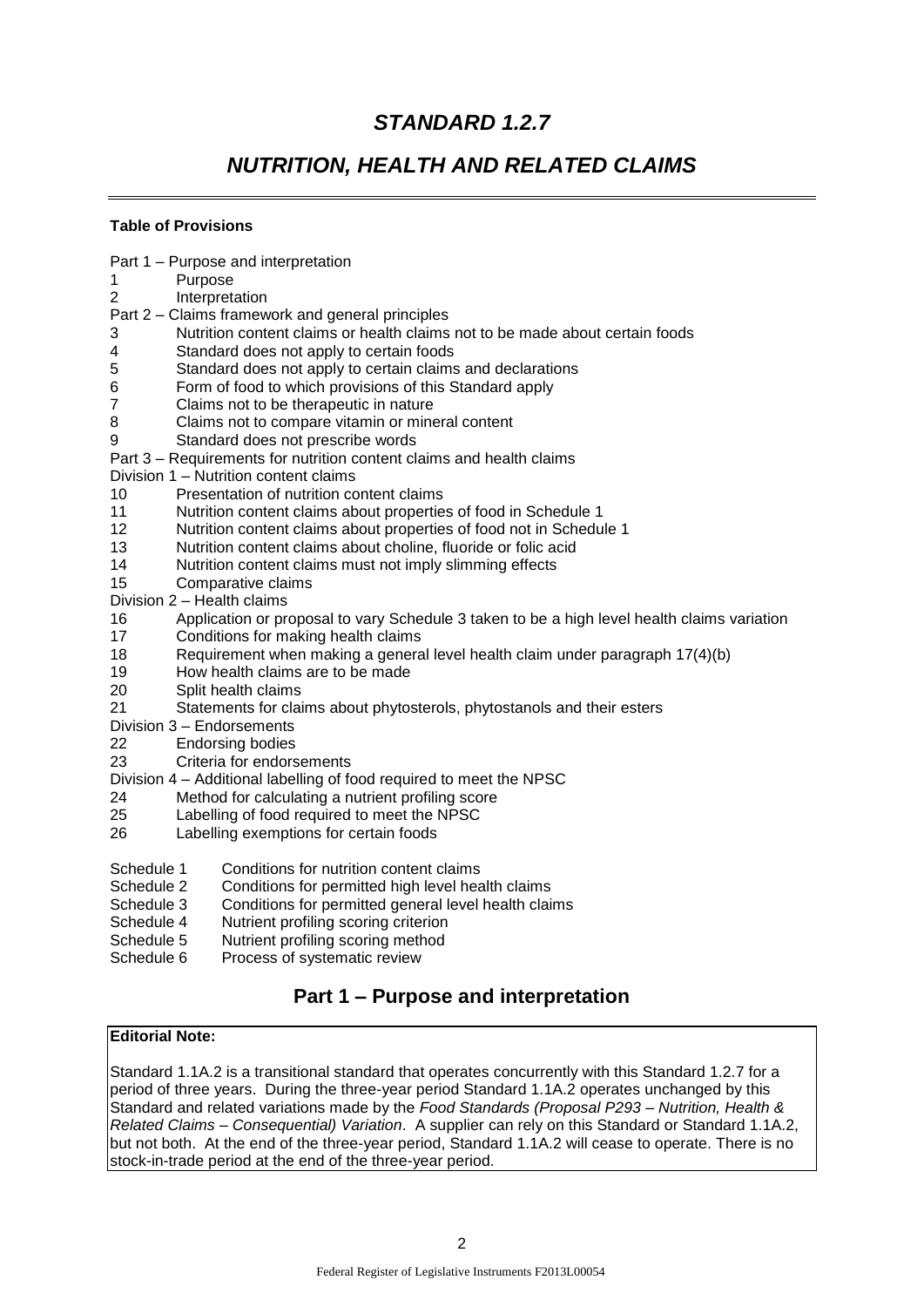#### **1 Purpose**

This Standard –

- (a) sets out the claims that can be made on labels or in advertisements about the nutritional content of food (described as nutrition content claims) and the claims that can be made on labels or in advertisements about the relationship between a food or a property of a food, and a health effect (described as health claims); and
- (b) describes the conditions under which such claims can be made, and
- (c) describes the circumstances in which endorsements can be provided on labels or in advertisements.

### **2 Interpretation**

In this Standard –

**average energy content** is as defined in Standard 1.2.8.

- **biologically active substance** is as defined in Standard 1.2.8.
- **biomarker** means a measurable biological parameter that is predictive of the risk of a serious disease when present at an abnormal level in the human body.
- **carbohydrate** is as defined in Standard 1.2.8.
- **dietary fibre** is as defined in Standard 1.2.8.
- **endorsement** means a nutrition content claim or a health claim that is made with the permission of an endorsing body.
- **endorsing body** is a not-for-profit entity which has a nutrition- or health-related purpose or function that permits a supplier to make an endorsement.

**fat** is as defined in Standard 1.2.8.

**food group** means any of the following groups –

- (a) bread (both leavened or unleavened), grains, rice, pasta and noodles;
- (b) fruit, vegetables, herbs, spices and fungi;
- (c) milk and milk products as standardised in Part 2.5 and analogues derived from legumes and cereals mentioned in Column 1 of the Table to clause 3 in Standard 1.3.2;
- (d) meat, fish, eggs, nuts, seeds and dried legumes;
- (e) fats including butter, edible oils and edible oil spreads.

**fruit** means the edible portion of a plant or constituents of the edible portion that are present in the typical proportion of the whole fruit (with or without the peel or water), but does not include nuts, spices, herbs, fungi, legumes and seeds.

**fvnl** is as defined in item 4 of Schedule 5 for the purpose of calculating V points.

**general level health claim** means a health claim that is not a high level health claim.

**gluten** means the main protein in wheat, rye, oats, barley, triticale and spelt relevant to the medical conditions coeliac disease and dermatitis herpetiformis.

**glycaemic index (GI)** means a measure of the blood glucose raising ability of the digestible carbohydrates in a given food as determined by a recognised scientific method.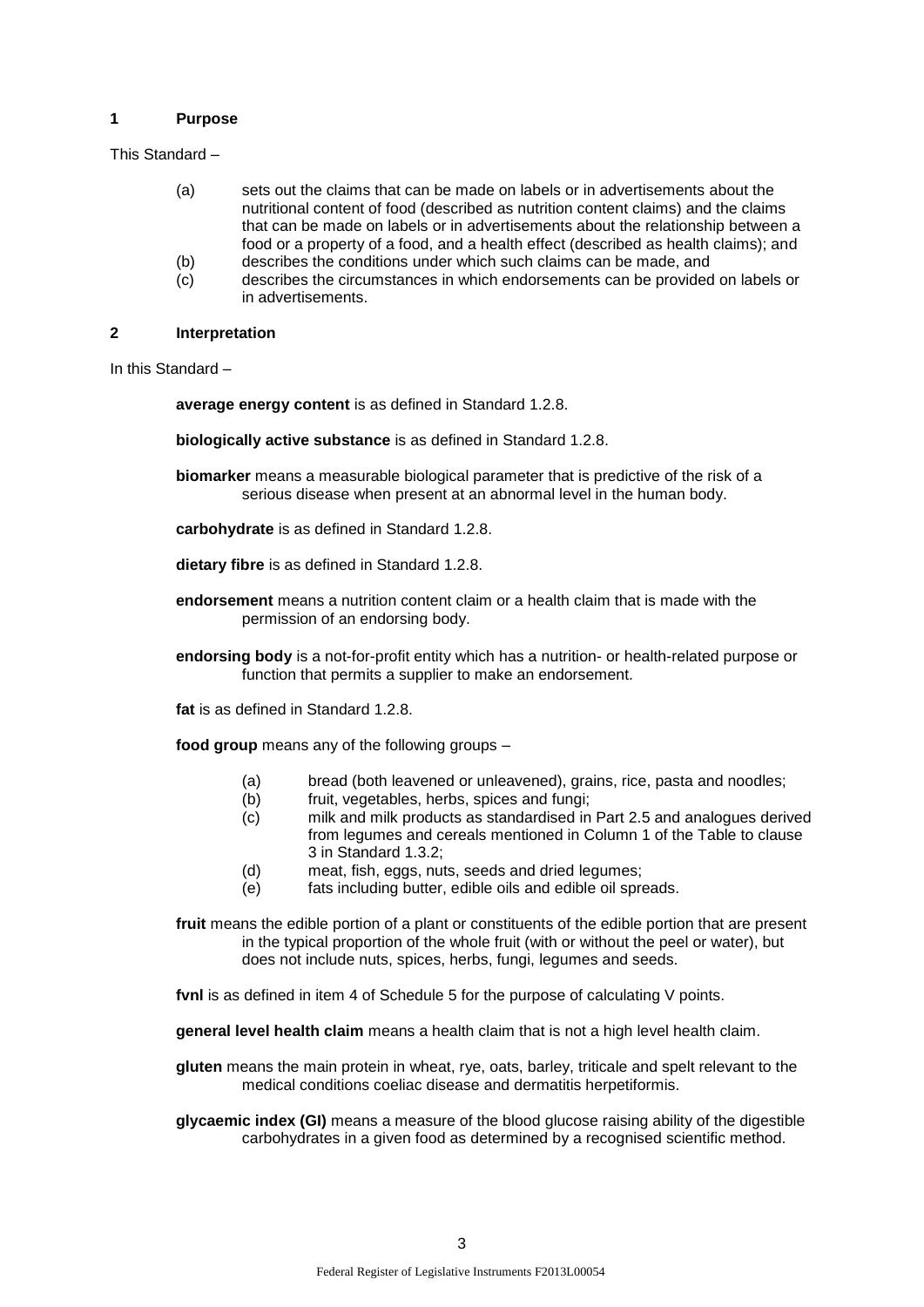### **Editorial note:**

A method for determining glycaemic index of carbohydrates in foods is described in the Standards Australia Australian Standard Glycemic index of foods (AS 4694 – 2007). In particular, glycaemic index testing is carried out by the determination of glycaemic (blood glucose) responses in human volunteers (in–vivo testing).

The objective of AS 4694 - 2007 is to establish the recognised scientific method as the standard method for the determination of glycaemic index (GI) in foods.

**health claim** means a claim which states, suggests or implies that a food or a property of food has, or may have, a health effect.

## **Editorial note:**

For the definition of claim, see clause 2 of Standard 1.1.1.

**health effect** means an effect on the human body, including an effect on one or more of the following –

- (a) a biochemical process or outcome;
- (b) a physiological process or outcome;
- (c) a functional process or outcome;
- (d) growth and development;
- (e) physical performance;
- (f) mental performance;
- (g) a disease, disorder or condition.
- **high level health claim** means a health claim that refers to a serious disease or a biomarker of a serious disease.
- **meets the NPSC** means that the nutrient profiling score of a food described in Column 1 of Schedule 4 is less than the number specified for that food in Column 2 of that Schedule.

**monounsaturated fatty acids** is as defined in Standard 1.2.8.

**NPSC** means the nutrient profiling scoring criterion.

**nutrient profiling score** means the final score calculated pursuant to the method described in Schedule 5.

**nutrition content claim** means a claim about –

- $(a)$  the presence or absence of  $-$ 
	- (i) a biologically active substance; or
	- (ii) dietary fibre; or
	- (iii) energy; or
	- (iv) minerals; or
	- (v) potassium; or
	- (vi) protein; or
	- (vii) carbohydrate; or
	- (viii) fat; or
	- (ix) the components of any one of protein, carbohydrate or fat; or
	- (x) salt; or
	- (xi) sodium; or
	- (xii) vitamins; or
- (b) glycaemic index or glycaemic load;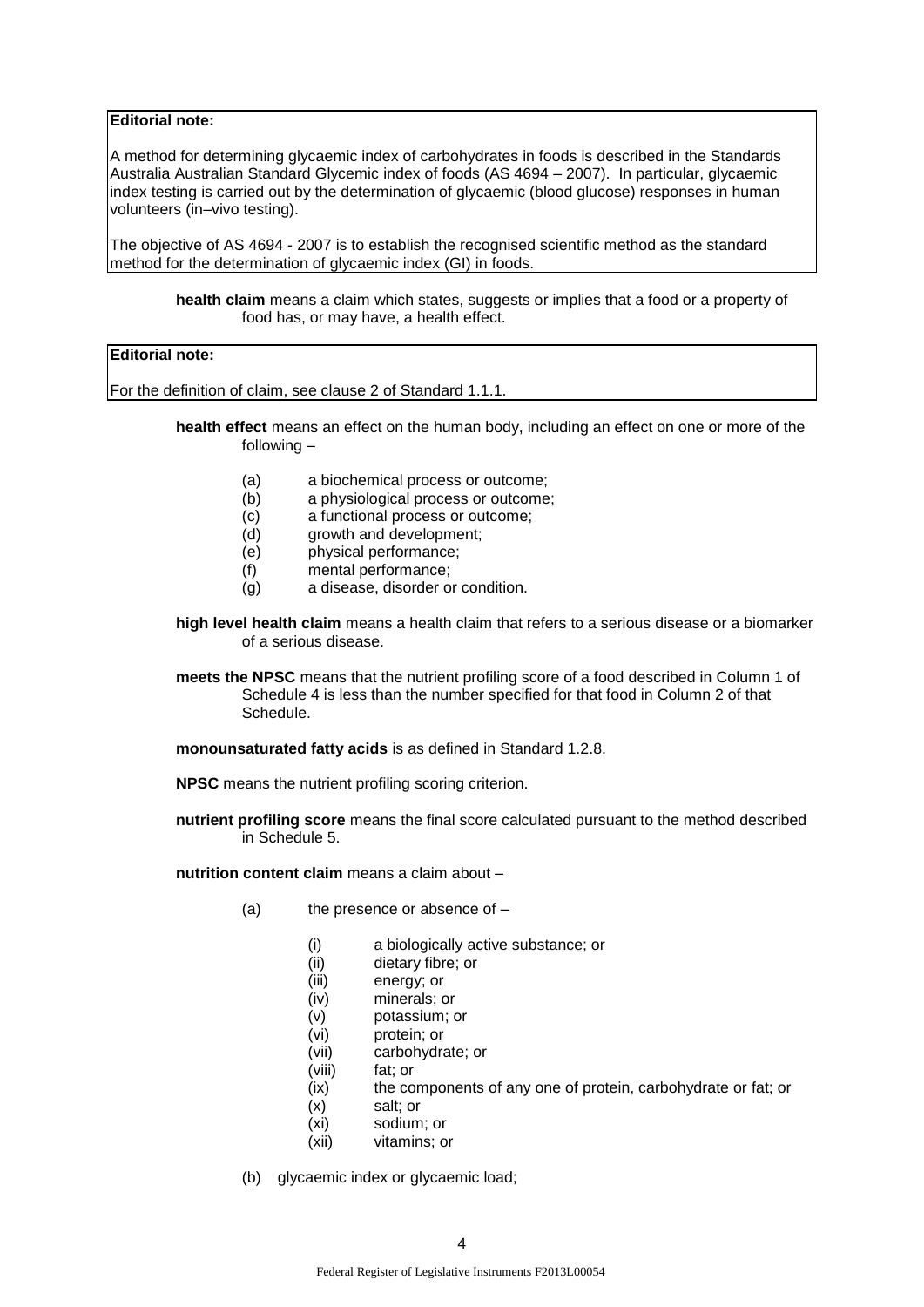that does not refer to the presence or absence of alcohol, and is not a health claim.

#### **Editorial note:**

For the definition of claim, see clause 2 of Standard 1.1.1.

**polyunsaturated fatty acids** is as defined in Standard 1.2.8.

**property of food** means a component, ingredient, constituent or other feature of food.

**reference food** means a food that is –

- (a) of the same type as the food for which a claim is made and that has not been further processed, formulated, reformulated or modified to increase or decrease the energy value or the amount of the nutrient for which the claim is made; or
- (b) a dietary substitute for the food in the same food group as the food for which a claim is made.

#### **Editorial note:**

An example for paragraph (a) is reduced fat milk compared to whole milk (the reference food). An example for paragraph (b) is milk alternatives compared to milk products (the reference food).

salt is as defined in Standard 2.10.2.

**saturated fatty acids** is as defined in Standard 1.2.8.

**serious disease** means a disease, disorder or condition which is generally diagnosed, treated or managed in consultation with or with supervision by a health care professional.

**small package** is as defined in Standard 1.2.1.

**sugars** is as defined in Standard 1.2.8.

**trans fatty acids** is as defined in Standard 1.2.8.

**vegetable** means the edible portion of a plant or constituents of the edible portion that are present in the typical proportion of the whole vegetable (with or without the peel or water) but does not include nuts, spices, herbs, fungi, dried legumes (including dried legumes that have been cooked or rehydrated) and seeds.

## **Part 2 – Claims framework and general principles**

#### **3 Nutrition content claims or health claims not to be made about certain foods**

A nutrition content claim or health claim must not be made about –

- (a) kava; or
- (b) a food that contains more than 1.15% alcohol by volume, other than a nutrition content claim about energy content or carbohydrate content; or
- (c) an infant formula product.

## **Editorial note:**

Kava is standardised in Standard 2.6.3.

Infant formula product is standardised in Standard 2.9.1.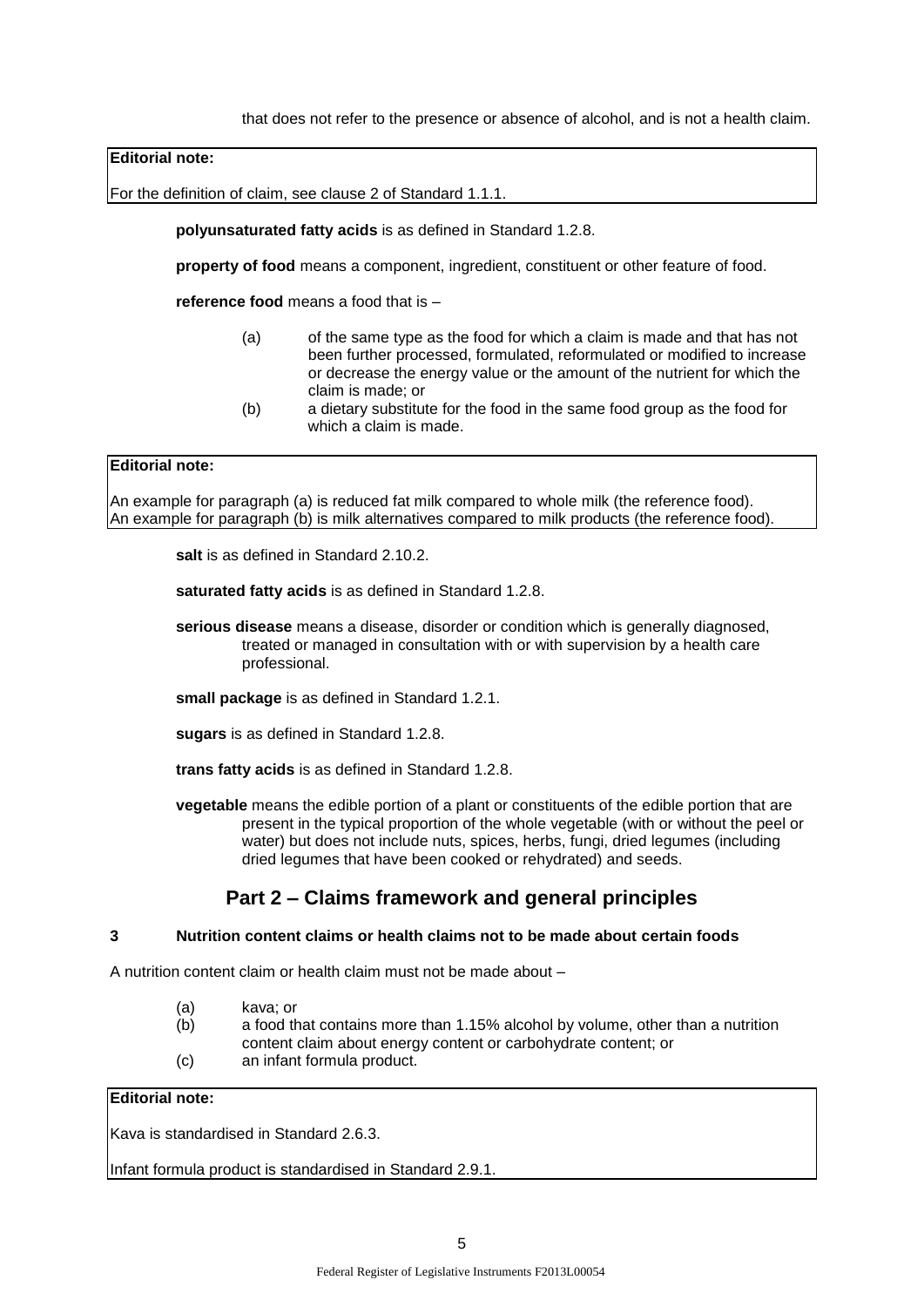## **4 Standard does not apply to certain foods**

This Standard does not apply to food that is –

- (a) intended for further processing, packaging or labelling prior to retail sale; or
- (b) delivered to a vulnerable person by a delivered meal organisation; or
- (c) provided to a patient in a hospital or other similar institution, other than food in a package.

## **Editorial Note:**

The facilities that are 'other similar institutions' are described in the table to clause 8 of Standard 1.2.1.

## **5 Standard does not apply to certain claims or declarations**

This Standard does not apply to –

- (a) a claim that is expressly permitted by another Standard in this Code; or
- (b) a claim about the risks or dangers of alcohol consumption or about moderating alcohol intake; or
- (c) a declaration that is required by the Act.

## **6 Form of food to which provisions of this Standard apply**

If this Standard imposes a prerequisite, condition, qualification or any other requirement on the making of a claim, that prerequisite, condition, qualification or requirement applies to the form of the food as determined in accordance with the Table.

## **Table to clause 6**

| Form of the food                                                                                                 |
|------------------------------------------------------------------------------------------------------------------|
| The food as sold if the food can be either prepared with other food or consumed as sold.                         |
| The food as prepared if the food is required to be prepared and consumed according to directions.                |
| The food after it is reconstituted with water and ready for consumption if the food requires reconstituting with |
| water.                                                                                                           |
| The food after it is drained and ready for consumption if the food requires draining before consuming.           |

## **Editorial note:**

Clause 11A of Standard 1.2.8 provides additional nutrition information panel (NIP) requirements where a claim is based on food as prepared.

## **7 Claims not to be therapeutic in nature**

A claim must not –

- (a) refer to the prevention, diagnosis, cure or alleviation of a disease, disorder or condition; or
- (b) compare a food with a good that is
	- (i) represented in any way to be for therapeutic use; or
	- (ii) likely to be taken to be for therapeutic use, whether because of the way in which the good is presented or for any other reason.

## **8 Claims not to compare vitamin or mineral content**

A claim that directly or indirectly compares the vitamin or mineral content of a food with that of another food must not be made unless the claim is permitted by another Standard in this Code.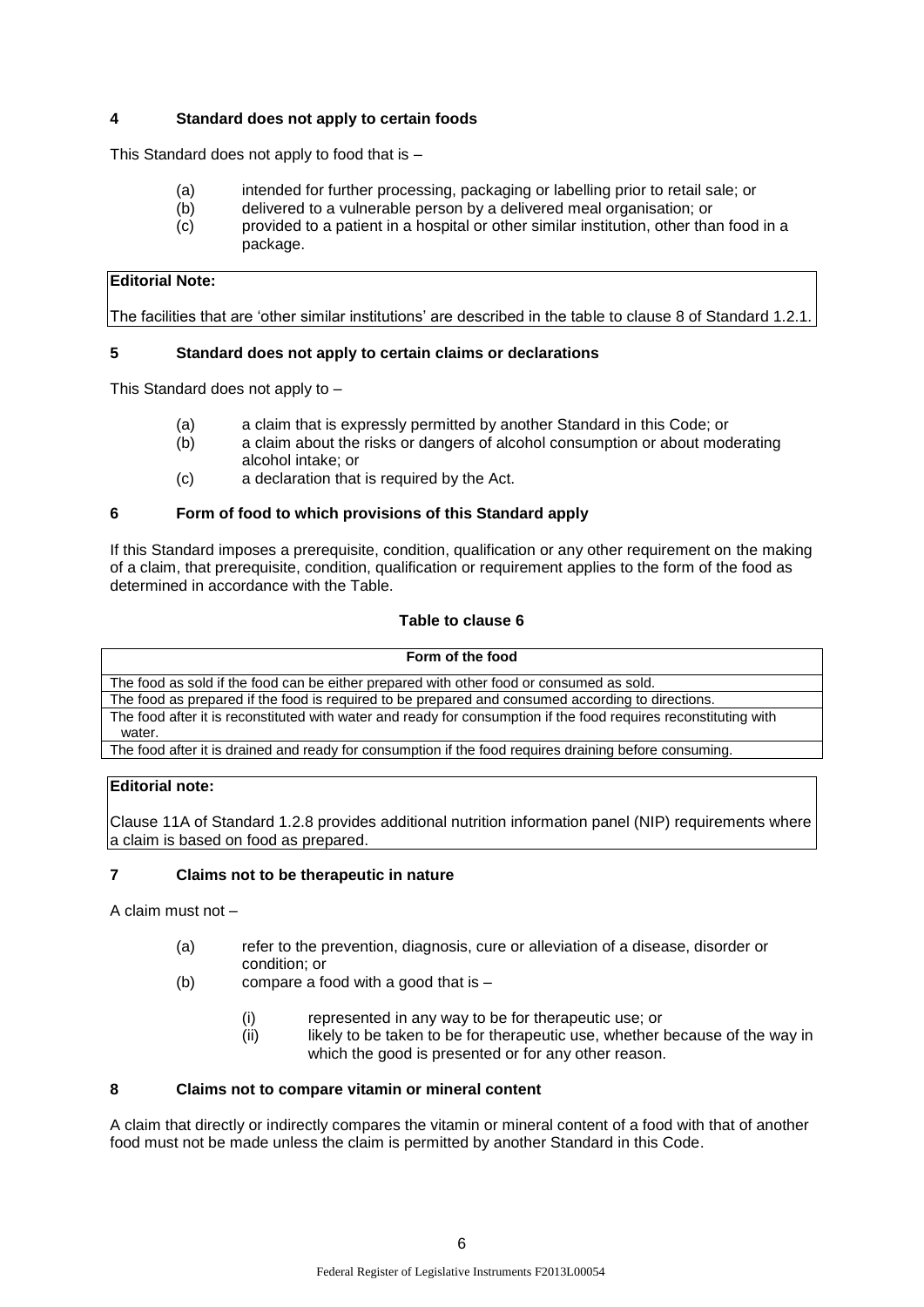## **9 Standard does not prescribe words**

(1) Nothing in this Standard is to be taken to prescribe the words that must be used when making a claim.

(2) Any statement or information required by this Standard may be modified if the modification does not alter or contradict the effect of the required statement or information.

# **Part 3 – Requirements for nutrition content claims and health claims**

# **Division 1 – Nutrition content claims**

## **10 Presentation of nutrition content claims**

A nutrition content claim must be stated together with a statement about the form of the food to which the claim relates, unless the form of the food to which the claim relates is the food as sold.

## **11 Nutrition content claims about properties of food in Schedule 1**

(1) If a property of food is mentioned in Column 1 of Schedule 1 a nutrition content claim may only be made about that property of food in accordance with this clause.

(2) If a claim is made in relation to a food about a property of food mentioned in Column 1 of Schedule 1 the food must meet the corresponding general claim conditions, if any, in Column 2 of that Schedule.

(3) If a claim made in relation to a food about a property of food mentioned in Column 1 of Schedule 1 uses a descriptor mentioned in Column 3 of that Schedule or a synonym of that descriptor the food must meet –

- (a) the general claim conditions for the relevant property of food in Column 2 of that Schedule; and
- (b) the specific claim conditions in Column 4 of that Schedule for the relevant descriptor.

(4) If, in relation to a claim mentioned in subclause (3), there is an inconsistency between a general claim condition in Column 2 of Schedule 1 and a specific claim condition in Column 4 of that Schedule, the specific claim condition prevails.

(5) A descriptor must not be used in a nutrition content claim about lactose or trans fatty acids unless the descriptor –

- (a) is mentioned in Column 3 of Schedule 1 and corresponds with that property of food, or
- (b) is a synonym of the descriptor mentioned in paragraph (a).

(6) A descriptor must not be used in a nutrition content claim about glycaemic load unless that descriptor is expressed as a number or in numeric form.

(7) A nutrition content claim in relation to gluten may only –

- (a) use a descriptor that is mentioned in Column 3 of Schedule 1 in conjunction with gluten, or a synonym of such a descriptor; or
- (b) state that a food contains gluten or is high in gluten.

(8) Subject to this clause and clause 14 (*Nutrition content claims must not imply slimming effects*) any descriptor that is not mentioned in Column 3 of Schedule 1, including a descriptor expressed as a number or in numeric form, may be used in conjunction with a property of food that is mentioned in Column 1 of that Schedule.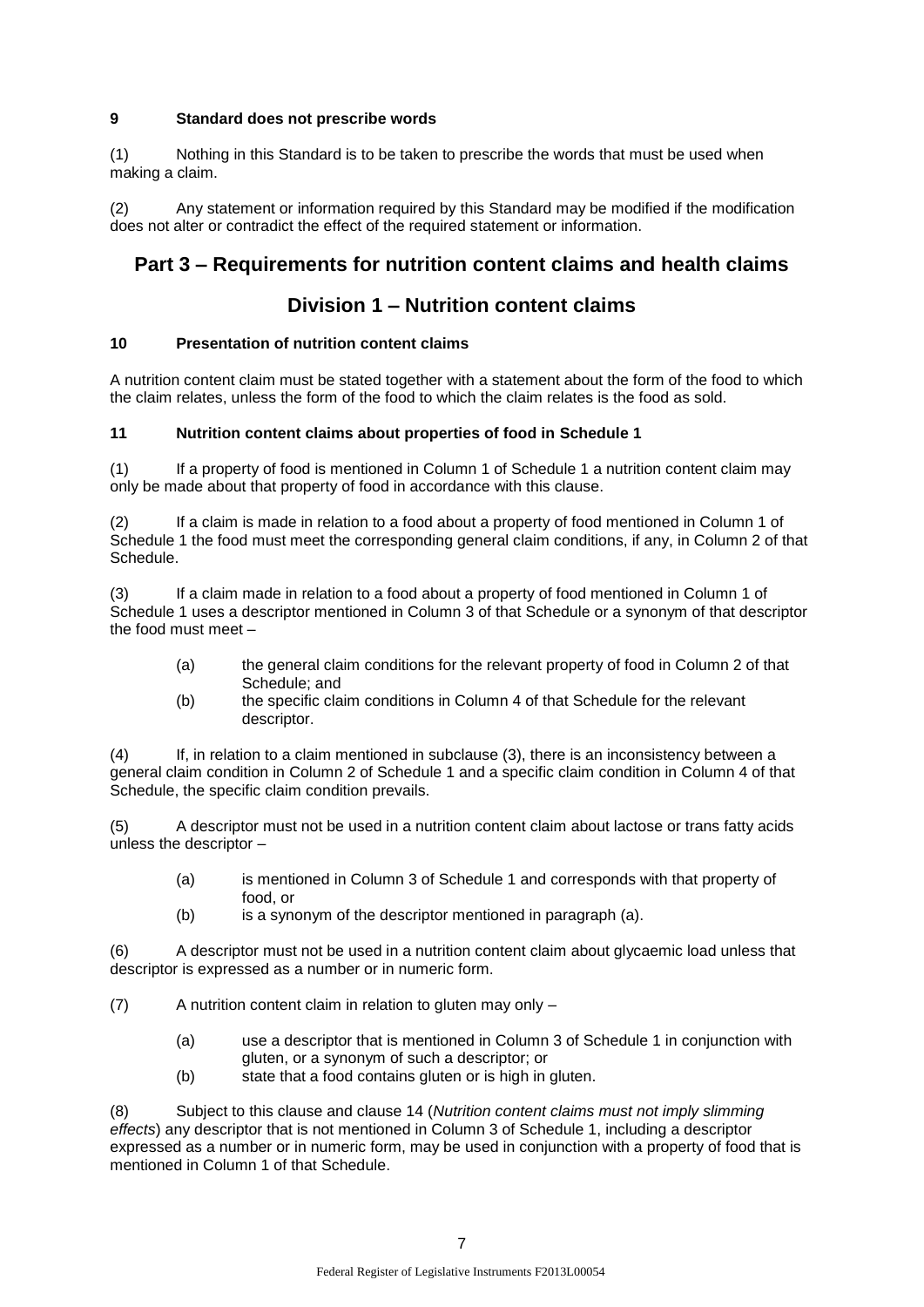## **12 Nutrition content claims about properties of food not in Schedule 1**

(1) A nutrition content claim about a property of food that is not mentioned in Schedule 1 may only state –

- (a) that the food contains or does not contain the property of food, or
- (b) that the food contains a specified amount of the property of food in a specified amount of that food, or
- (c) a combination of (a) and (b).

(2) A statement made for the purposes of paragraph (1)(a) must not use a descriptor listed in Column 3 of Schedule 1 or any other descriptor except a descriptor that indicates that the food does not contain the property of food.

### **13 Nutrition content claims about choline, fluoride or folic acid**

(1) A nutrition content claim about choline, fluoride or folic acid may only state –

- (a) that the food contains choline, fluoride or folic acid, or
- (b) that the food contains a specified amount of choline, fluoride or folic acid in a specified amount of that food, or
- (c) a combination of (a) and (b).

A statement made for the purposes of paragraph (1)(a) must not use a descriptor listed in Column 3 of Schedule 1 or any other descriptor.

(3) A nutrition content claim about choline, fluoride or folic acid may be made only if a health claim about that substance is made in relation to the same food.

### **14 Nutrition content claims must not imply slimming effects**

A nutrition content claim that meets the conditions to use the descriptor diet must not use another descriptor that directly or indirectly refers to slimming or a synonym for slimming.

### **15 Comparative claims**

(1) In this clause, a *comparative claim* means a nutrition content claim that directly or indirectly compares the nutrition content of one food or brand of food with another, and includes claims using the following descriptors –

- (a) light or lite;
- (b) increased;
- (c) reduced;

or words of similar import.

(2) A nutrition content claim using the descriptor diet is a comparative claim if it meets the conditions for making that claim by having at least 40% less energy than the same quantity of reference food.

(3) A comparative claim about a food (the claimed food) must include together with the claim –

- (a) the identity of the reference food; and
- (b) the difference between the amount of the property of food in the claimed food and the reference food.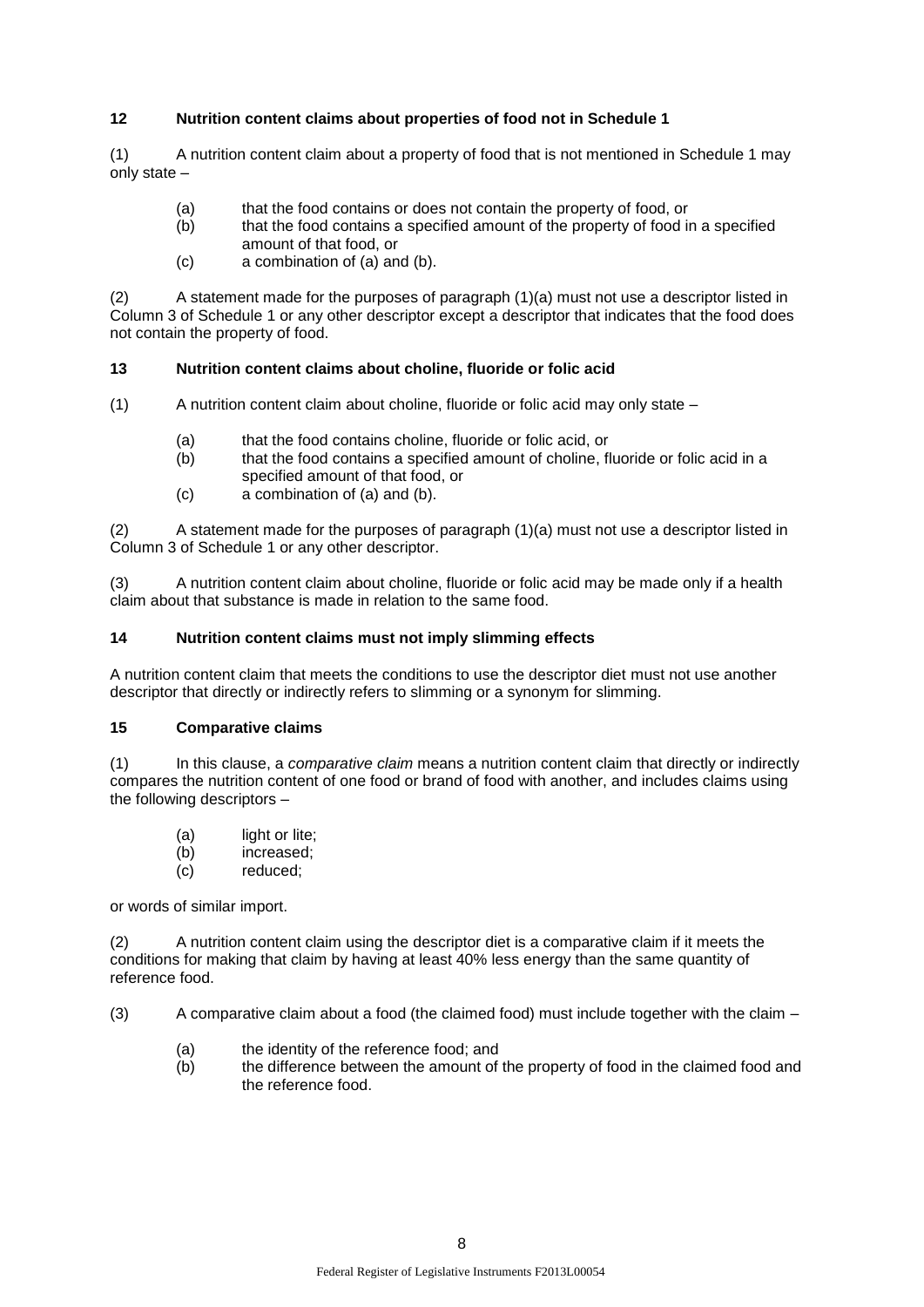# **Division 2 – Health claims**

### **16 Application or proposal to vary Schedule 3 taken to be a high level health claims variation**

An application or a proposal to add a general level health claim to Schedule 3 is taken to be an application or proposal for a **high level health claims variation**.

## **Editorial Note:**

**High level health claims variation** is defined in section 4 of the *Food Standards Australia New Zealand Act 1991* (FSANZ Act).

The effect of this provision is that an application or a proposal to add a general level health claim to Schedule 3 will be assessed under the provisions in Subdivision G of each of Divisions 1 and 2 of Part 3 of the FSANZ Act, as appropriate.

### **17 Conditions for making health claims**

(1) A health claim must not be made unless it complies with subclause (2) and either subclause (3) or (4), whichever applies.

- (2) The food to which the health claim relates meets the NPSC.
- $(3)$  If the health claim is a high level health claim
	- (a) the food or the property of food is mentioned in Column 1 of Schedule 2; and
	- (b) the health effect claimed for that food or property of food is mentioned in the corresponding row in Column 2 of Schedule 2; and
	- (c) the food complies with the relevant conditions in Column 5 of Schedule 2.
- (4) If the health claim is a general level health claim, either
	- (a) each of the following
		- (i) the food or the property of food is mentioned in Column 1 of Schedule 3;
		- (ii) the health effect claimed for that food or property of food is mentioned in
		- the corresponding row in Column 2 of Schedule 3; and
		- (iii) the food complies with the relevant conditions in Column 5 of Schedule 3; or
	- (b) the person who is responsible for making the health claim has notified the Chief Executive Officer of the Authority of the details of a relationship between a food or property of food and a health effect that has been established by a process of systematic review that is described in Schedule 6.

(5) Despite subclause (2) a food that is standardised in Part 2.9 of this Code does not need to meet the NPSC.

### **18 Requirement when making a general level health claim under paragraph 17(4)(b)**

A person who gives the notice mentioned in paragraph  $17(4)(b)$  is required to –

- (a) provide the name of the person that is giving the notice and the address in Australia or New Zealand of that person; and
- (b) consent to the publication by the Authority of the information given for the purposes of paragraph 17(4)(b) and subparagraph 18(1)(a); and
- (c) certify that the notified relationship between a food or property of food and a health effect has been established by a process of systematic review that is described in Schedule 6; and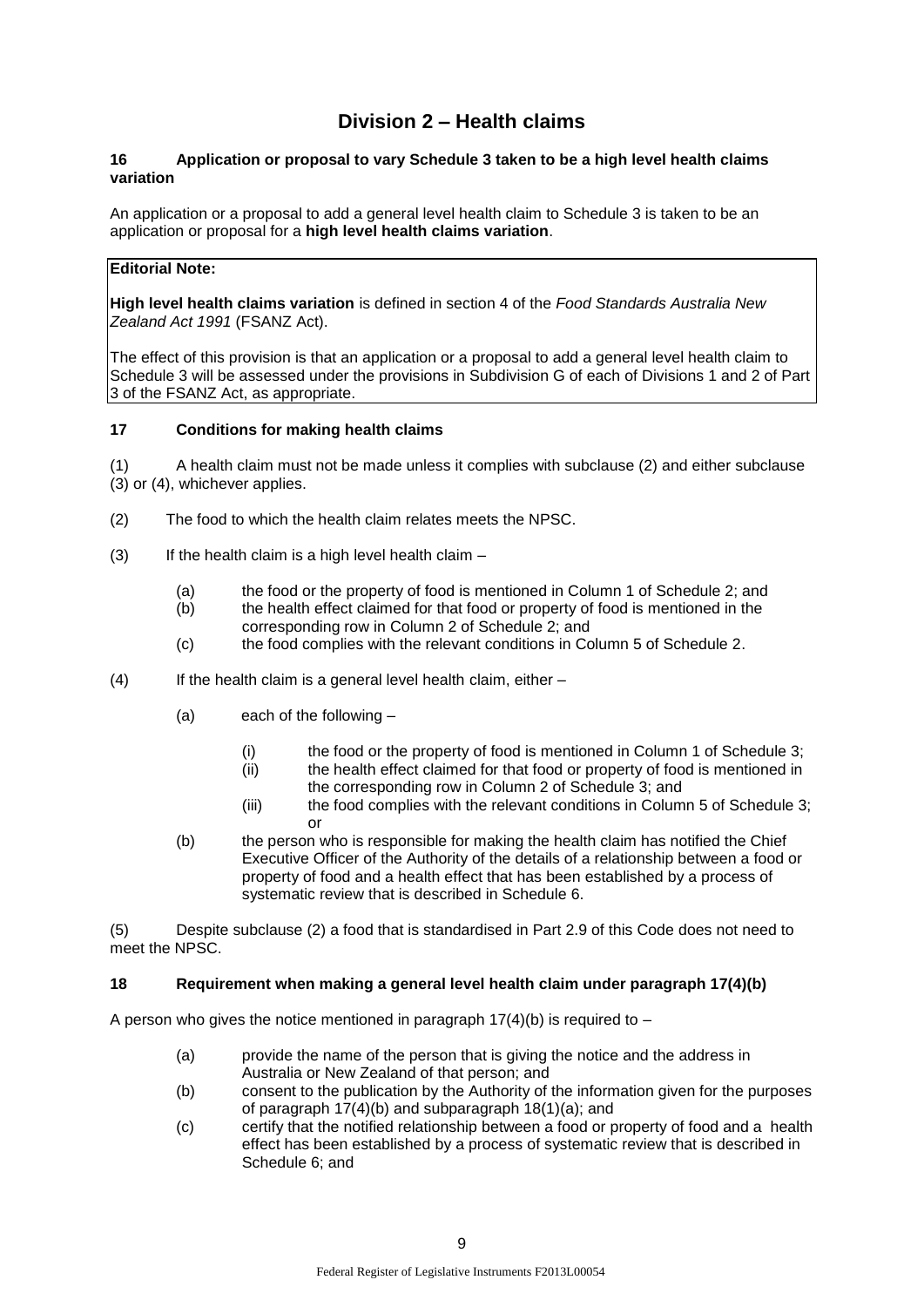- (d) if requested by a relevant authority, provide records to the relevant authority that demonstrate that –
	- (i) the systematic review was conducted in accordance with the process of systematic review described in Schedule 6; and
	- (ii) the notified relationship is a reasonable conclusion of the systematic review.

(2) A certificate provided for a body corporate must be signed by a senior officer of the body corporate.

### **19 How health claims are to be made**

(1) If a health claim is a high level health claim based on a relationship described in Schedule 2 or a general level health claim based on a relationship described in Schedule 3, the health claim must –

- (a) state
	- (i) the food or the property of food mentioned in Column 1 of Schedule 2 or Column 1 of Schedule 3; and
	- (ii) the specific health effect mentioned in Column 2 of Schedule 2 or Column 2 of Schedule 3 that is claimed for the food or the property of food; and
- (b) if Column 3 of Schedule 2 or Column 3 of Schedule 3 refers to a relevant population group to which the specific health effect relates, include a statement of that population group in conjunction with the health claim.

(2) If a health claim is a general level health claim based on a relationship that has been notified under paragraph  $17(4)(b)$ , the health claim must –

- (a) state the food or the property of food and the specific health effect; and
- $(b)$  include together with the health claim a statement about the relevant population group, if any, that is a reasonable conclusion of the systematic review mentioned in paragraph 17(4)(b).

(3) In addition to the requirements under subclause (1) or (2), whichever applies, the health claim must also include together with the health claim –

- (a) a dietary context statement according to the principles for a dietary context statement set out in subclause (4); and
- (b) a statement of the form of the food to which the health claim relates.
- (4) A dietary context statement must
	- (a) state that the health effect must be considered in the context of a healthy diet involving the consumption of a variety of foods; and
	- (b) be appropriate to the type of food or the property of food that is the subject of the claim and the health effect claimed; and
	- (c) either
		- (i) if the health claim is a high level health claim based on a relationship described in Schedule 2 or a general level health claim based on a relationship described in Schedule 3, include words to the effect of the relevant dietary context statement in the corresponding row of Column 4 of Schedule 2 or Column 4 of Schedule 3, if any; or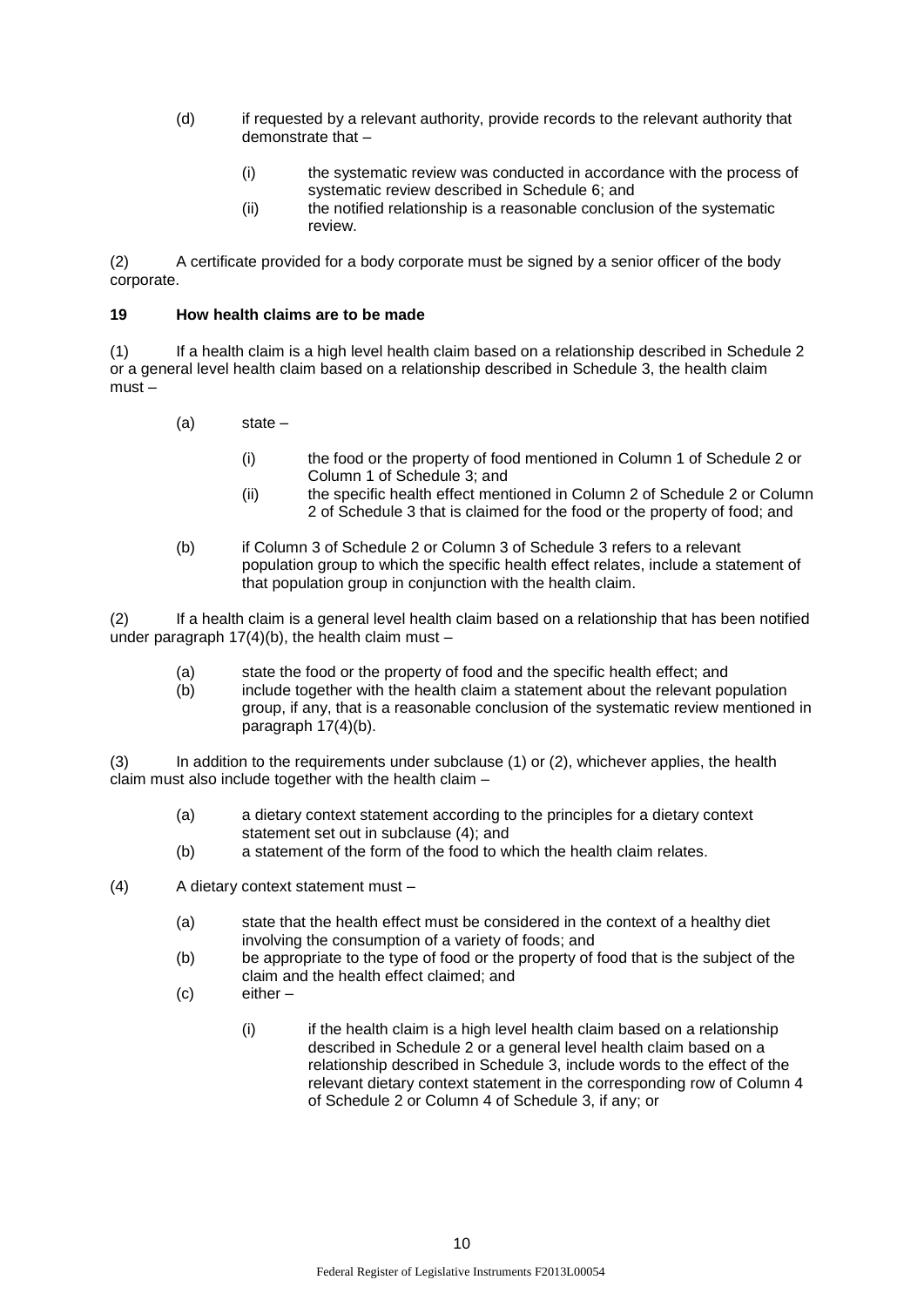(ii) if the health claim is a general level health claim based on a relationship that has been notified under paragraph 17(4)(b), include words to the effect of a relevant dietary context statement that is a reasonable conclusion of the systematic review.

(5) Despite paragraph (3)(a), a dietary context statement need not be included on a label on a food product that is contained in a small package.

(6) Despite paragraph (3)(b), if the form of the food to which the claim relates is the food as sold, the form of the food to which the claim relates need not be stated.

## **20 Split health claims**

If the statements required by subclauses 19(1) and (3) or 19(2) and (3) appear on a label or in an advertisement, the matters referred to in paragraph 19(1)(a) or (2)(a), as appropriate, may also appear in another statement on the label or in the advertisement if that other statement indicates where on the label or advertisement the statements required by subclauses 19(1) and (3) or 19(2) and (3) are located.

## **21 Statements for claims about phytosterols, phytostanols and their esters**

A dietary context statement for a claim about phytosterols, phytostanols and their esters need not include a statement required by paragraph  $19(4)(a)$  if the claim appears together with the mandatory advisory statement required by clause 2 of Standard 1.2.3.

# **Division 3 – Endorsements**

## **22 Endorsing bodies**

- (1) An endorsing body must
	- (a) not be related to; and
	- (b) be independent of; and
	- (c) be free from influence by;

the supplier of food in relation to which an endorsement is made.

(2) An endorsing body is related to a supplier if the supplier –

- (a) has a financial interest in the endorsing body; or
- (b) established, either by itself or with others, the endorsing body; or
- (c) exercises direct or indirect control over the endorsing body.

## **23 Criteria for endorsements**

(1) A supplier of food may make or include an endorsement on a label or in an advertisement for the food, or otherwise use the endorsement, if:

- (a) the supplier keeps the required records for the information period; and (b) the supplier upon request by the relevant authority, makes the required
- the supplier upon request by the relevant authority, makes the required records available for inspection within the time specified by the relevant authority; and
- $(c)$  the endorsement complies with clause 7; and  $(d)$  the endorsing body complies with clause 22.

(2) If a label on, or an advertisement for, imported food makes or includes an endorsement, the importer of the food must –

(a) keep the required records for the information period as if the importer of the food were the supplier of the food; and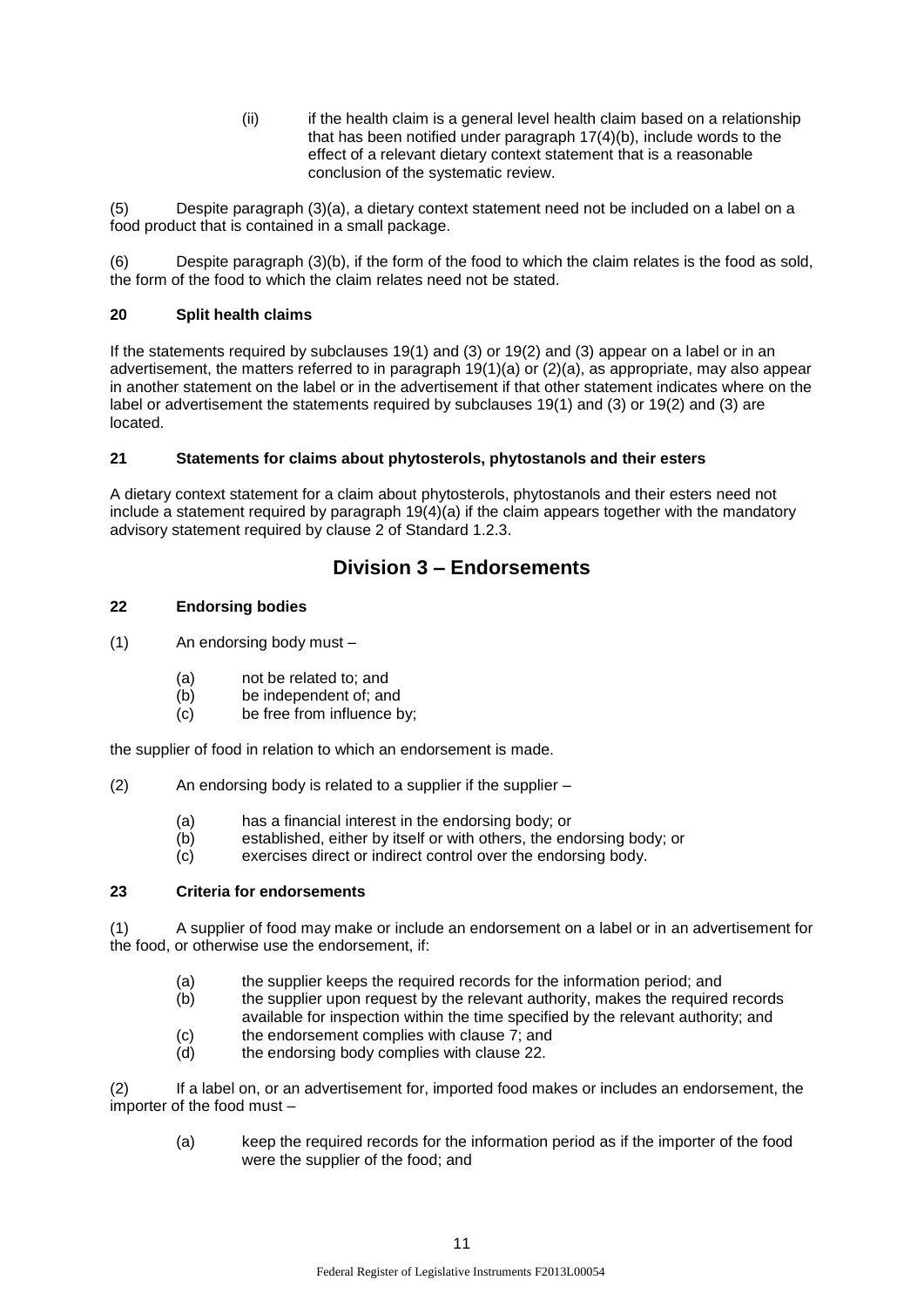(b) upon request by the relevant authority, make the required records available for inspection within the time specified by the relevant authority.

(3) An endorsement must not refer to a serious disease except in a reference to the endorsing body if the serious disease is part of the name of the endorsing body.

- (4) Part 2 (other than clause 7) and Part 3 Divisions 1, 2 and 4 do not apply to an endorsement.
- (5) In this clause –

**information period**, in relation to food, means the period –

- (a) during which the food is available for sale or advertised for sale; and
- $(h)$  the period of 2 years after the food was last sold, or advertised or available for sale, whichever is the latest.

**required records** means a document or documents that demonstrate that –

- (a) a supplier using an endorsement has obtained the permission of the endorsing body to use the endorsement; and
- (b) the endorsing body has a nutrition- or health-related function or purpose; and
- (c) the endorsing body is a not-for-profit entity; and
- (d) the endorsing body is not related to the supplier using the endorsement.

# **Division 4 – Additional labelling of food required to meet the NPSC**

### **24 Method for calculating a nutrient profiling score**

The method for calculating a nutrient profiling score is described in Schedule 5.

### **25 Labelling of food required to meet the NPSC**

- (1) This clause applies if a food must meet the NPSC in order to make a claim.
- $(2)$  The particulars of a property of food must be declared in the nutrition information panel if  $-$ 
	- (a) the property of food, other than fvnl, is relied on to meet the NPSC; and
	- (b) those particulars are not otherwise required to be included in the nutrition information panel.
- (3) The calcium content of a food must be declared in the nutrition information panel if the food
	- (a) is classified in Category 3 of Schedule 4 for the purposes of determining the food's nutrient profiling score; and
	- (b) is a cheese or processed cheese.

(4) If a food scores V points under item 4 of Schedule 5, the percentage of each element of fvnl that is relied on to meet the NPSC must be declared on the label, unless the claim is a health claim about fruits and vegetables.

(5) If food is not required to bear a label under subclause 2(1) of Standard 1.2.1, the information prescribed in subclause (2), (3) or (4) of this clause must be provided to the purchaser of the food on request by the purchaser or –

- (a) in the case of information prescribed in subclause (2) or (3), declared in a nutrition information panel displayed on or in connection with the display of the food; or
- (b) in the case of information prescribed in subclause (4), declared on a label displayed on or in connection with the display of the food.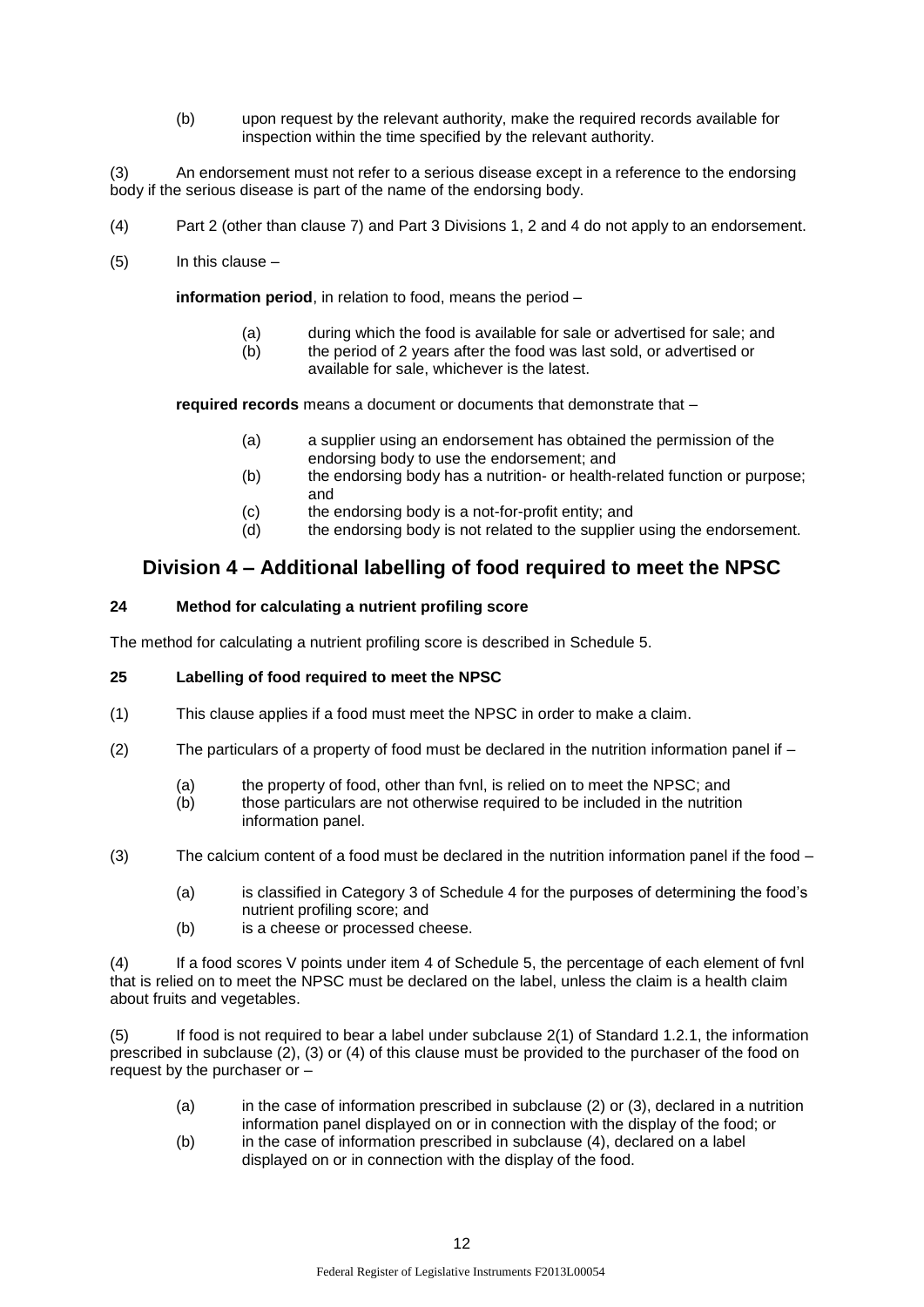# **26 Labelling exemptions for certain foods**

The declaration required by subclauses 25(2), (3) or (4) is not required if food is in a small package.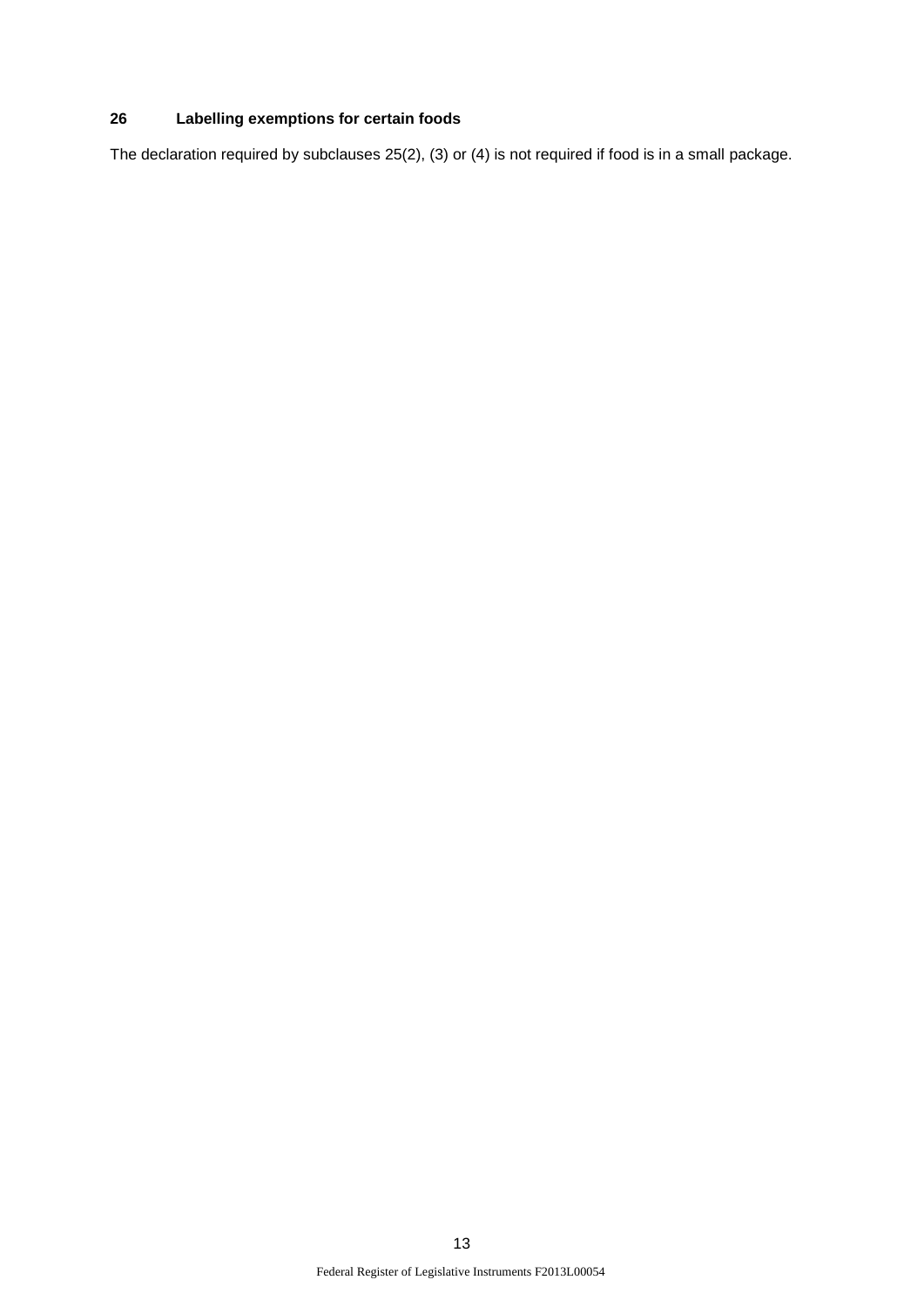### **SCHEDULE 1**

| Column 1         | Column <sub>2</sub>                                                                      | Column 3                   | Column 4                                                                                                                                                                                                                                                                                                                                                                 |
|------------------|------------------------------------------------------------------------------------------|----------------------------|--------------------------------------------------------------------------------------------------------------------------------------------------------------------------------------------------------------------------------------------------------------------------------------------------------------------------------------------------------------------------|
| Property of food | <b>General claim</b><br>conditions that must be<br>met                                   | <b>Specific descriptor</b> | Conditions that must be met if<br>using specific descriptor in<br>column 3                                                                                                                                                                                                                                                                                               |
| Carbohydrate     |                                                                                          | Reduced or light/lite      | The food contains at least 25%<br>less carbohydrate than in the<br>same quantity of reference food.                                                                                                                                                                                                                                                                      |
|                  |                                                                                          | Increased                  | The food contains at least 25%<br>more carbohydrate than in the<br>same quantity of reference food.                                                                                                                                                                                                                                                                      |
| Cholesterol      | The food meets the<br>conditions for a<br>nutrition content claim<br>about low saturated | Low                        | The food contains no more<br>cholesterol than -<br>(a) 10 mg per 100 mL for liquid<br>food; or                                                                                                                                                                                                                                                                           |
|                  | fatty acids.                                                                             |                            | (b) 20 mg per 100 g for solid food.                                                                                                                                                                                                                                                                                                                                      |
|                  |                                                                                          | Reduced or Light/Lite      | The food contains at least 25%<br>less cholesterol than in the same<br>quantity of reference food.                                                                                                                                                                                                                                                                       |
| Dietary fibre    | A serving of the food<br>contains at least 2 g of                                        | Good source                | A serving of the food contains at<br>least 4 g of dietary fibre.                                                                                                                                                                                                                                                                                                         |
|                  | dietary fibre unless the<br>claim is about low or                                        | <b>Excellent source</b>    | A serving of the food contains at<br>least 7 g of dietary fibre.                                                                                                                                                                                                                                                                                                         |
|                  | reduced dietary fibre.                                                                   | Increased                  | (a) the reference food contains at<br>least 2 g of dietary fibre per<br>serving; and<br>(b) the food contains at least 25%<br>more dietary fibre than in the<br>same quantity of reference<br>food.                                                                                                                                                                      |
| Energy           |                                                                                          | Low                        | The average energy content of the<br>food is no more than -<br>(a) 80 kJ per 100 mL for liquid                                                                                                                                                                                                                                                                           |
|                  |                                                                                          |                            | food; or<br>(b) 170 kJ per 100 g for solid food.                                                                                                                                                                                                                                                                                                                         |
|                  |                                                                                          | Reduced or Light/Lite      | The food contains at least 25%<br>less energy than in the same<br>quantity of reference food.                                                                                                                                                                                                                                                                            |
|                  |                                                                                          | Diet                       | (a) the food meets the NPSC,<br>unless the food is a food<br>standardised by Part 2.9 of the<br>Code; and<br>(b) (i) the average energy content<br>of the food is no more than<br>80 kJ per 100 mL for liquid<br>food or 170 kJ per 100 g for<br>solid food; or<br>(ii) the food contains at least<br>40% less energy than in the<br>same quantity of reference<br>food. |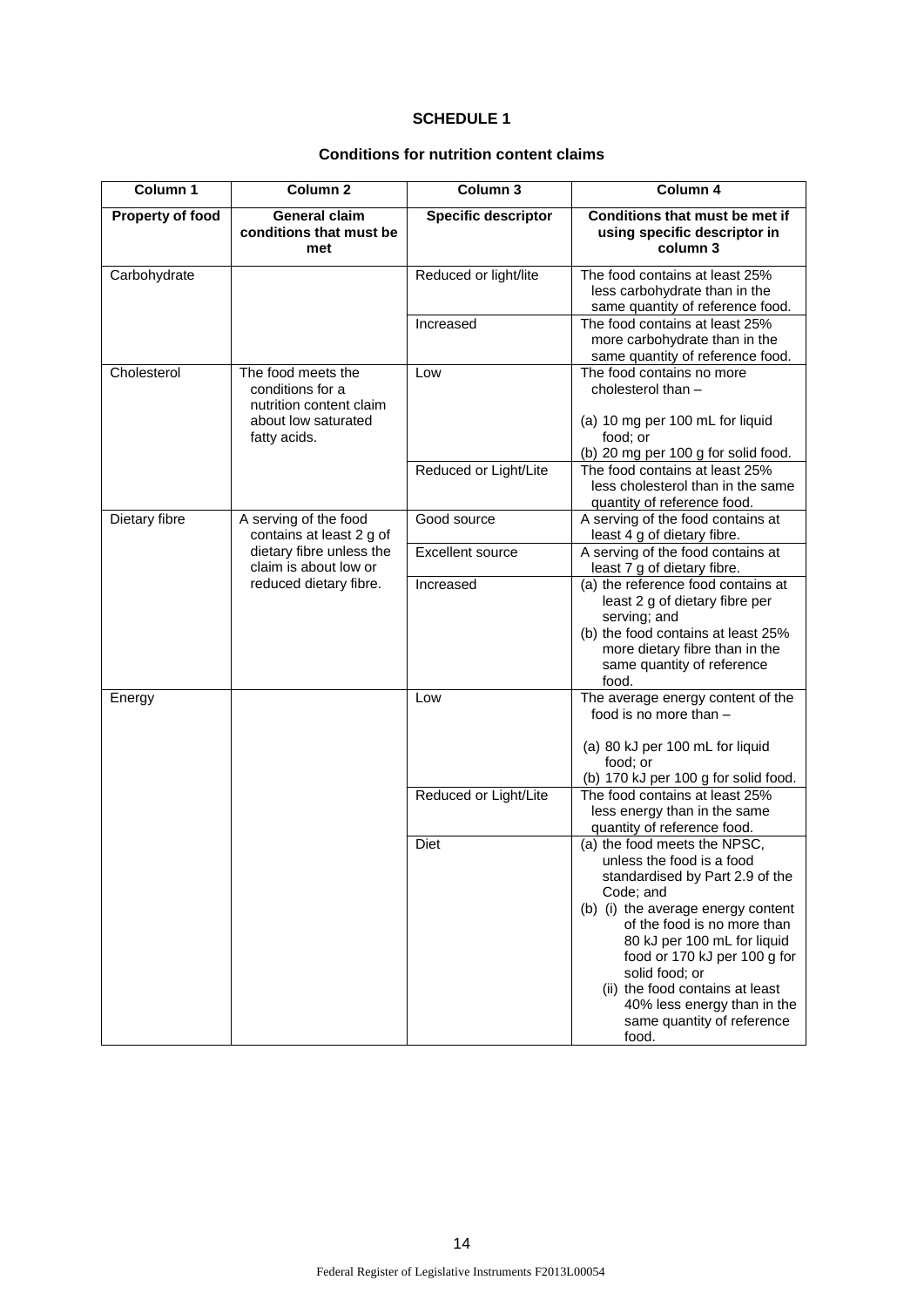| Column 1                       | Column <sub>2</sub>                                                                                                              | Column 3                   | Column 4                                                                                                                                                          |
|--------------------------------|----------------------------------------------------------------------------------------------------------------------------------|----------------------------|-------------------------------------------------------------------------------------------------------------------------------------------------------------------|
| Property of food               | <b>General claim</b><br>conditions that must be<br>met                                                                           | <b>Specific descriptor</b> | Conditions that must be met if<br>using specific descriptor in<br>column 3                                                                                        |
| Fat                            |                                                                                                                                  | % Free                     | The food meets the conditions for<br>a nutrition content claim about<br>low fat.                                                                                  |
|                                |                                                                                                                                  | Low                        | The food contains no more fat<br>than $-$                                                                                                                         |
|                                |                                                                                                                                  |                            | (a) 1.5 g per 100 mL for liquid<br>food; or<br>(b) 3 g per 100 g for solid food.                                                                                  |
|                                |                                                                                                                                  | Reduced or Light/Lite      | The food contains at least 25%<br>less fat than in the same<br>quantity of reference food.                                                                        |
| Gluten                         |                                                                                                                                  | Free                       | The food must not contain -                                                                                                                                       |
|                                |                                                                                                                                  |                            | (a) detectable gluten; or<br>(b) oats or their products; or<br>(c) cereals containing gluten that<br>have been malted, or their<br>products.                      |
|                                |                                                                                                                                  | Low                        | The food contains no more than 20<br>mg gluten per 100 g of the food.                                                                                             |
| Glycaemic Index                | (a) the food meets the<br>NPSC, unless the<br>food is a food                                                                     | Low                        | The numerical value of the<br>glycaemic index of the food is 55<br>or below.                                                                                      |
|                                | standardised by Part<br>2.9 of the Code; and<br>(b) the claim or the                                                             | Medium                     | The numerical value of the<br>glycaemic index of the food is at<br>least 56 and not exceeding 69.                                                                 |
|                                | nutrition information<br>panel under Standard<br>1.2.8 includes the<br>numerical value of the<br>glycaemic index of<br>the food. | High                       | The numerical value of the<br>glycaemic index of the food is 70<br>or above.                                                                                      |
| Glycaemic load                 | The food meets the<br>NPSC, unless the food<br>is a food standardised<br>under Part 2.9 of the<br>Code.                          |                            |                                                                                                                                                                   |
| Lactose                        | The nutrition information<br>panel indicates the                                                                                 | Free                       | The food contains no detectable<br>lactose.                                                                                                                       |
|                                | lactose and galactose<br>content.                                                                                                | Low                        | The food contains no more than<br>2 g of lactose per 100 g of the<br>food.                                                                                        |
| Monounsaturated<br>fatty acids | The food contains, as a<br>proportion of the total<br>fatty acid content -<br>(a) no more than 28%                               | Increased                  | (a) the food contains at least 25%<br>more monounsaturated fatty<br>acids than in the same quantity<br>of reference food; and<br>(b) the reference food meets the |
|                                | saturated fatty acids<br>and trans fatty acids;<br>and<br>(b) no less than 40%<br>monounsaturated<br>fatty acids.                |                            | general claim conditions for a<br>nutrition content claim about<br>monounsaturated fatty acids.                                                                   |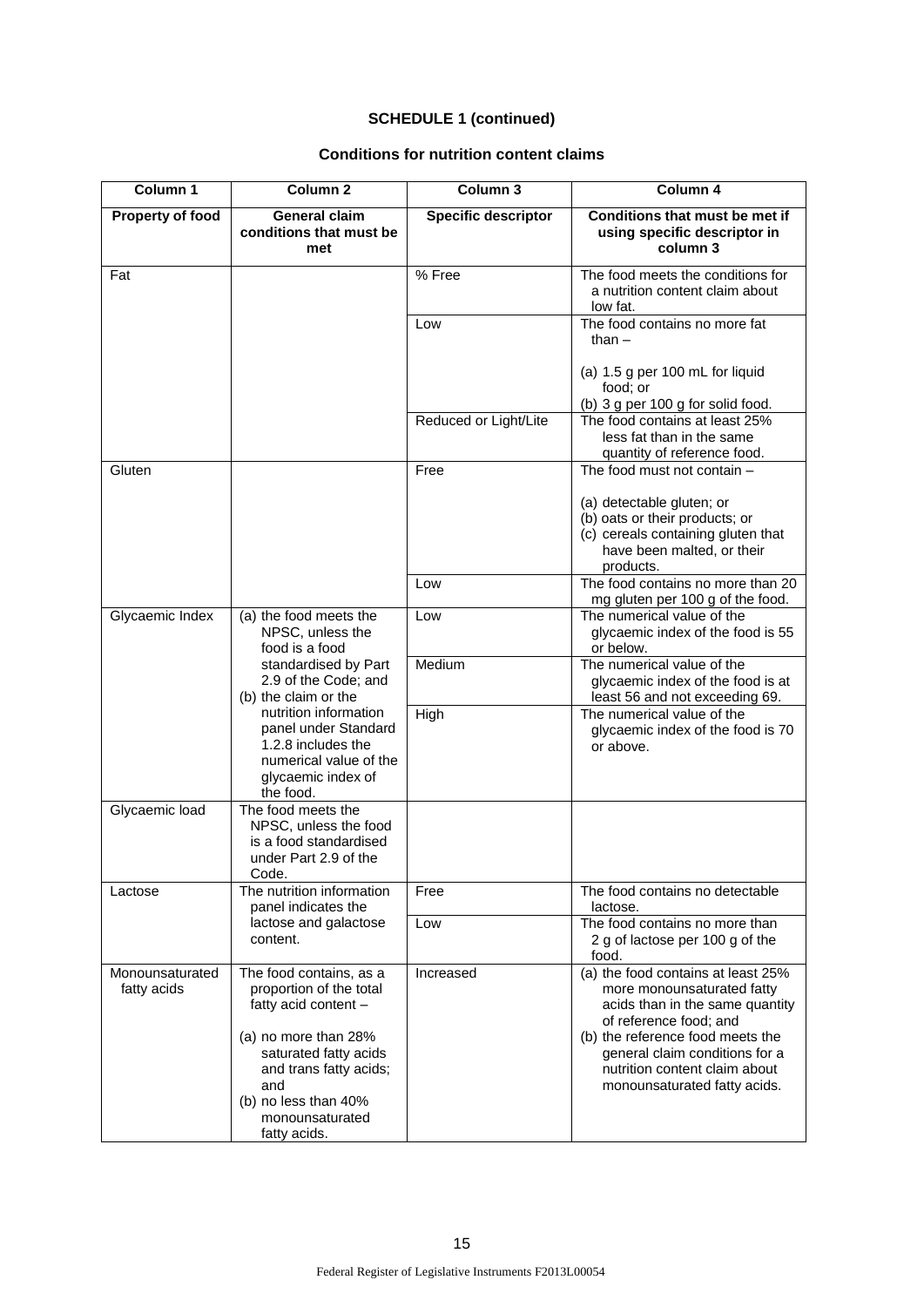| Column 1                            | Column <sub>2</sub>                                                                                                                                                                                                                     | Column 3                   | Column 4                                                                                                                                                                                                                                             |
|-------------------------------------|-----------------------------------------------------------------------------------------------------------------------------------------------------------------------------------------------------------------------------------------|----------------------------|------------------------------------------------------------------------------------------------------------------------------------------------------------------------------------------------------------------------------------------------------|
| Property of food                    | <b>General claim</b><br>conditions that must be<br>met                                                                                                                                                                                  | <b>Specific descriptor</b> | Conditions that must be met if<br>using specific descriptor in<br>column 3                                                                                                                                                                           |
| Omega fatty acids<br>$(\text{any})$ | The type of omega fatty<br>acid is specified<br>immediately after the<br>word 'omega'.                                                                                                                                                  |                            |                                                                                                                                                                                                                                                      |
| Omega-3 fatty<br>acids              | (a) the food meets the<br>conditions for a<br>nutrition content claim<br>about omega fatty<br>acids; and<br>(b) the food contains no<br>$less than -$                                                                                   | Good Source                | (a) the food contains no less than<br>60 mg total eicosapentaenoic<br>acid and docosahexaenoic<br>acid per serving; and<br>(b) the food may contain less than<br>200 mg alpha-linolenic acid per<br>serving.                                         |
|                                     | $(i)$ 200 mg alpha-<br>linolenic acid per<br>serving; or<br>(ii) 30 mg total<br>eicosapentaenoic<br>acid and<br>docosahexaenoic<br>acid per serving;<br>and                                                                             | Increased                  | (a) the food contains at least 25%<br>more omega-3 fatty acids than<br>in the same quantity of<br>reference food; and<br>(b) the reference food meets the<br>general claim conditions for a<br>nutrition content claim about<br>omega-3 fatty acids. |
|                                     | (c) other than for fish or<br>fish products with no<br>added saturated fatty<br>acids, the food<br>contains –                                                                                                                           |                            |                                                                                                                                                                                                                                                      |
|                                     | (i) as a proportion of<br>the total fatty acid<br>content, no more<br>than 28%<br>saturated fatty<br>acids and trans<br>fatty acids; or<br>(ii) no more saturated<br>fatty acids and<br>trans fatty acids<br>than 5 g per<br>100 g; and |                            |                                                                                                                                                                                                                                                      |
|                                     | (d) the nutrition<br>information panel<br>indicates the type and<br>amount of omega-3<br>fatty acids, that is,<br>alpha-linolenic acid,<br>docosahexaenoic<br>acid or<br>eicosapentaenoic<br>acid, or a combination<br>of the above.    |                            |                                                                                                                                                                                                                                                      |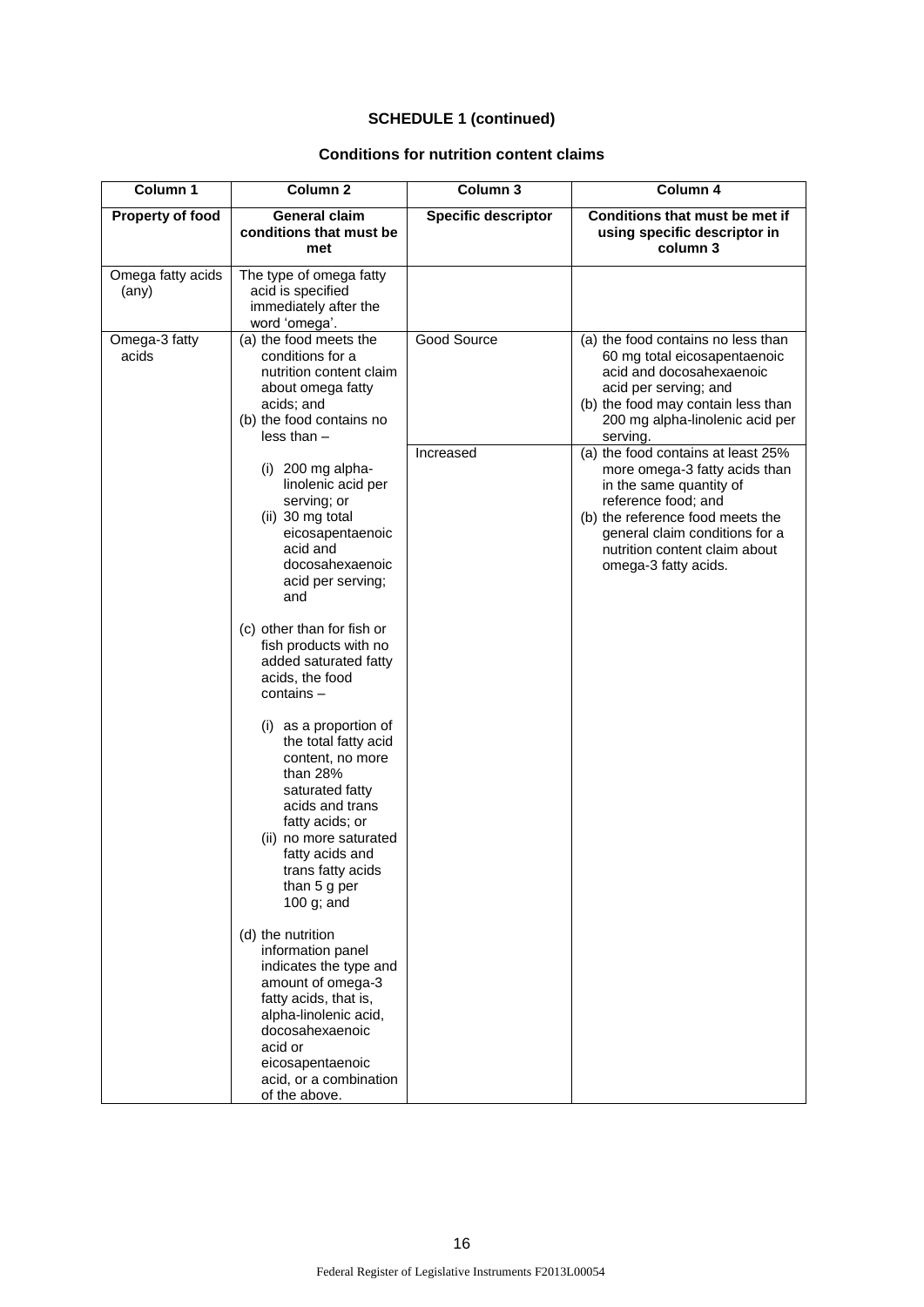| Column 1                                    | Column <sub>2</sub>                                                                                                                                                                                                                                  | Column 3                   | Column 4                                                                                                                                                                                                                                                             |
|---------------------------------------------|------------------------------------------------------------------------------------------------------------------------------------------------------------------------------------------------------------------------------------------------------|----------------------------|----------------------------------------------------------------------------------------------------------------------------------------------------------------------------------------------------------------------------------------------------------------------|
| <b>Property of food</b>                     | <b>General claim</b><br>conditions that must be<br>met                                                                                                                                                                                               | <b>Specific descriptor</b> | Conditions that must be met if<br>using specific descriptor in<br>column 3                                                                                                                                                                                           |
| Omega-6 fatty<br>acids                      | (a) the food meets the<br>conditions for a<br>nutrition content claim<br>about omega fatty<br>acids; and<br>(b) the food contains, as<br>a proportion of the<br>total fatty acid<br>$content -$<br>$(i)$ no more than 28%                            | Increased                  | (a) the food contains at least 25%<br>more omega-6 fatty acids than<br>in the same quantity of<br>reference food; and<br>(b) the reference food meets the<br>general claim conditions for a<br>nutrition content claim about<br>omega-6 fatty acids.                 |
|                                             | saturated fatty<br>acids and trans<br>fatty acids; and<br>(ii) no less than 40%<br>omega-6 fatty<br>acids.                                                                                                                                           |                            |                                                                                                                                                                                                                                                                      |
| Omega-9 fatty<br>acids                      | (a) the food meets the<br>conditions for a<br>nutrition content claim<br>about omega fatty<br>acids; and<br>(b) the food contains, as<br>a proportion of the<br>total fatty acid<br>$content -$                                                      | Increased                  | (a) the food contains at least 25%<br>more omega-9 fatty acids than<br>in the same quantity of<br>reference food; and<br>(b) the reference food meets the<br>general claim conditions for a<br>nutrition content claim about<br>omega-9 fatty acids.                 |
|                                             | $(i)$ no more than 28%<br>saturated fatty<br>acids and trans<br>fatty acids; and<br>(ii) no less than 40%<br>omega-9 fatty<br>acids.                                                                                                                 |                            |                                                                                                                                                                                                                                                                      |
| Polyunsaturated<br>fatty acids<br>Potassium | The food contains, as a<br>proportion of the total<br>fatty acid content -<br>(a) no more than 28%<br>saturated fatty acids<br>and trans fatty acids;<br>and<br>(b) no less than 40%<br>polyunsaturated fatty<br>acids.<br>The nutrition information | Increased                  | (a) the food contains at least 25%<br>more polyunsaturated fatty<br>acids than in the same quantity<br>of reference food; and<br>(b) the reference food meets the<br>general claim conditions for a<br>nutrition content claim about<br>polyunsaturated fatty acids. |
|                                             | panel indicates the<br>sodium and potassium<br>content.                                                                                                                                                                                              |                            |                                                                                                                                                                                                                                                                      |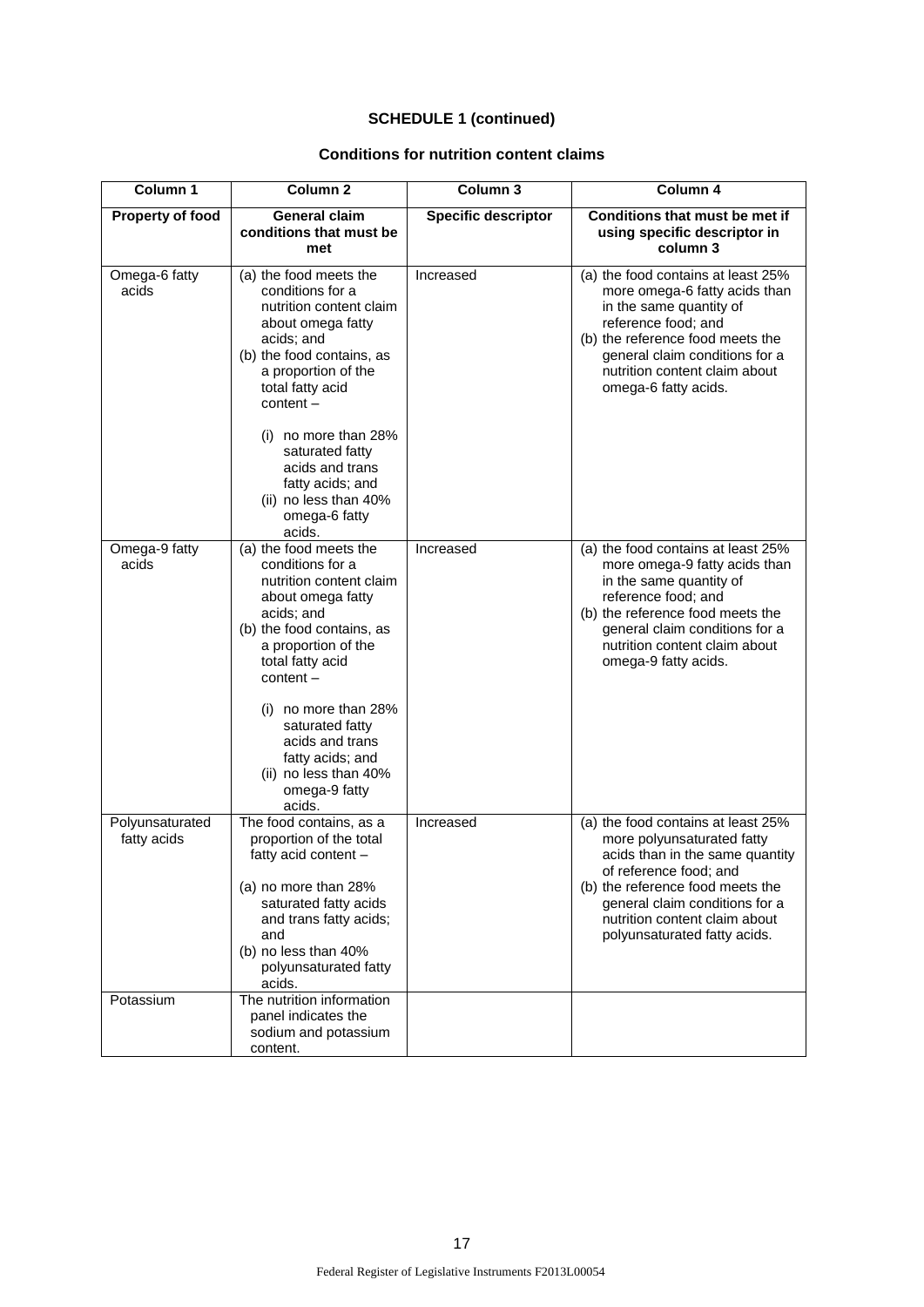| Column 1                           | Column <sub>2</sub>                                                                         | Column 3                   | Column 4                                                                                                                                                                                                                                          |
|------------------------------------|---------------------------------------------------------------------------------------------|----------------------------|---------------------------------------------------------------------------------------------------------------------------------------------------------------------------------------------------------------------------------------------------|
| <b>Property of food</b>            | <b>General claim</b><br>conditions that must be<br>met                                      | <b>Specific descriptor</b> | Conditions that must be met if<br>using specific descriptor in<br>column 3                                                                                                                                                                        |
| Protein                            | The food contains at                                                                        | <b>Good Source</b>         | The food contains at least 10 g of                                                                                                                                                                                                                |
|                                    | least 5 g of protein per<br>serving unless the<br>claim is about low or<br>reduced protein. | Increased                  | protein per serving.<br>(a) the food contains at least 25%<br>more protein than in the same<br>quantity of reference food; and<br>(b) the reference food meets the<br>general claim conditions for a<br>nutrition content claim about<br>protein. |
| Salt or sodium                     | The nutrition information<br>panel indicates the<br>potassium content.                      | Low                        | The food contains no more sodium<br>than $-$<br>(a) 120 mg per 100 mL for liquid                                                                                                                                                                  |
|                                    |                                                                                             |                            | food; or<br>(b) 120 mg per 100 g for solid<br>food.                                                                                                                                                                                               |
|                                    |                                                                                             | Reduced or Light/Lite      | The food contains at least 25%<br>less sodium than in the same<br>quantity of reference food.                                                                                                                                                     |
|                                    |                                                                                             | No added                   | (a) the food contains no added<br>sodium compound including no<br>added salt; and<br>(b) the ingredients of the food<br>contain no added sodium<br>compound including no added<br>salt.                                                           |
|                                    |                                                                                             | Unsalted                   | The food meets the conditions for<br>a nutrition content claim about no<br>added salt or sodium.                                                                                                                                                  |
| Saturated and<br>trans fatty acids |                                                                                             | Low                        | The food contains no more<br>saturated and trans fatty acids<br>than $-$                                                                                                                                                                          |
|                                    |                                                                                             |                            | (a) 0.75 g per 100 mL for liquid<br>food; or<br>(b) 1.5 g per 100 g for solid food.                                                                                                                                                               |
|                                    |                                                                                             | Reduced or Light/Lite      | The food contains -                                                                                                                                                                                                                               |
|                                    |                                                                                             |                            | (a) at least 25% less saturated<br>and trans fatty acids than in the<br>same quantity of reference<br>food; and<br>(b) both saturated and trans fatty<br>acids are reduced relative to                                                            |
|                                    |                                                                                             |                            | the same quantity of reference<br>food.                                                                                                                                                                                                           |
|                                    |                                                                                             | Low proportion             | (a) the food contains as a<br>proportion of the total fatty acid<br>content, no more than 28%<br>saturated fatty acids and trans<br>fatty acids; and                                                                                              |
|                                    |                                                                                             |                            | (b) the claim expressly states in<br>words to the effect of 'low<br>proportion of saturated and<br>trans fatty acids of total fatty<br>acid content'.                                                                                             |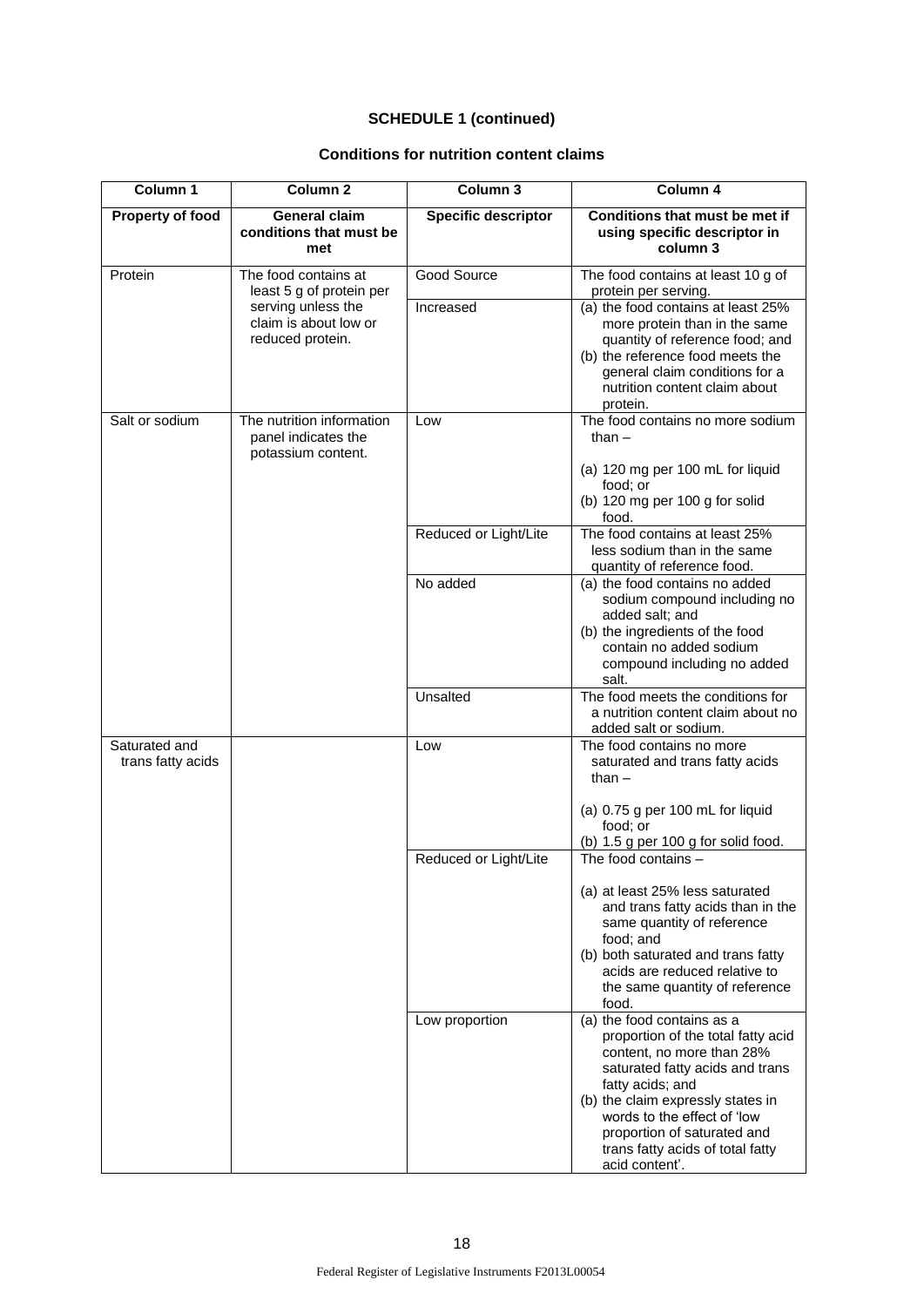| Column 1                 | Column <sub>2</sub>                                    | Column 3                   | Column 4                                                                                                                                                                                                                                                                                                |
|--------------------------|--------------------------------------------------------|----------------------------|---------------------------------------------------------------------------------------------------------------------------------------------------------------------------------------------------------------------------------------------------------------------------------------------------------|
| Property of food         | <b>General claim</b><br>conditions that must be<br>met | <b>Specific descriptor</b> | Conditions that must be met if<br>using specific descriptor in<br>column 3                                                                                                                                                                                                                              |
| Saturated fatty<br>acids |                                                        | Free                       | (a) the food contains no detectable<br>saturated fatty acids; and<br>(b) the food contains no detectable<br>trans fatty acids.                                                                                                                                                                          |
|                          |                                                        | Low                        | The food contains no more<br>saturated and trans fatty acids<br>than $-$                                                                                                                                                                                                                                |
|                          |                                                        |                            | (a) 0.75 g per 100 mL for liquid<br>food; or                                                                                                                                                                                                                                                            |
|                          |                                                        | Reduced or Light/Lite      | (b) 1.5 g per 100 g for solid food.<br>The food contains -                                                                                                                                                                                                                                              |
|                          |                                                        |                            |                                                                                                                                                                                                                                                                                                         |
|                          |                                                        |                            | (a) at least 25% less saturated<br>fatty acids than in the same<br>quantity of reference food, and<br>(b) no more trans fatty acids than<br>in the same quantity of<br>reference food.                                                                                                                  |
|                          |                                                        | Low proportion             | (a) the food contains as a<br>proportion of the total fatty acid<br>content, no more than 28%<br>saturated fatty acids and trans<br>fatty acids; and<br>(b) the claim expressly states in<br>words to the effect of 'low<br>proportion of saturated fatty<br>acids of the total fatty acid<br>content'. |
| Sugar or Sugars          |                                                        | % Free                     | The food meets the conditions for<br>a nutrition content claim about<br>low sugar.                                                                                                                                                                                                                      |
|                          |                                                        | Low                        | The food contains no more sugars<br>than $-$                                                                                                                                                                                                                                                            |
|                          |                                                        |                            | (a) 2.5 g per 100 mL for liquid<br>food; or                                                                                                                                                                                                                                                             |
|                          |                                                        | Reduced or Light/Lite      | (b) 5 g per 100 g for solid food.<br>The food contains at least 25%<br>less sugars than in the same<br>quantity of reference food.                                                                                                                                                                      |
|                          |                                                        | No added                   | (a) the food contains no added<br>sugars as standardised in<br>clause 1 of Standard 2.8.1,<br>honey, malt, or malt extracts;<br>and<br>(b) the food contains no added<br>concentrated fruit juice or<br>deionised fruit juice, unless the<br>food is standardised in<br>Standards 2.6.1 or 2.6.2.       |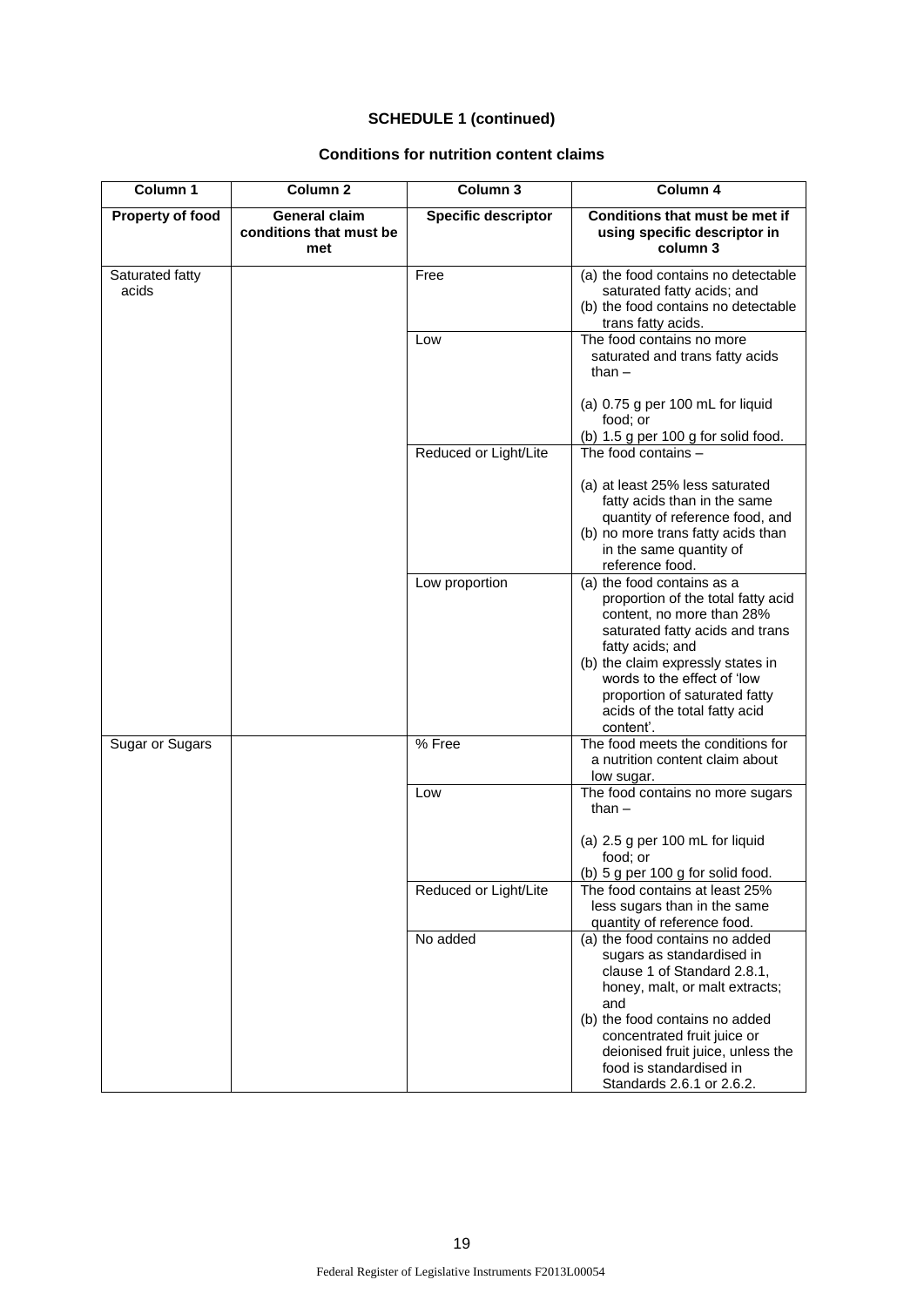| Column 1                                                        | Column <sub>2</sub>                                                                                                                                                                                                                                                                                                                                                                                                                                                                                                                                            | Column 3                   | Column 4                                                                                                                                                                                                                                                                                                                    |
|-----------------------------------------------------------------|----------------------------------------------------------------------------------------------------------------------------------------------------------------------------------------------------------------------------------------------------------------------------------------------------------------------------------------------------------------------------------------------------------------------------------------------------------------------------------------------------------------------------------------------------------------|----------------------------|-----------------------------------------------------------------------------------------------------------------------------------------------------------------------------------------------------------------------------------------------------------------------------------------------------------------------------|
| Property of food                                                | General claim<br>conditions that must<br>be met                                                                                                                                                                                                                                                                                                                                                                                                                                                                                                                | <b>Specific descriptor</b> | Conditions that must be met if<br>using specific descriptor in<br>column 3                                                                                                                                                                                                                                                  |
| Sugar or Sugars<br>(continued)                                  |                                                                                                                                                                                                                                                                                                                                                                                                                                                                                                                                                                | Unsweetened                | (a) the food meets the conditions<br>for a nutrition content claim<br>about no added sugar; and<br>(b) the food contains no intense<br>sweeteners, sorbitol, mannitol,<br>glycerol, xylitol, isomalt,<br>maltitol syrup or lactitol.                                                                                        |
| Trans fatty acids                                               |                                                                                                                                                                                                                                                                                                                                                                                                                                                                                                                                                                | Free                       | The food contains no detectable<br>trans fatty acids, and contains -<br>(a) no more than 0.75 g saturated<br>fatty acids per 100 mL of liquid<br>food or 1.5 g saturated fatty<br>acids per 100 g of solid food;<br>or<br>(b) no more than 28% saturated<br>fatty acids as a proportion of<br>the total fatty acid content. |
|                                                                 |                                                                                                                                                                                                                                                                                                                                                                                                                                                                                                                                                                | Reduced or Light/Lite      | The food contains -<br>(a) at least 25% less trans fatty<br>acids than in the same quantity<br>of reference food, and<br>(b) no more saturated fatty acids<br>than in the same quantity of<br>reference food.                                                                                                               |
| Vitamin or mineral<br>(not including<br>potassium or<br>sodium) | (a) the vitamin or<br>mineral is<br>mentioned in<br>column 1 of the<br>Schedule to<br>Standard 1.1.1; and<br>(b) a serving of the<br>food contains at<br>least 10% of the<br>RDI or ESADDI for<br>that vitamin or<br>mineral; and<br>(c) a claim is not for<br>more of the<br>particular vitamin or<br>mineral than the<br>maximum claimable<br>amount as<br>prescribed by<br>clause 4 or clause 5<br>of Standard 1.3.2;<br>and<br>(d) the food is not a<br>food standardised<br>by Standard 2.6.4,<br>Standard 2.9.2,<br>Standard 2.9.3 or<br>Standard 2.9.4. | Good source                | A serving of the food contains no<br>less than 25% of the RDI or<br><b>ESADDI</b> for that vitamin or<br>mineral.                                                                                                                                                                                                           |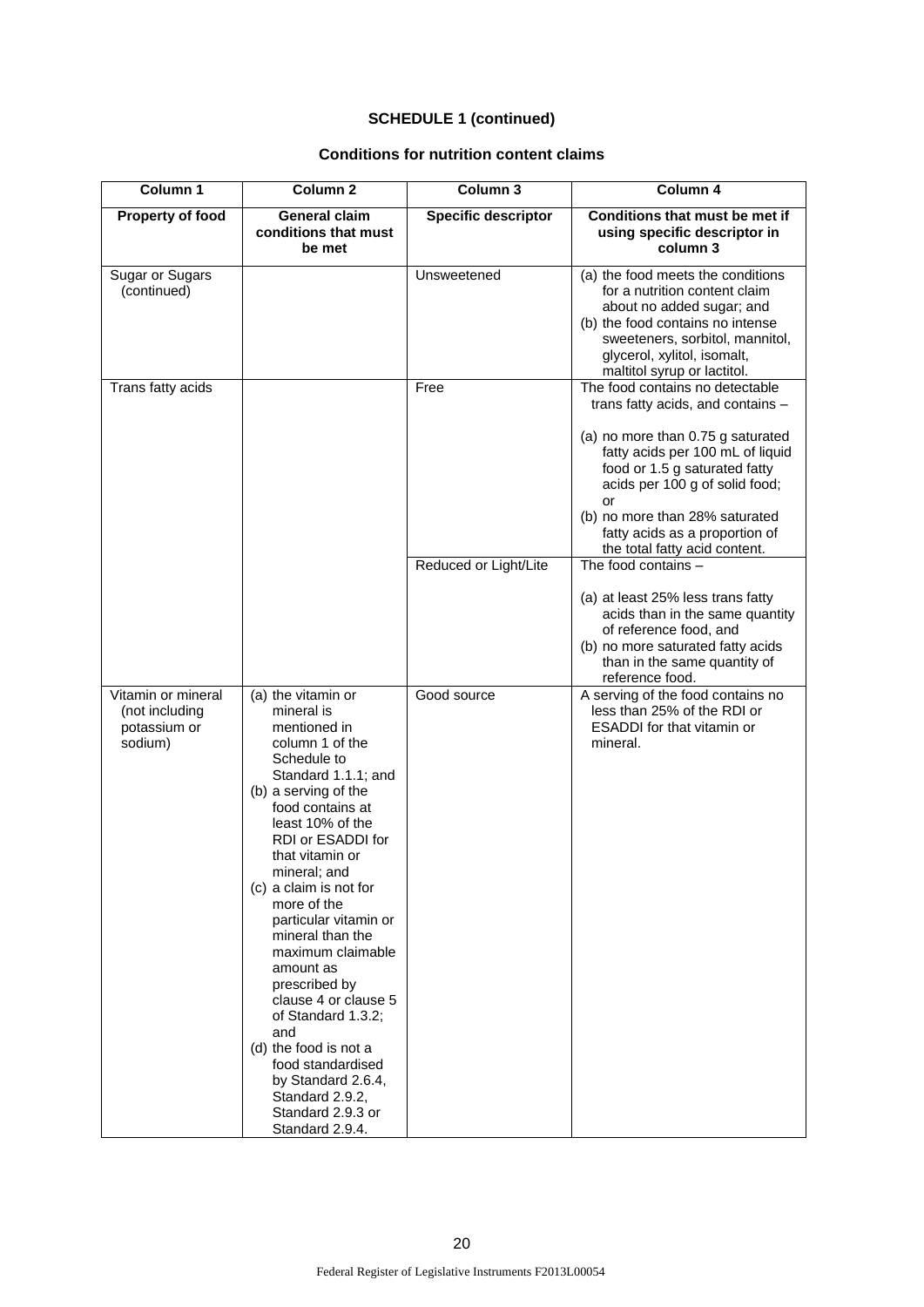| Column 1                                                                       | Column <sub>2</sub>                                                                                                                                                                                                                                                                                                                                                                                                                                                                                                                        | Column 3                   | Column 4                                                                   |
|--------------------------------------------------------------------------------|--------------------------------------------------------------------------------------------------------------------------------------------------------------------------------------------------------------------------------------------------------------------------------------------------------------------------------------------------------------------------------------------------------------------------------------------------------------------------------------------------------------------------------------------|----------------------------|----------------------------------------------------------------------------|
| <b>Property of food</b>                                                        | General claim<br>conditions that must<br>be met                                                                                                                                                                                                                                                                                                                                                                                                                                                                                            | <b>Specific descriptor</b> | Conditions that must be met if<br>using specific descriptor in<br>column 3 |
| Vitamin or mineral<br>(not including<br>potassium or<br>sodium)<br>(continued) | If the food is a food<br>standardised under<br>Standard 2.9.2, the<br>food meets the<br>conditions for making<br>a claim about<br>vitamins and minerals<br>in subclause 8(2) of<br>Standard 2.9.2.<br>If the food is a<br>formulated meal<br>replacement<br>standardised under<br>Standard 2.9.3, the<br>food meets the<br>conditions for making<br>a claim about<br>vitamins and minerals<br>in subclause 3(2) of<br>Standard 2.9.3.<br>If the food is a<br>formulated<br>supplementary food<br>standardised under<br>Standard 2.9.3, the |                            |                                                                            |
|                                                                                | food meets the<br>conditions for making<br>a claim about<br>vitamins and minerals<br>in subclause 5(2) of<br>Standard 2.9.3.<br>If the food is a<br>formulated<br>supplementary food<br>for young children<br>standardised under<br>Standard 2.9.3, the<br>food meets the<br>conditions for making<br>a claim about<br>vitamins and minerals<br>in subclause 7(2) of<br>Standard 2.9.3.                                                                                                                                                    |                            |                                                                            |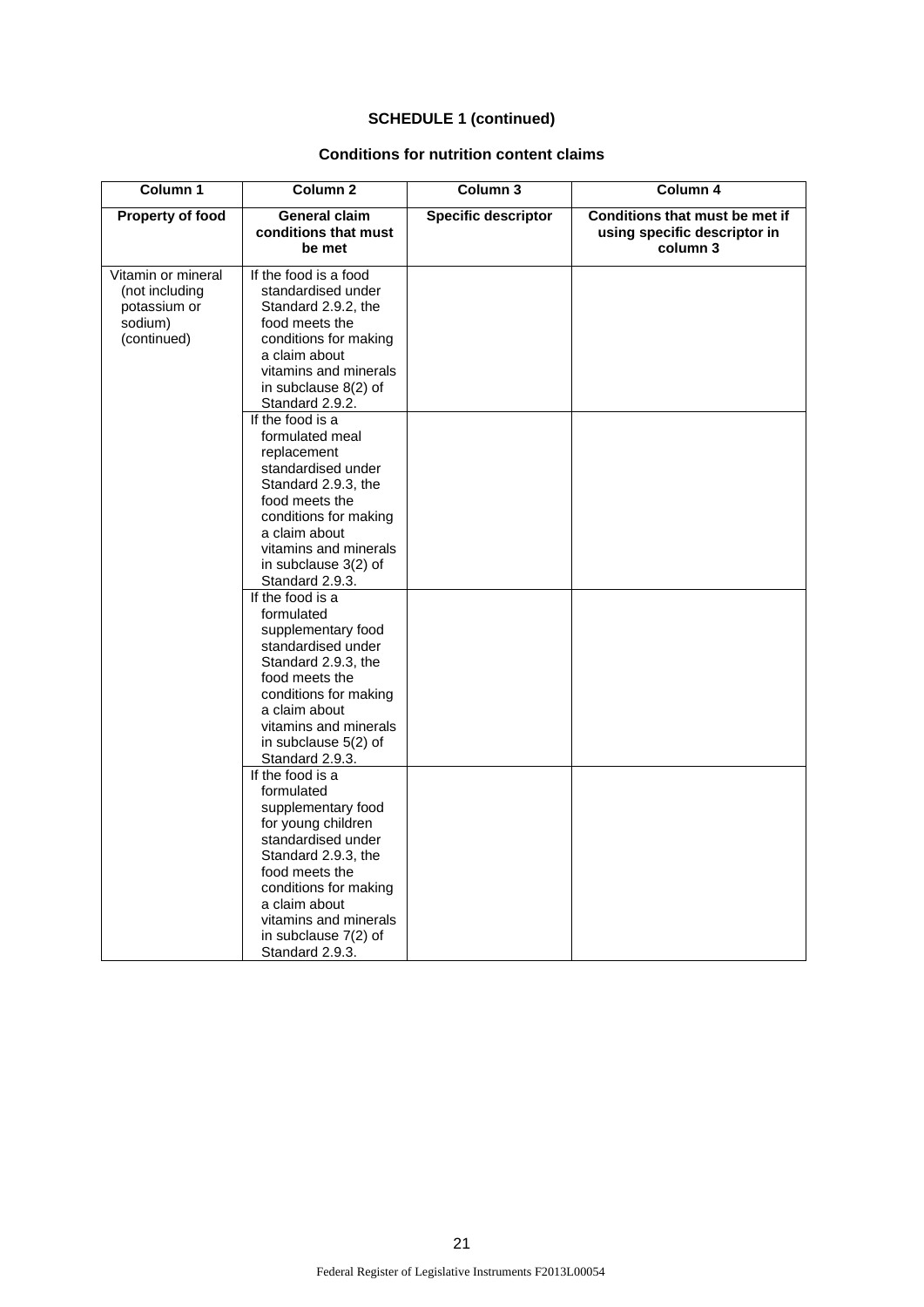# **SCHEDULE 2**

# **Conditions for permitted high level health claims**

| Column 1                                 | Column <sub>2</sub>                                                            | Column <sub>3</sub>             | Column 4                                                                                           | Column 5                                                                                                                                                                                                                                                                               |
|------------------------------------------|--------------------------------------------------------------------------------|---------------------------------|----------------------------------------------------------------------------------------------------|----------------------------------------------------------------------------------------------------------------------------------------------------------------------------------------------------------------------------------------------------------------------------------------|
| Food or property of food                 | <b>Specific health</b><br>effect                                               | <b>Relevant</b><br>population   | <b>Context claim</b><br>statements                                                                 | <b>Conditions</b>                                                                                                                                                                                                                                                                      |
| A high intake of fruit and<br>vegetables | Reduces risk of<br>coronary heart<br>disease                                   |                                 | Diet<br>containing a<br>high amount<br>of both fruit<br>and<br>vegetables                          | (a) claims are not<br>permitted on -<br>fruit juice or<br>(i)<br>vegetable<br>juice as<br>standardised<br>in Standard<br>2.6.1; or<br>(ii) a food<br>standardised<br>in Standard<br>2.6.2; and<br>(b) the food must<br>contain no less<br>than 90% fruit or<br>vegetable by<br>weight. |
| Beta-glucan                              | Reduces blood<br>cholesterol                                                   |                                 | Diet low in<br>saturated<br>fatty acids<br>Diet<br>containing 3<br>g of beta-<br>glucan per<br>day | The food must<br>$contain -$<br>(a) one or more of<br>the following oat<br>or barley foods -<br>(i) oat bran;<br>(ii) Wholegrain<br>oats; or<br>(iii) wholegrain<br>barley; and<br>(b) at least 1 g per<br>serving of beta-<br>glucan from the<br>foods listed in (a).                 |
| Calcium                                  | Enhances bone<br>mineral density                                               |                                 | Diet high in<br>calcium                                                                            | The food must<br>contain no less<br>than 200 mg of<br>calcium per<br>serving.                                                                                                                                                                                                          |
|                                          | Reduces risk of<br>osteoporosis<br>Reduces risk of<br>osteoporotic<br>fracture | Persons 65<br>years and<br>over | Diet high in<br>calcium, and<br>adequate<br>vitamin D<br>status                                    | The food must<br>contain no less<br>than 290 mg of<br>calcium per serving                                                                                                                                                                                                              |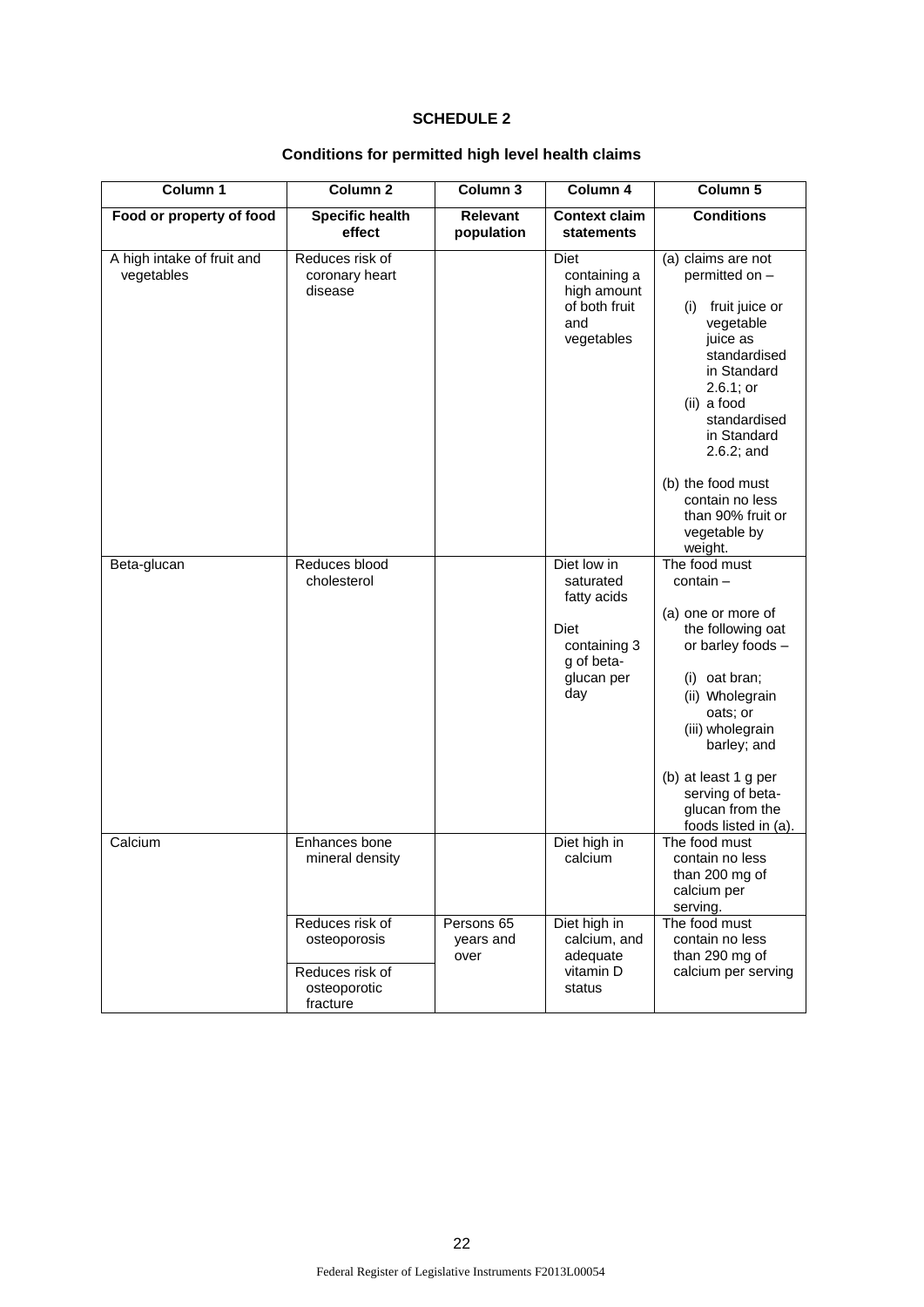# **Conditions for permitted high level health claims**

| Column 1                    | Column 2                                         | Column 3                         | Column 4                                                                                                                                   | Column 5                                                                                                                                                                                                                                                                                                                                                                                                                                                                                |
|-----------------------------|--------------------------------------------------|----------------------------------|--------------------------------------------------------------------------------------------------------------------------------------------|-----------------------------------------------------------------------------------------------------------------------------------------------------------------------------------------------------------------------------------------------------------------------------------------------------------------------------------------------------------------------------------------------------------------------------------------------------------------------------------------|
| Food or property of food    | <b>Specific health</b><br>effect                 | <b>Relevant</b><br>population    | <b>Context claim</b><br><b>statements</b>                                                                                                  | <b>Conditions</b>                                                                                                                                                                                                                                                                                                                                                                                                                                                                       |
| Calcium and Vitamin D       | Reduces risk of<br>osteoporosis                  | Persons 65<br>years and<br>over  | Diet high in<br>calcium, and<br>adequate<br>vitamin D<br>status                                                                            | The food must -<br>(a) contain no less<br>than 290 mg of<br>calcium per                                                                                                                                                                                                                                                                                                                                                                                                                 |
|                             | Reduces risk of<br>osteoporotic<br>fracture      |                                  |                                                                                                                                            | serving; and<br>(b) meet the general<br>claim conditions<br>for making a<br>nutrition content<br>claim about<br>vitamin D                                                                                                                                                                                                                                                                                                                                                               |
| Folic acid (but not folate) | Reduces risk of<br>foetal neural tube<br>defects | Women of<br>child bearing<br>age | Consume at<br>least $400 \mu g$<br>of folic acid<br>per day, at<br>least the<br>month<br>before and<br>three<br>months after<br>conception | The food must -<br>(a) contain no less<br>than 40 $\mu$ g folic<br>acid per serving;<br>and<br>(b) the food is not $-$<br>(i) soft cheese;<br>or<br>(ii) pâté; or<br>(iii) liver or liver<br>product; or<br>(iv) food<br>containing<br>added<br>phytosterols,<br>phytostanols<br>and their<br>esters; or<br>$(v)$ food<br>standardised<br>in Standards<br>$2.6.4$ and<br>2.9.4; or<br>(vi) a formulated<br>meal<br>replacement<br>standardised<br>in Division 2<br>of Standard<br>2.9.3 |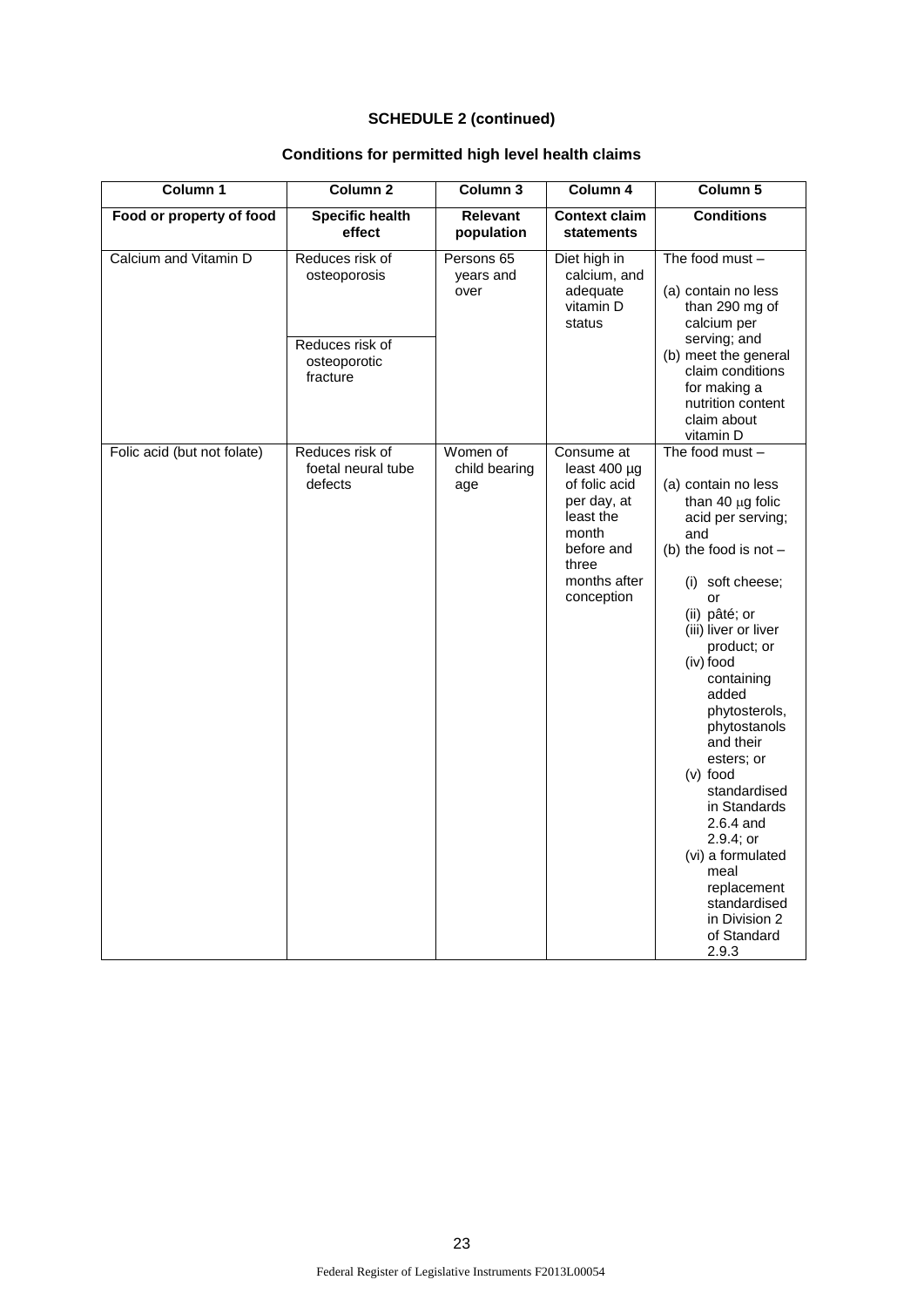# **Conditions for permitted high level health claims**

| Column 1                                       | Column <sub>2</sub>                                               | Column 3                      | Column 4                                                                                                                                   | Column 5                                                                                                                                                                                                                                                                              |
|------------------------------------------------|-------------------------------------------------------------------|-------------------------------|--------------------------------------------------------------------------------------------------------------------------------------------|---------------------------------------------------------------------------------------------------------------------------------------------------------------------------------------------------------------------------------------------------------------------------------------|
| Food or property of food                       | <b>Specific health</b><br>effect                                  | <b>Relevant</b><br>population | <b>Context claim</b><br>statements                                                                                                         | <b>Conditions</b>                                                                                                                                                                                                                                                                     |
| Increased intake of fruit<br>and vegetables    | Reduces risk of<br>coronary heart<br>disease                      |                               | <b>Diet</b><br>containing<br>an increased<br>amount of<br>both fruit<br>and<br>vegetables                                                  | (a) claims are not<br>permitted on -<br>(i) fruit juice or<br>vegetable<br>juice as<br>standardised<br>in Standard<br>2.6.1; or<br>(ii) a food<br>standardised<br>in Standard<br>$2.6.2$ ; and<br>(b) the food must<br>contain no less<br>than 90% fruit or<br>vegetable by<br>weight |
| Phytosterols, phytostanols<br>and their esters | Reduces blood<br>cholesterol                                      |                               | Diet low in<br>saturated<br>fatty acids<br>Diet<br>containing<br>2 g of<br>phytosterols,<br>phytostanols<br>and their<br>esters per<br>day | The food must $-$<br>(a) meet the relevant<br>conditions<br>specified in<br>Columns 1 and 2<br>of the Table to<br>clause 2 in<br>Standard 1.5.1;<br>and<br>(b) contain a<br>minimum of 0.8 g<br>total plant sterol<br>equivalents<br>content per<br>serving                           |
| Saturated fatty acids                          | Reduces total blood<br>cholesterol or<br>blood LDL<br>cholesterol |                               | Diet low in<br>saturated<br>fatty acids                                                                                                    | The food must meet<br>the conditions for<br>making a nutrition<br>content claim about<br>low saturated fatty<br>acids                                                                                                                                                                 |
| Saturated and trans fatty<br>acids             | Reduces total blood<br>cholesterol or<br>blood LDL<br>cholesterol |                               | Diet low in<br>saturated<br>and trans<br>fatty acids                                                                                       | The food must meet<br>the conditions for<br>making a nutrition<br>content claim about<br>low saturated and<br>trans fatty acids                                                                                                                                                       |
| Sodium or salt                                 | Reduces blood<br>pressure                                         |                               | Diet low in salt<br>or sodium                                                                                                              | The food must meet<br>the conditions for<br>making a nutrition<br>content claim about<br>low sodium or salt                                                                                                                                                                           |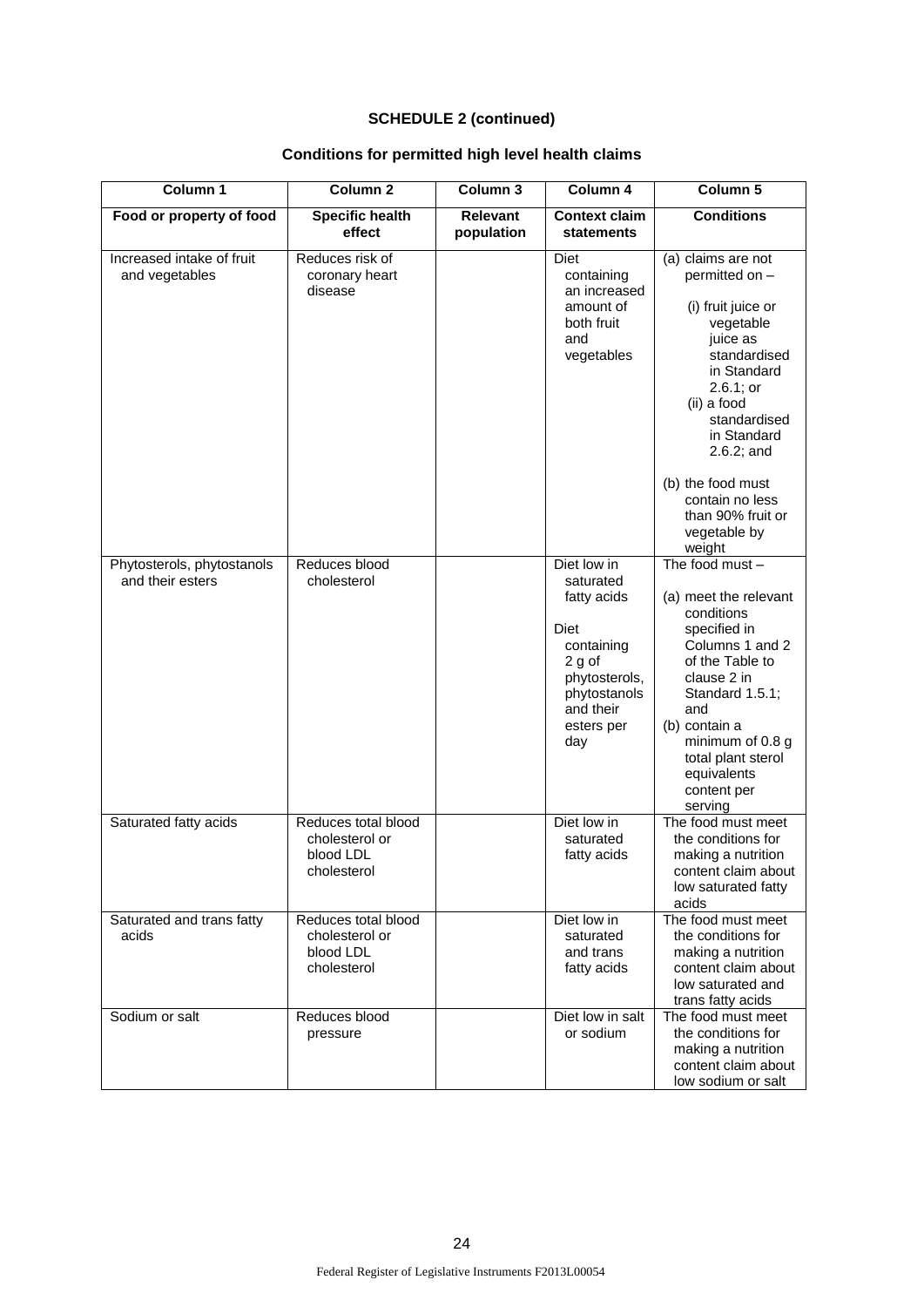## **SCHEDULE 3**

| Column 1                       | Column <sub>2</sub>                                                                                                                                                                                                                                                                                                                                                                                                                                    | Column 3                      | Column 4               | Column 5                                                                                                        |
|--------------------------------|--------------------------------------------------------------------------------------------------------------------------------------------------------------------------------------------------------------------------------------------------------------------------------------------------------------------------------------------------------------------------------------------------------------------------------------------------------|-------------------------------|------------------------|-----------------------------------------------------------------------------------------------------------------|
| Food or<br>property of<br>food | <b>Specific health effect</b>                                                                                                                                                                                                                                                                                                                                                                                                                          | <b>Relevant</b><br>population | <b>Dietary context</b> | <b>Conditions</b>                                                                                               |
| Calcium                        | Necessary for normal<br>teeth and bone<br>structure<br>Necessary for normal<br>nerve and muscle<br>function<br>Necessary for normal<br>blood coagulation<br>Contributes to normal<br>energy metabolism<br>Contributes to the normal<br>function of digestive<br>enzymes<br>Contributes to normal cell<br>division<br>Contributes to normal                                                                                                             | Children                      |                        | The food must meet the<br>general claim conditions<br>for making a nutrition<br>content claim about<br>calcium  |
|                                | growth and<br>development                                                                                                                                                                                                                                                                                                                                                                                                                              |                               |                        |                                                                                                                 |
| Chromium                       | Contributes to normal<br>macronutrient<br>metabolism                                                                                                                                                                                                                                                                                                                                                                                                   |                               |                        | The food must meet the<br>general claim conditions<br>for making a nutrition<br>content claim about<br>chromium |
| Copper                         | Contributes to normal<br>connective tissue<br>structure<br>Contributes to normal iron<br>transport and<br>metabolism<br>Contributes to cell<br>protection from free<br>radical damage<br>Necessary for normal<br>energy production<br>Necessary for normal<br>neurological function<br>Necessary for normal<br>immune system<br>function<br>Necessary for normal<br>skin and hair<br>colouration<br>Contributes to normal<br>growth and<br>development | Children                      |                        | The food must meet the<br>general claim conditions<br>for making a nutrition<br>content claim about<br>copper   |
| Fluoride                       | Contributes to the<br>maintenance of tooth                                                                                                                                                                                                                                                                                                                                                                                                             |                               |                        | The food must contain no<br>less than 0.6 mg fluoride                                                           |

#### **Conditions for permitted general level health claims Part 1 – Minerals**

per L

mineralisation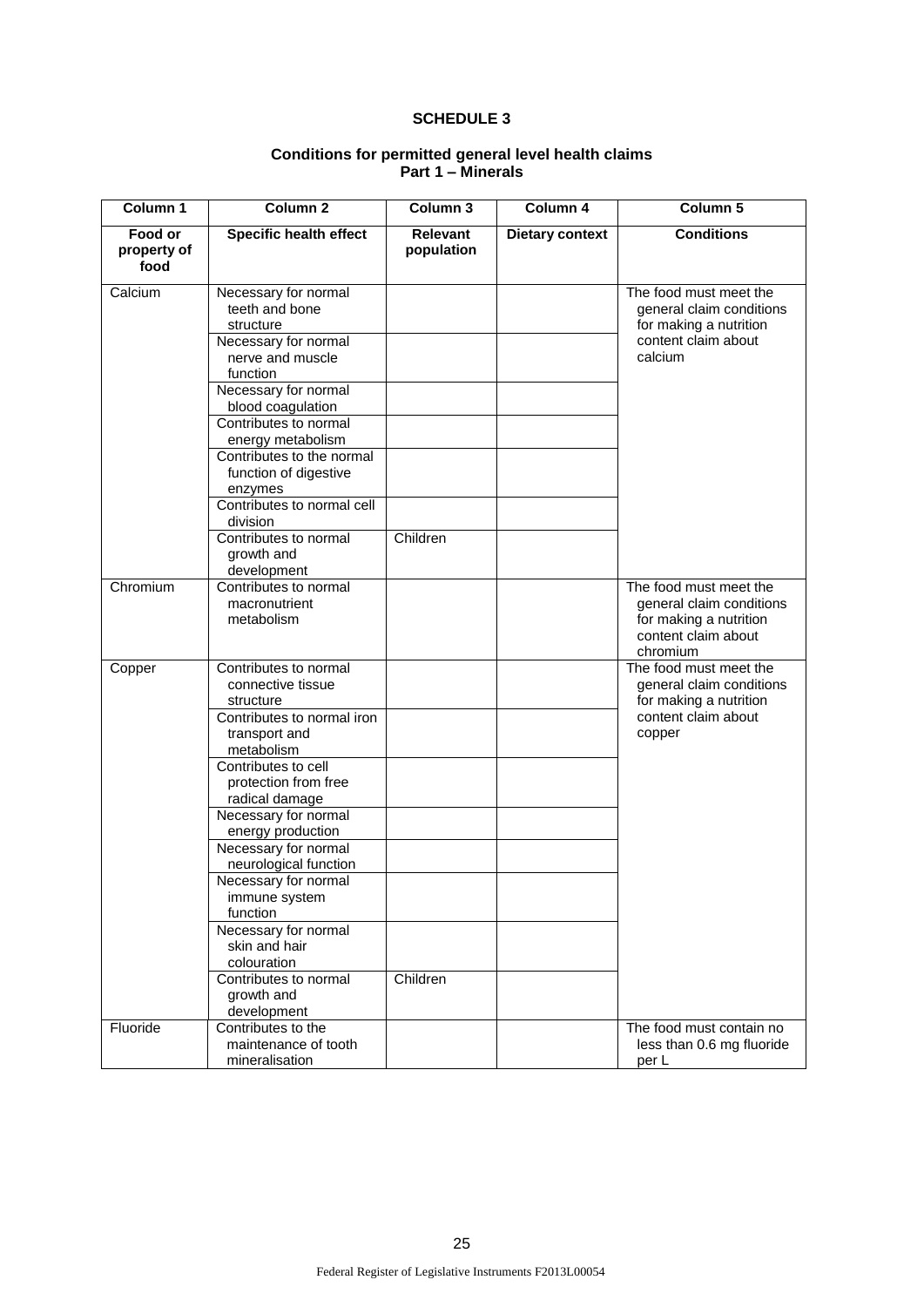| Column 1                       | Column <sub>2</sub>                                                                                                                                                      | Column 3                      | Column 4               | Column <sub>5</sub>                                                                                              |
|--------------------------------|--------------------------------------------------------------------------------------------------------------------------------------------------------------------------|-------------------------------|------------------------|------------------------------------------------------------------------------------------------------------------|
| Food or<br>property of<br>food | <b>Specific health effect</b>                                                                                                                                            | <b>Relevant</b><br>population | <b>Dietary context</b> | <b>Conditions</b>                                                                                                |
| lodine                         | Necessary for normal<br>production of thyroid<br>hormones<br>Necessary for normal<br>neurological function                                                               |                               |                        | The food must meet the<br>general claim conditions<br>for making a nutrition<br>content claim about<br>iodine    |
|                                | Necessary for normal<br>energy metabolism<br>Contributes to normal<br>cognitive function<br>Contributes to the<br>maintenance of normal<br>skin<br>Contributes to normal | Children                      |                        |                                                                                                                  |
| Iron                           | growth and development<br>Necessary for normal<br>oxygen transport<br>Contributes to normal                                                                              |                               |                        | The food must meet the<br>general claim conditions                                                               |
|                                | energy production<br>Necessary for normal<br>immune system function<br>Contributes to normal<br>blood formation<br>Necessary for normal<br>neurological development      |                               |                        | for making a nutrition<br>content claim about iron                                                               |
|                                | in the foetus<br>Contributes to normal<br>cognitive function<br>Contributes to the<br>reduction of tiredness                                                             |                               |                        |                                                                                                                  |
|                                | and fatigue<br>Necessary for normal cell<br>division<br>Contributes to normal                                                                                            | Children                      |                        |                                                                                                                  |
|                                | growth and development<br>Contributes to normal<br>cognitive development                                                                                                 | Children                      |                        |                                                                                                                  |
| Manganese                      | Contributes to normal bone<br>formation<br>Contributes to normal<br>energy metabolism<br>Contributes to cell                                                             |                               |                        | The food must meet the<br>general claim conditions<br>for making a nutrition<br>content claim about<br>manganese |
|                                | protection from free<br>radical damage<br>Contributes to normal<br>connective tissue<br>structure<br>Contributes to normal                                               | Children                      |                        |                                                                                                                  |
|                                | growth and development                                                                                                                                                   |                               |                        |                                                                                                                  |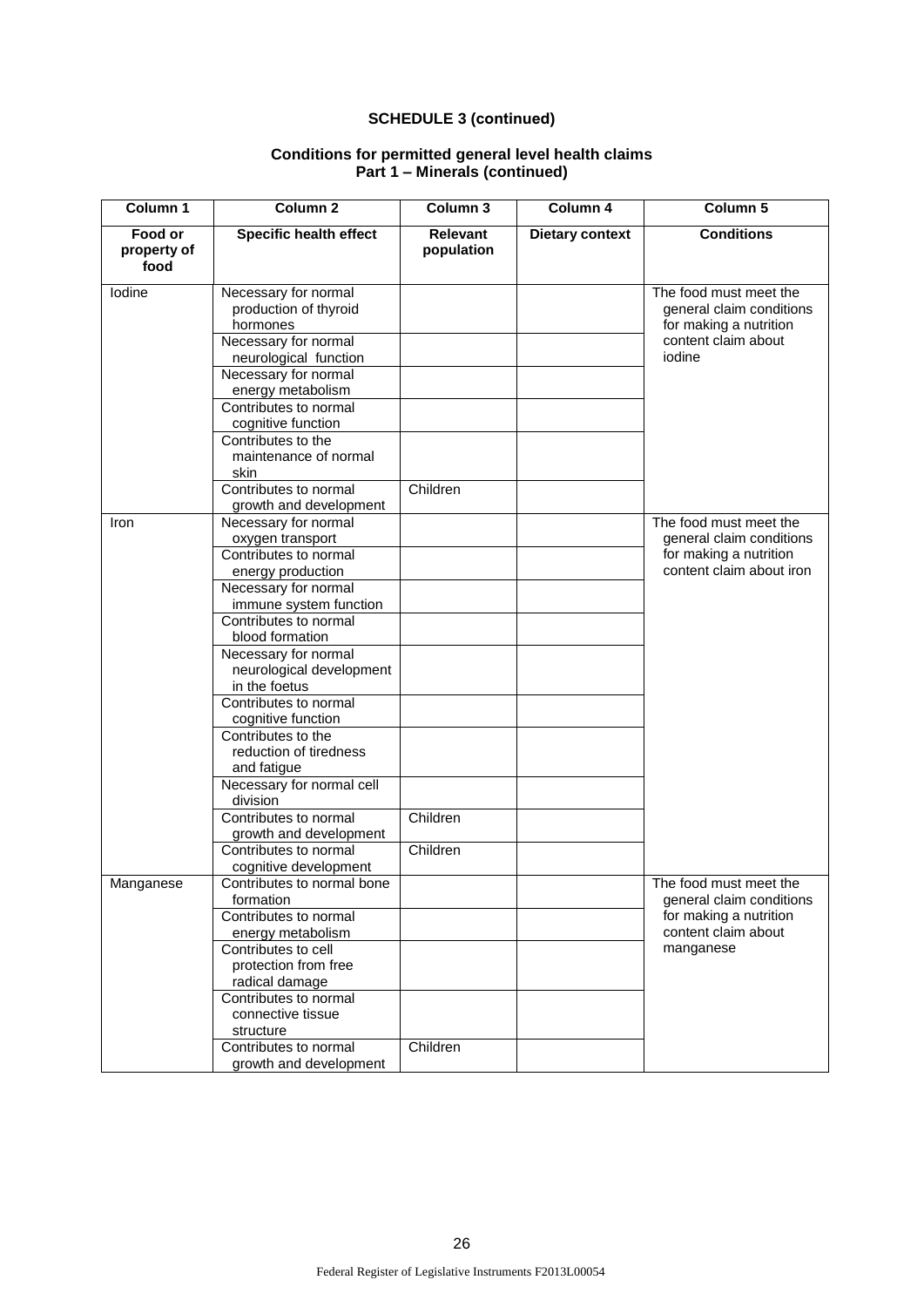| Column 1                       | Column <sub>2</sub>                                                                                                                                                                                                                                                                                                                                                                               | Column <sub>3</sub>           | Column 4               | Column <sub>5</sub>                                                                                               |
|--------------------------------|---------------------------------------------------------------------------------------------------------------------------------------------------------------------------------------------------------------------------------------------------------------------------------------------------------------------------------------------------------------------------------------------------|-------------------------------|------------------------|-------------------------------------------------------------------------------------------------------------------|
| Food or<br>property of<br>food | <b>Specific health effect</b>                                                                                                                                                                                                                                                                                                                                                                     | <b>Relevant</b><br>population | <b>Dietary context</b> | <b>Conditions</b>                                                                                                 |
| Magnesium                      | Contributes to normal<br>energy metabolism<br>Necessary for normal<br>electrolyte balance<br>Necessary for normal<br>nerve and muscle<br>function<br>Necessary for teeth and<br>bone structure<br>Contributes to a reduction<br>of tiredness and fatigue<br>Necessary for normal<br>protein synthesis<br>Contributes to normal<br>psychological function<br>Necessary for normal cell<br>division |                               |                        | The food must meet the<br>general claim<br>conditions for making a<br>nutrition content claim<br>about magnesium  |
| Molybdenum                     | Contributes to normal<br>growth and development<br>Contributes to normal<br>sulphur amino acid<br>metabolism                                                                                                                                                                                                                                                                                      | Children                      |                        | The food must meet the<br>general claim<br>conditions for making a                                                |
|                                |                                                                                                                                                                                                                                                                                                                                                                                                   |                               |                        | nutrition content claim<br>about molybdenum                                                                       |
| Phosphorus                     | Necessary for normal teeth<br>and bone structure<br>Necessary for the normal<br>cell membrane structure<br>Necessary for normal<br>energy metabolism<br>Contributes to normal<br>growth and development                                                                                                                                                                                           | Children                      |                        | The food must meet the<br>general claim<br>conditions for making a<br>nutrition content claim<br>about phosphorus |
| Selenium                       | Necessary for normal<br>immune system function<br>Necessary for the normal<br>utilization of jodine in the<br>production of thyroid<br>hormones<br>Necessary for cell<br>protection from some<br>types of free radical<br>damage<br>Contributes to normal<br>sperm production<br>Contributes to the<br>maintenance of normal<br>hair and nails<br>Contributes to normal<br>growth and development | Children                      |                        | The food must meet the<br>general claim<br>conditions for making a<br>nutrition content claim<br>about selenium   |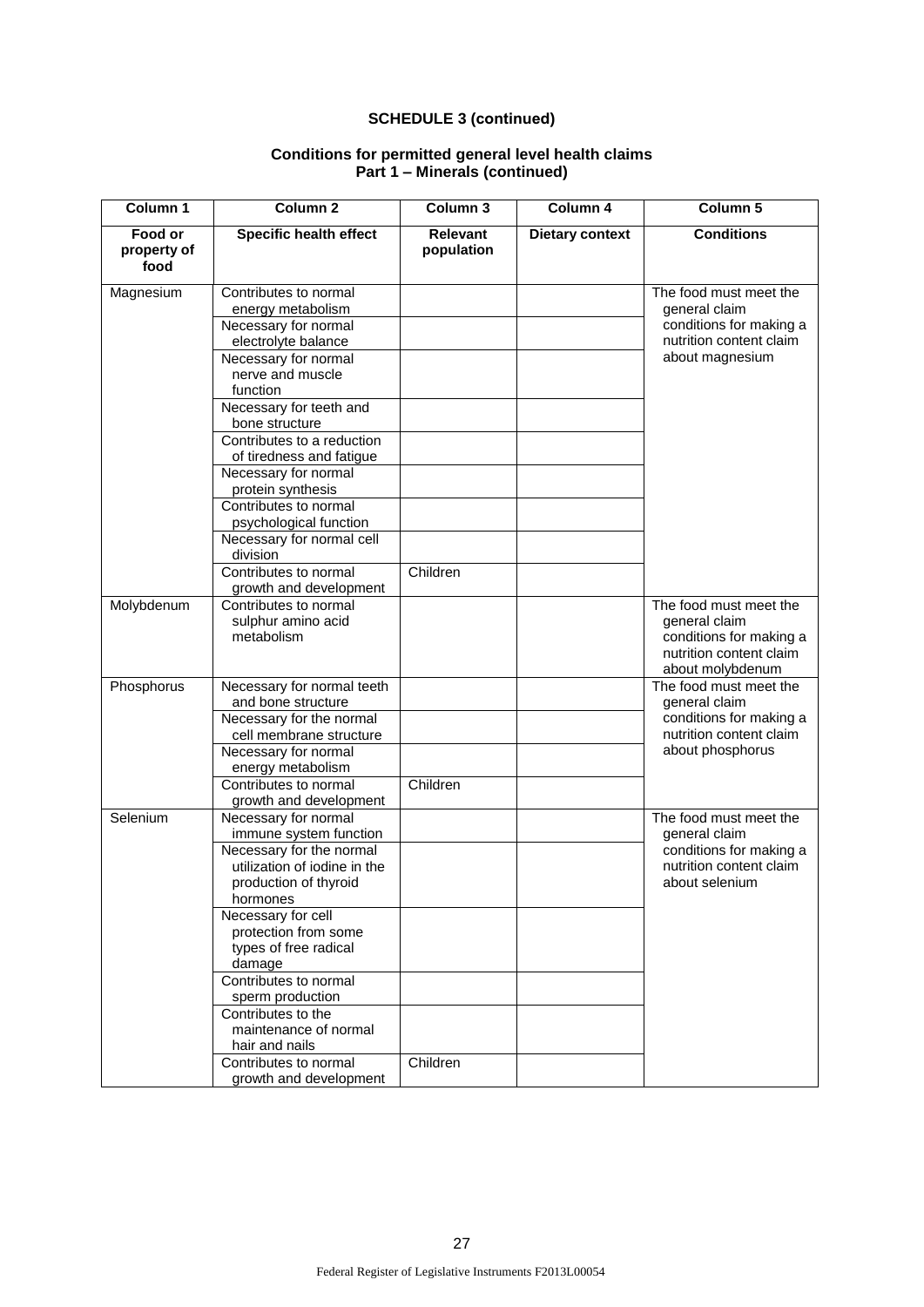| Column 1                                                                                                                                                                                                                                                                                                              | Column <sub>2</sub>                                                         | Column <sub>3</sub>           | Column 4               | Column 5                                                               |
|-----------------------------------------------------------------------------------------------------------------------------------------------------------------------------------------------------------------------------------------------------------------------------------------------------------------------|-----------------------------------------------------------------------------|-------------------------------|------------------------|------------------------------------------------------------------------|
| Food or<br>property of<br>food                                                                                                                                                                                                                                                                                        | <b>Specific health effect</b>                                               | <b>Relevant</b><br>population | <b>Dietary context</b> | <b>Conditions</b>                                                      |
| Zinc                                                                                                                                                                                                                                                                                                                  | Necessary for normal<br>immune system function<br>Necessary for normal cell |                               |                        | The food must meet the<br>general conditions for<br>making a nutrition |
|                                                                                                                                                                                                                                                                                                                       | division                                                                    |                               |                        | content claim about                                                    |
|                                                                                                                                                                                                                                                                                                                       | Contributes to normal skin<br>structure and wound<br>healing                |                               |                        | zinc                                                                   |
|                                                                                                                                                                                                                                                                                                                       | Contributes to normal<br>growth and development                             | Children                      |                        |                                                                        |
|                                                                                                                                                                                                                                                                                                                       | Contributes to normal acid-<br>base metabolism                              |                               |                        |                                                                        |
|                                                                                                                                                                                                                                                                                                                       | Contributes to normal<br>carbohydrate metabolism                            |                               |                        |                                                                        |
|                                                                                                                                                                                                                                                                                                                       | Contributes to normal<br>cognitive function                                 |                               |                        |                                                                        |
|                                                                                                                                                                                                                                                                                                                       | Contributes to normal<br>fertility and reproduction                         |                               |                        |                                                                        |
|                                                                                                                                                                                                                                                                                                                       | Contributes to normal<br>macronutrient<br>metabolism                        |                               |                        |                                                                        |
|                                                                                                                                                                                                                                                                                                                       | Contributes to normal<br>metabolism of fatty acids                          |                               |                        |                                                                        |
|                                                                                                                                                                                                                                                                                                                       | Contributes to normal<br>metabolism of vitamin A                            |                               |                        |                                                                        |
|                                                                                                                                                                                                                                                                                                                       | Contributes to normal<br>protein synthesis                                  |                               |                        |                                                                        |
| Contributes to the<br>maintenance of normal<br>bones<br>Contributes to the<br>maintenance of normal<br>hair and nails<br>Contributes to the<br>maintenance of normal<br>testosterone levels in the<br>blood<br>Contributes to cell<br>protection from free<br>radicals<br>Contributes to the<br>maintenance of normal |                                                                             |                               |                        |                                                                        |
|                                                                                                                                                                                                                                                                                                                       |                                                                             |                               |                        |                                                                        |
|                                                                                                                                                                                                                                                                                                                       |                                                                             |                               |                        |                                                                        |
|                                                                                                                                                                                                                                                                                                                       |                                                                             |                               |                        |                                                                        |
|                                                                                                                                                                                                                                                                                                                       | vision                                                                      |                               |                        |                                                                        |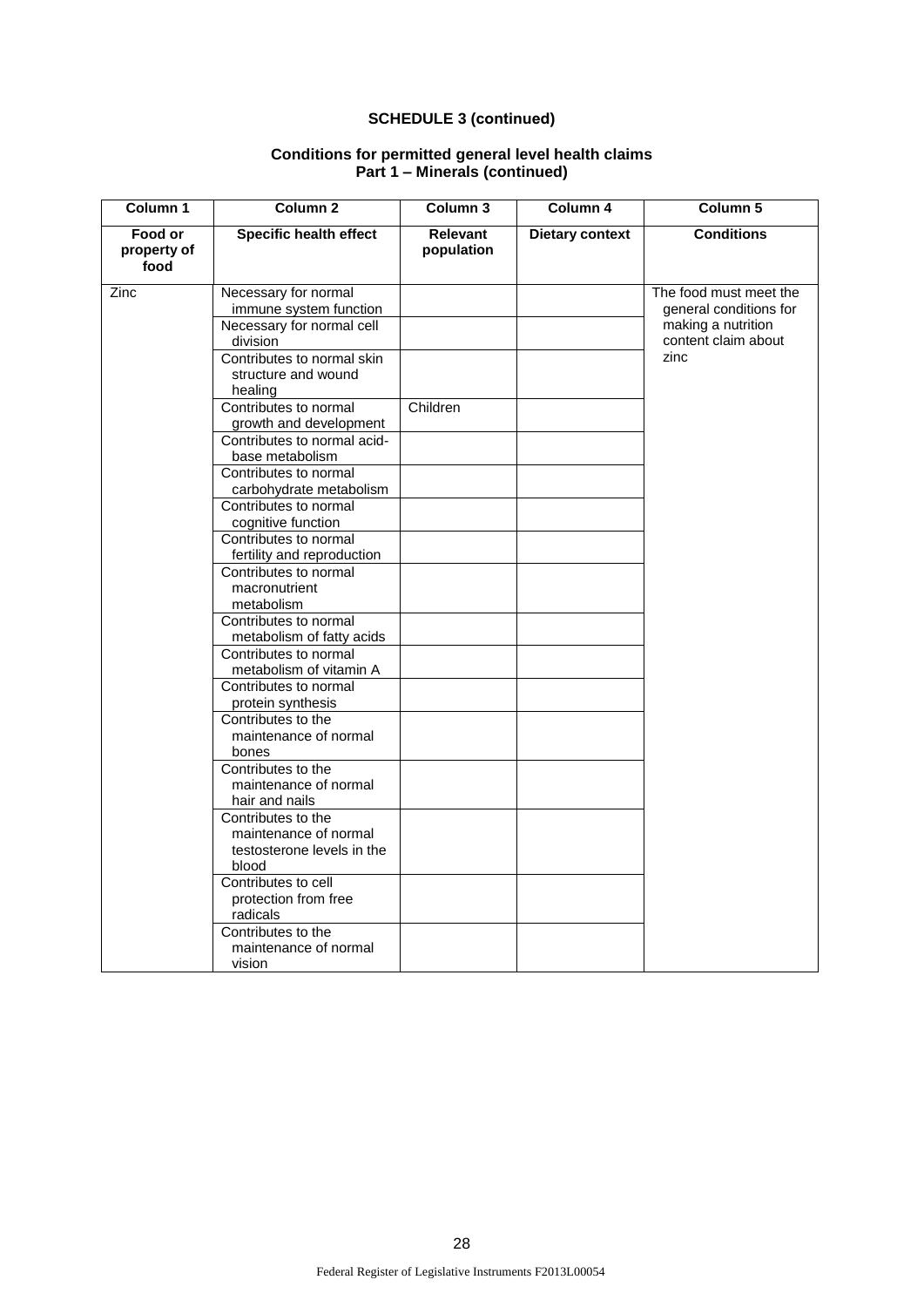| Column 1                       | Column <sub>2</sub>                                                                                                                                                                                                                                                                                                                                                                                                                                                                    | Column <sub>3</sub>           | Column 4               | Column 5                                                                                                |
|--------------------------------|----------------------------------------------------------------------------------------------------------------------------------------------------------------------------------------------------------------------------------------------------------------------------------------------------------------------------------------------------------------------------------------------------------------------------------------------------------------------------------------|-------------------------------|------------------------|---------------------------------------------------------------------------------------------------------|
| Food or<br>property of<br>food | <b>Specific health effect</b>                                                                                                                                                                                                                                                                                                                                                                                                                                                          | <b>Relevant</b><br>population | <b>Dietary context</b> | <b>Conditions</b>                                                                                       |
| <b>Biotin</b>                  | Contributes to normal fat<br>metabolism and energy<br>production<br>Contributes to normal<br>functioning of the<br>nervous system<br>Contributes to normal<br>macronutrient<br>metabolism<br>Contributes to normal<br>psychological function<br>Contributes to<br>maintenance of normal<br>hair<br>Contributes to<br>maintenance of normal<br>skin and mucous<br>membranes                                                                                                             |                               |                        | The food must meet the<br>general conditions for<br>making a nutrition<br>content claim about<br>biotin |
| Choline                        | Contributes to normal<br>homocysteine<br>metabolism<br>Contributes to normal fat<br>metabolism<br>Contributes to the<br>maintenance of normal<br>liver function                                                                                                                                                                                                                                                                                                                        |                               |                        | The food must contain no<br>less than 50 mg choline<br>per serve                                        |
| Folate                         | Necessary for normal<br>blood formation<br>Necessary for normal cell<br>division<br>Contributes to normal<br>growth and<br>development<br>Contributes to maternal<br>tissue growth during<br>pregnancy<br>Contributes to normal<br>amino acid synthesis<br>Contributes to normal<br>homocysteine<br>metabolism<br>Contributes to normal<br>psychological function<br>Contributes to normal<br>immune system<br>function<br>Contributes to the<br>reduction of tiredness<br>and fatigue | Children                      |                        | The food must meet the<br>general conditions for<br>making a nutrition<br>content claim about<br>folate |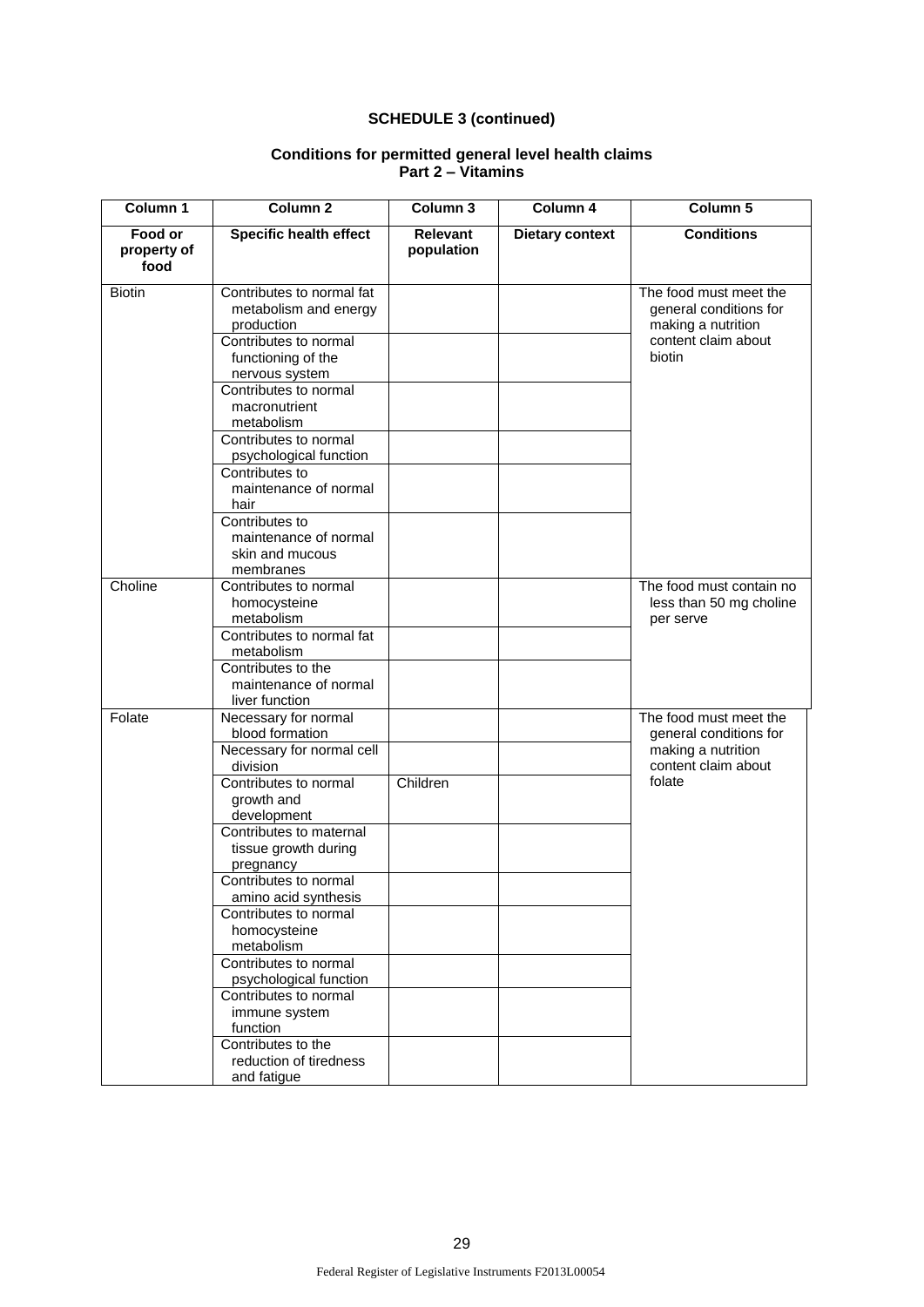| Column 1                       | Column <sub>2</sub>                                                                                                          | Column 3                         | Column 4                                                                                                                          | Column 5                                                                                                                                                                                                                                                                                                                                                                                                                                                    |
|--------------------------------|------------------------------------------------------------------------------------------------------------------------------|----------------------------------|-----------------------------------------------------------------------------------------------------------------------------------|-------------------------------------------------------------------------------------------------------------------------------------------------------------------------------------------------------------------------------------------------------------------------------------------------------------------------------------------------------------------------------------------------------------------------------------------------------------|
| Food or<br>property of<br>food | <b>Specific health effect</b>                                                                                                | <b>Relevant</b><br>population    | <b>Dietary context</b>                                                                                                            | <b>Conditions</b>                                                                                                                                                                                                                                                                                                                                                                                                                                           |
| Folic acid (but<br>not folate) | Contributes to normal<br>neural tube structure in<br>the developing foetus                                                   | Women of<br>child bearing<br>age | Consume at least<br>$400 \mu g$ of folic<br>acid per day, at<br>least the month<br>before and three<br>months after<br>conception | (a) the food must contain<br>no less than 40 µg<br>folic acid per serving;<br>and<br>(b) the food is not $-$<br>(i) soft cheese; or<br>(ii) pâté; or<br>(iii) liver or liver<br>product; or<br>(iv) food containing<br>added<br>phytosterols,<br>phytostanols and<br>their esters; or<br>$(v)$ a food<br>standardised in<br>Standards 2.6.4<br>and 2.9.4; or<br>(vi) a formulated meal<br>replacement<br>standardised in<br>Division 2 of<br>Standard 2.9.3 |
| Niacin                         | Necessary for normal<br>neurological function<br>Necessary for normal<br>energy release from<br>food<br>Necessary for normal |                                  |                                                                                                                                   | The food must meet the<br>general claim conditions<br>for making a nutrition<br>content claim about<br>niacin                                                                                                                                                                                                                                                                                                                                               |
|                                | structure and function<br>of skin and mucous<br>membranes                                                                    |                                  |                                                                                                                                   |                                                                                                                                                                                                                                                                                                                                                                                                                                                             |
|                                | Contributes to normal<br>growth and<br>development<br>Contributes to normal                                                  | Children                         |                                                                                                                                   |                                                                                                                                                                                                                                                                                                                                                                                                                                                             |
|                                | psychological function<br>Contributes to the<br>reduction of tiredness<br>and fatique                                        |                                  |                                                                                                                                   |                                                                                                                                                                                                                                                                                                                                                                                                                                                             |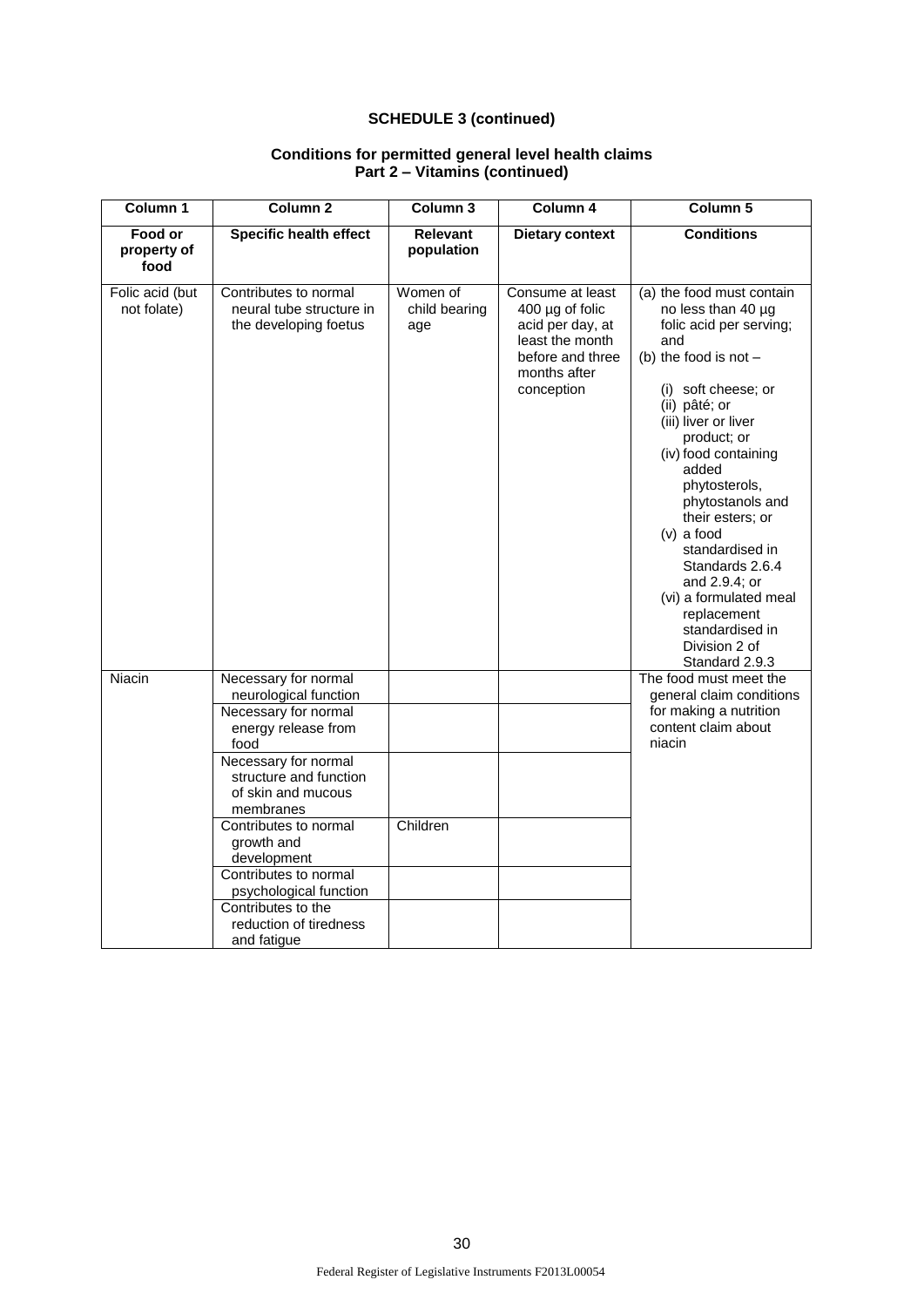| Column 1                       | Column <sub>2</sub>                                                                                                     | Column 3                      | Column 4               | Column 5                                                                     |
|--------------------------------|-------------------------------------------------------------------------------------------------------------------------|-------------------------------|------------------------|------------------------------------------------------------------------------|
| Food or<br>property of<br>food | <b>Specific health effect</b>                                                                                           | <b>Relevant</b><br>population | <b>Dietary context</b> | <b>Conditions</b>                                                            |
| Pantothenic<br>acid            | Necessary for normal fat<br>metabolism                                                                                  |                               |                        | The food must meet the<br>general claim conditions                           |
|                                | Contributes to normal<br>growth and<br>development                                                                      | Children                      |                        | for making a nutrition<br>content claim about<br>pantothenic acid            |
|                                | Contributes to normal<br>energy production                                                                              |                               |                        |                                                                              |
|                                | Contributes to normal<br>mental performance                                                                             |                               |                        |                                                                              |
|                                | Contributes to normal<br>synthesis and<br>metabolism of steroid<br>hormones, vitamin D<br>and some<br>neurotransmitters |                               |                        |                                                                              |
|                                | Contributes to the<br>reduction of tiredness<br>and fatigue                                                             |                               |                        |                                                                              |
| Riboflavin                     | Contributes to normal<br>iron transport and<br>metabolism                                                               |                               |                        | The food must meet the<br>general claim conditions<br>for making a nutrition |
|                                | energy release from<br>food                                                                                             | Contributes to normal         |                        | content claim about<br>riboflavin                                            |
|                                | Contributes to normal<br>skin and mucous<br>membrane structure<br>and function                                          |                               |                        |                                                                              |
|                                | Contributes to normal<br>growth and<br>development                                                                      | Children                      |                        |                                                                              |
|                                | Contributes to normal<br>functioning of the<br>nervous system                                                           |                               |                        |                                                                              |
|                                | Contributes to the<br>maintenance of normal<br>red blood cells                                                          |                               |                        |                                                                              |
|                                | Contributes to the<br>maintenance of normal<br>vision                                                                   |                               |                        |                                                                              |
|                                | Contributes to the<br>protection of cells from<br>oxidative stress                                                      |                               |                        |                                                                              |
|                                | Contributes to the<br>reduction of tiredness<br>and fatigue                                                             |                               |                        |                                                                              |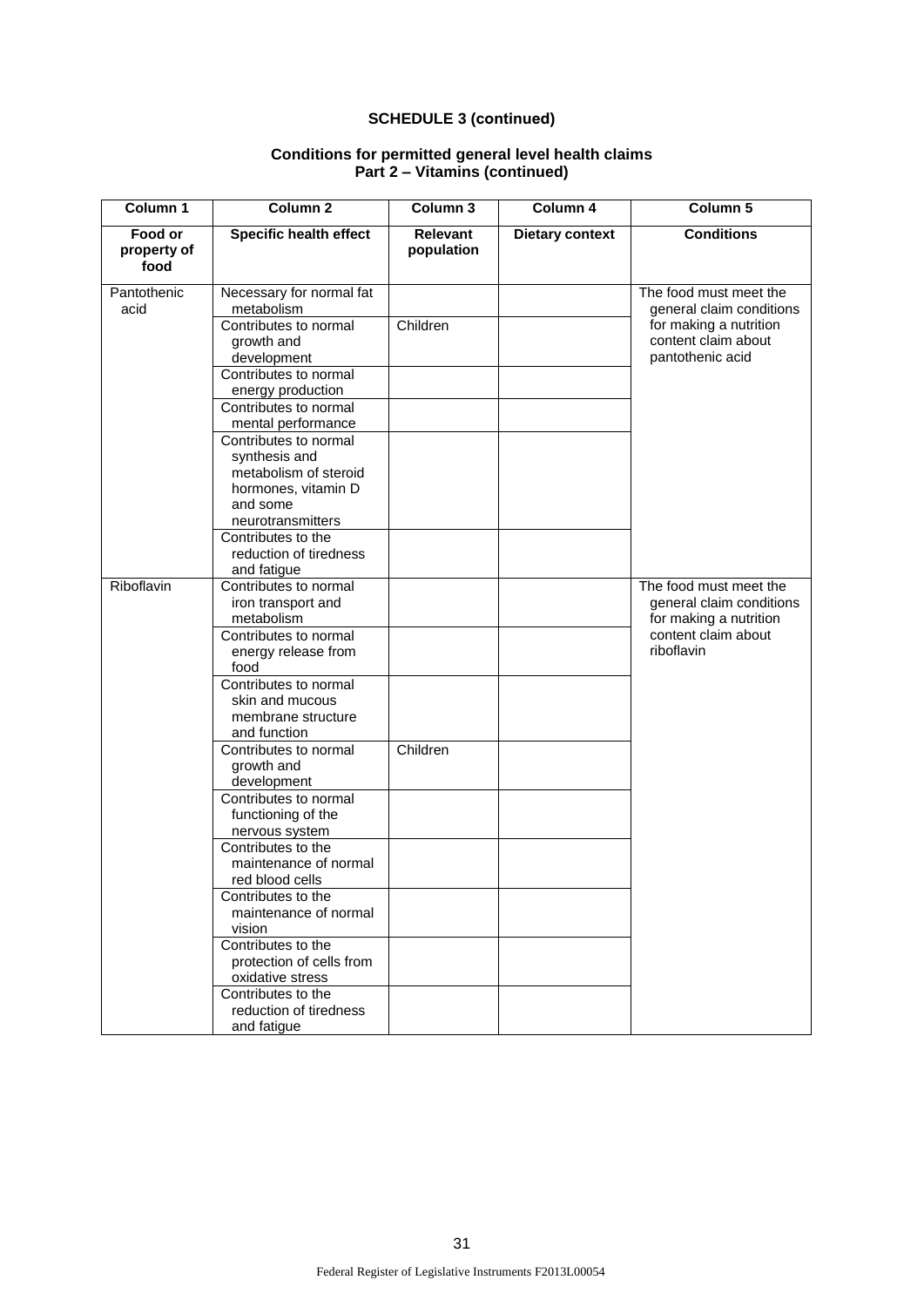| Column 1                       | Column <sub>2</sub>                                                                                                                                                                                                                                                                                                                                                                                                                                                                                                                       | Column <sub>3</sub>           | Column 4               | Column 5                                                                                                             |
|--------------------------------|-------------------------------------------------------------------------------------------------------------------------------------------------------------------------------------------------------------------------------------------------------------------------------------------------------------------------------------------------------------------------------------------------------------------------------------------------------------------------------------------------------------------------------------------|-------------------------------|------------------------|----------------------------------------------------------------------------------------------------------------------|
| Food or<br>property of<br>food | <b>Specific health effect</b>                                                                                                                                                                                                                                                                                                                                                                                                                                                                                                             | <b>Relevant</b><br>population | <b>Dietary context</b> | <b>Conditions</b>                                                                                                    |
| Thiamin                        | Necessary for normal<br>carbohydrate<br>metabolism<br>Necessary for normal<br>neurological and<br>cardiac function<br>Contributes to normal<br>growth and<br>development                                                                                                                                                                                                                                                                                                                                                                  | Children                      |                        | The food must meet the<br>general claim conditions<br>for making a nutrition<br>content claim about<br>thiamin       |
|                                | Contributes to normal<br>energy production<br>Contributes to normal<br>psychological function                                                                                                                                                                                                                                                                                                                                                                                                                                             |                               |                        |                                                                                                                      |
| Vitamin A                      | Necessary for normal<br>vision<br>Necessary for normal<br>skin and mucous<br>membrane structure<br>and function<br>Necessary for normal cell<br>differentiation<br>Contributes to normal<br>growth and<br>development<br>Contributes to normal<br>iron metabolism<br>Contributes to normal<br>immune system<br>function                                                                                                                                                                                                                   | Children                      |                        | The food must meet the<br>general claim conditions<br>for making a nutrition<br>content claim about<br>vitamin A     |
| Vitamin B <sub>6</sub>         | Necessary for normal<br>protein metabolism<br>Necessary for normal<br>iron transport and<br>metabolism<br>Contributes to normal<br>growth and<br>development<br>Contributes to normal<br>cysteine synthesis<br>Contributes to normal<br>energy metabolism<br>Contributes to normal<br>functioning of the<br>nervous system<br>Contributes to normal<br>homocysteine<br>metabolism<br>Contributes to normal<br>glycogen metabolism<br>Contributes to normal<br>psychological function<br>Contributes to normal red<br>blood cell formation | Children                      |                        | The food must meet the<br>general claim conditions<br>for making a nutrition<br>content claim about<br>vitamin $B_6$ |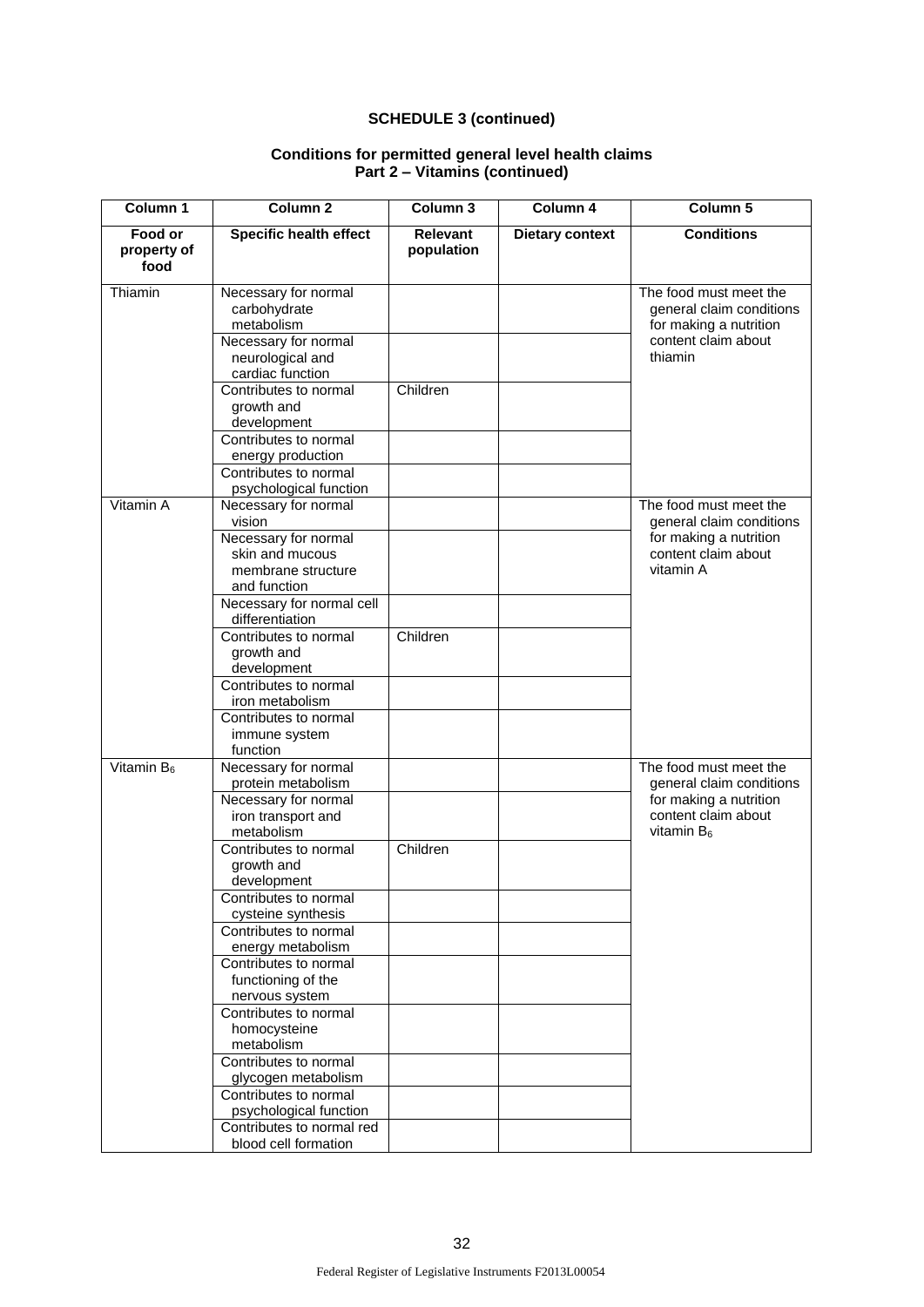| Column 1                       | <b>Column 2</b>                                                                                                                                                                                                                                                                                                                                                                                                                                                   | Column 3                      | Column 4               | Column 5                                                                                                             |
|--------------------------------|-------------------------------------------------------------------------------------------------------------------------------------------------------------------------------------------------------------------------------------------------------------------------------------------------------------------------------------------------------------------------------------------------------------------------------------------------------------------|-------------------------------|------------------------|----------------------------------------------------------------------------------------------------------------------|
| Food or<br>property of<br>food | <b>Specific health effect</b>                                                                                                                                                                                                                                                                                                                                                                                                                                     | <b>Relevant</b><br>population | <b>Dietary context</b> | <b>Conditions</b>                                                                                                    |
| Vitamin $B_6$<br>(continued)   | Contributes to normal<br>immune system<br>function<br>Contributes to the<br>reduction of tiredness<br>and fatigue<br>Contributes to the<br>regulation of hormonal<br>activity                                                                                                                                                                                                                                                                                     |                               |                        | The food must meet the<br>general claim conditions<br>for making a nutrition<br>content claim about<br>vitamin $B_6$ |
| Vitamin $B_{12}$               | Necessary for normal cell<br>division<br>Contributes to normal<br>blood formation<br>Necessary for normal<br>neurological structure<br>and function                                                                                                                                                                                                                                                                                                               |                               |                        | The food must meet the<br>general conditions for<br>making a nutrition<br>content claim about<br>vitamin $B_{12}$    |
|                                | Contributes to normal<br>growth and<br>development<br>Contributes to normal<br>energy metabolism<br>Contributes to normal<br>homocysteine<br>metabolism<br>Contributes to normal<br>psychological function<br>Contributes to normal<br>immune system<br>function<br>Contributes to the<br>reduction of tiredness<br>and fatigue                                                                                                                                   | Children                      |                        |                                                                                                                      |
| Vitamin C                      | Contributes to iron<br>absorption from food<br>Necessary for normal<br>connective tissue<br>structure and function<br>Necessary for normal<br>blood vessel structure<br>and function<br>Contributes to cell<br>protection from free<br>radical damage<br>Necessary for normal<br>neurological function<br>Contributes to normal<br>growth and<br>development<br>Contributes to normal<br>collagen formation for<br>the normal structure of<br>cartilage and bones | Children                      |                        | The food must meet the<br>general claim conditions<br>for making a nutrition<br>content claim about<br>vitamin C     |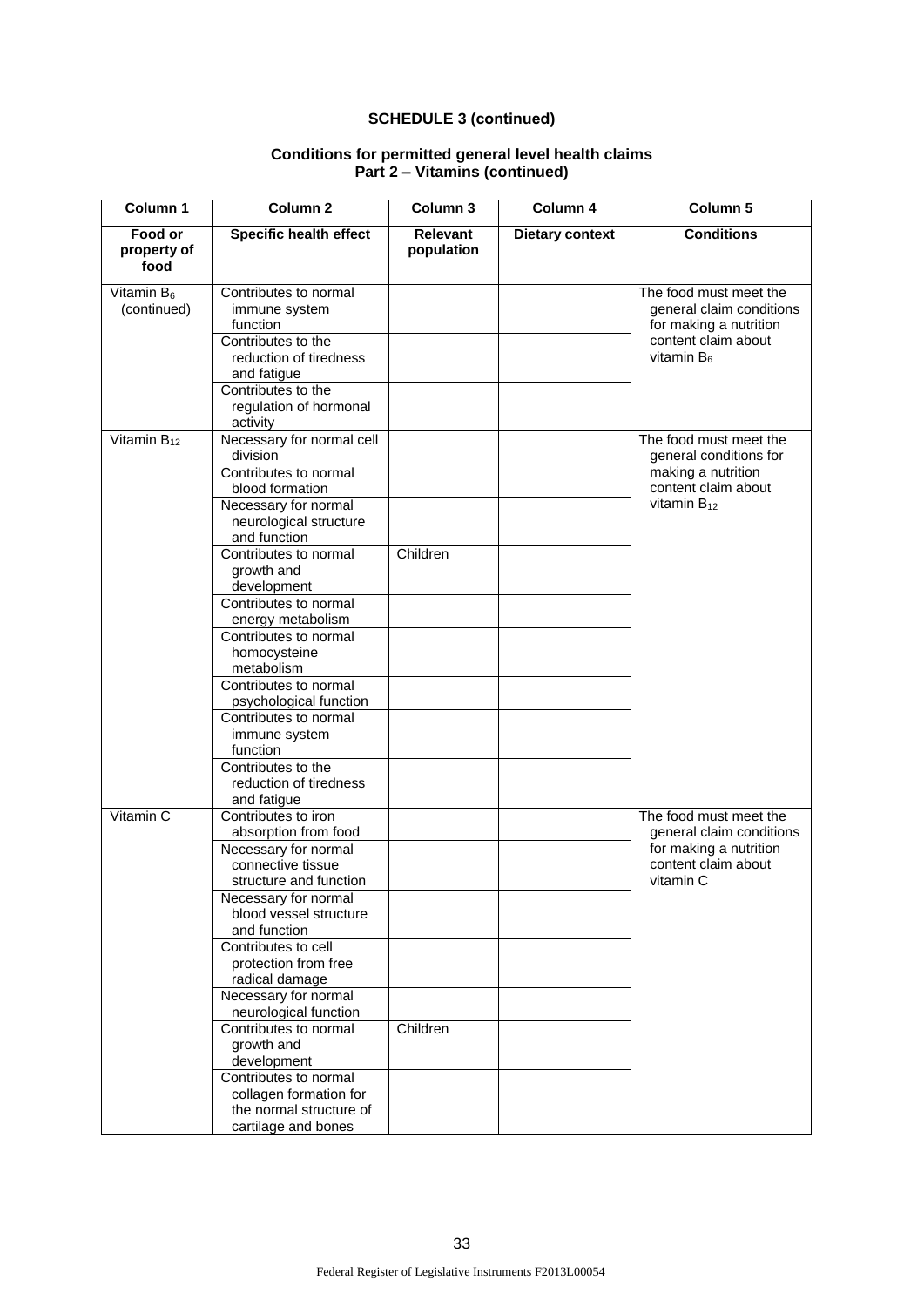| Column <sub>1</sub>            | <b>Column 2</b>                                                                             | Column 3                      | Column 4               | Column 5                                                                                                         |  |
|--------------------------------|---------------------------------------------------------------------------------------------|-------------------------------|------------------------|------------------------------------------------------------------------------------------------------------------|--|
| Food or<br>property of<br>food | <b>Specific health effect</b>                                                               | <b>Relevant</b><br>population | <b>Dietary context</b> | <b>Conditions</b>                                                                                                |  |
| Vitamin C<br>(continued)       | Contributes to normal<br>collagen formation for<br>the normal function of<br>teeth and gums |                               |                        | The food must meet the<br>general claim conditions<br>for making a nutrition<br>content claim about              |  |
|                                | Contributes to normal<br>collagen formation for<br>the normal function of<br>skin           |                               |                        | vitamin C                                                                                                        |  |
|                                | Contributes to normal<br>energy metabolism                                                  |                               |                        |                                                                                                                  |  |
|                                | Contributes to normal<br>psychological function                                             |                               |                        |                                                                                                                  |  |
|                                | Contributes to the normal<br>immune system<br>function                                      |                               |                        |                                                                                                                  |  |
|                                | Contributes to the<br>reduction of tiredness<br>and fatigue                                 |                               |                        |                                                                                                                  |  |
| Vitamin D                      | Necessary for normal<br>absorption and<br>utilisation of calcium<br>and phosphorus          |                               |                        | The food must meet the<br>general claim conditions<br>for making a nutrition<br>content claim about<br>vitamin D |  |
|                                | Contributes to normal cell<br>division                                                      |                               |                        |                                                                                                                  |  |
|                                | Necessary for normal<br>bone structure                                                      |                               |                        |                                                                                                                  |  |
|                                | Contributes to normal<br>growth and<br>development                                          | Children                      |                        |                                                                                                                  |  |
|                                | Contributes to normal<br>blood calcium levels                                               |                               |                        |                                                                                                                  |  |
|                                | Contributes to the<br>maintenance of normal<br>muscle function                              |                               |                        |                                                                                                                  |  |
|                                | Contributes to the<br>maintenance of normal<br>teeth                                        |                               |                        |                                                                                                                  |  |
|                                | Contributes to the normal<br>function of the immune<br>system                               |                               |                        |                                                                                                                  |  |
| Vitamin E                      | Contributes to cell<br>protection from free<br>radical damage                               |                               |                        | The food must meet the<br>general claim conditions<br>for making a nutrition                                     |  |
|                                | Contributes to normal<br>growth and<br>development                                          | Children                      |                        | content claim about<br>vitamin E                                                                                 |  |
| Vitamin K                      | Necessary for normal<br>blood coagulation                                                   |                               |                        | The food must meet the<br>general claim conditions                                                               |  |
|                                | Contributes to normal<br>bone structure                                                     |                               |                        | for making a nutrition<br>content claim about                                                                    |  |
|                                | Contributes to normal<br>growth and<br>development                                          | Children                      |                        | vitamin K                                                                                                        |  |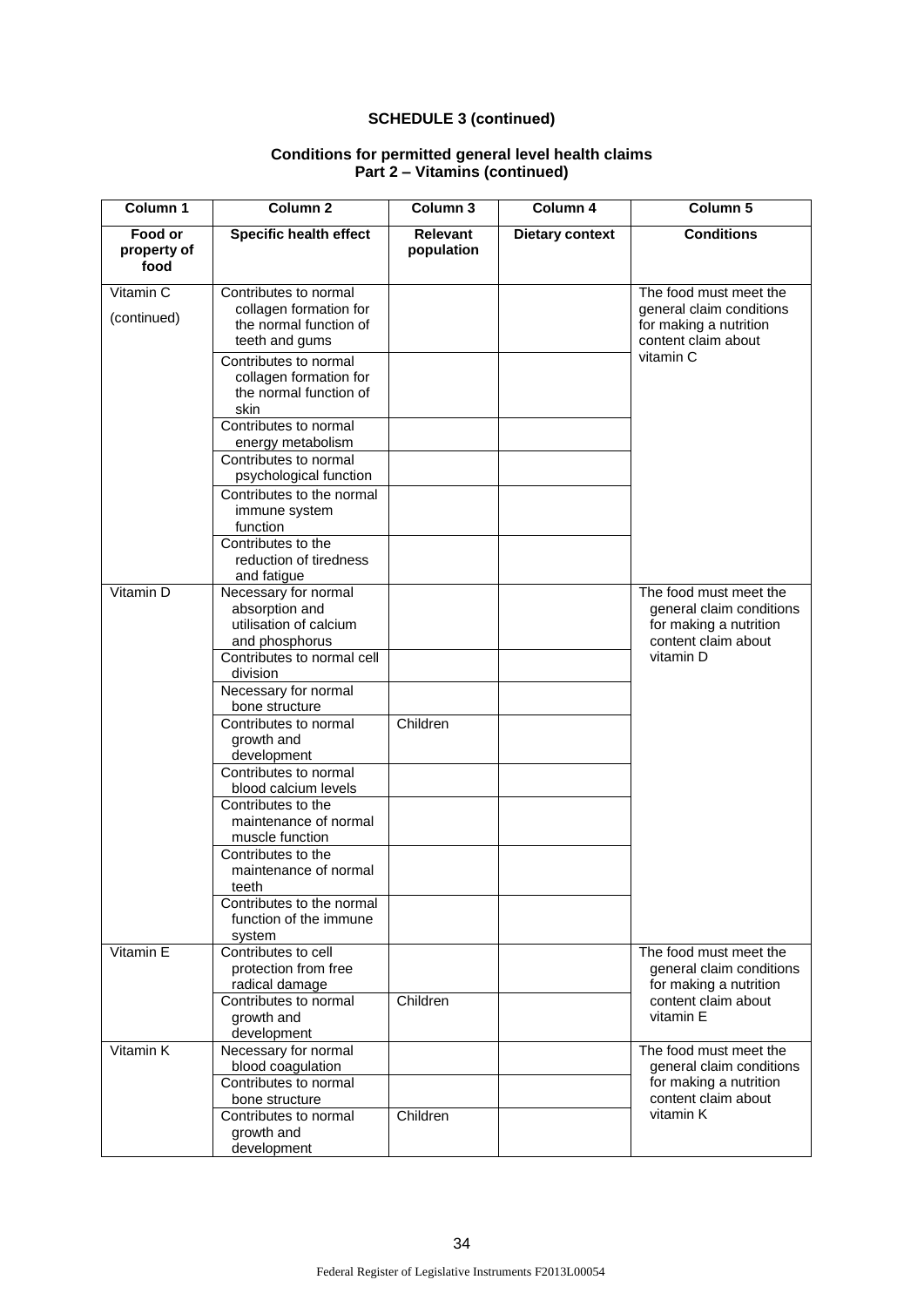| Column 1                    | Column <sub>2</sub>                                      | Column 3                            | Column 4                                                                              | Column <sub>5</sub>                                                                                                                                                                                                                                                                                                      |
|-----------------------------|----------------------------------------------------------|-------------------------------------|---------------------------------------------------------------------------------------|--------------------------------------------------------------------------------------------------------------------------------------------------------------------------------------------------------------------------------------------------------------------------------------------------------------------------|
| Food or<br>property of food | <b>Specific health effect</b>                            | Relevant<br>population              | <b>Dietary Context</b>                                                                | <b>Conditions</b>                                                                                                                                                                                                                                                                                                        |
| Beta-glucan                 | Reduces dietary and<br>biliary cholesterol<br>absorption |                                     | Diet low in saturated<br>fatty acids<br>Diet containing 3 g of<br>beta-glucan per day | The food must<br>contain-<br>(a) one or more of<br>the following oat<br>or barley<br>$foods -$<br>(i) oat bran;<br>(ii) wholegrain<br>oats; or<br>(iii) wholegrain<br>barley; and<br>(b) at least 1 g per<br>serving of beta-<br>glucan from the<br>foods listed in<br>(a)                                               |
| Carbohydrate                | Contributes energy for<br>normal metabolism              |                                     |                                                                                       | (a) carbohydrate<br>must contribute<br>at least 55% of<br>the energy<br>content of the<br>food; or<br>(b) the food must -<br>$(i)$ be a<br>formulated<br>meal<br>replacement<br>or a<br>formulated<br>supple-<br>mentary<br>food; and<br>(ii) have a<br>maximum<br>10% of<br>carbo-<br>hydrate<br>content from<br>sugars |
|                             | Contributes energy for<br>normal metabolism              | Young children<br>aged 1-3<br>years |                                                                                       | The food must -<br>(a) be a formulated<br>supplementary<br>food for young<br>children (as<br>standardised in<br>Standard 2.9.3<br>Division 4); and<br>(b) have a<br>maximum 10%<br>of carbohydrate<br>content from<br>sugars                                                                                             |

### **Conditions for permitted general level health claims Part 3 – Other**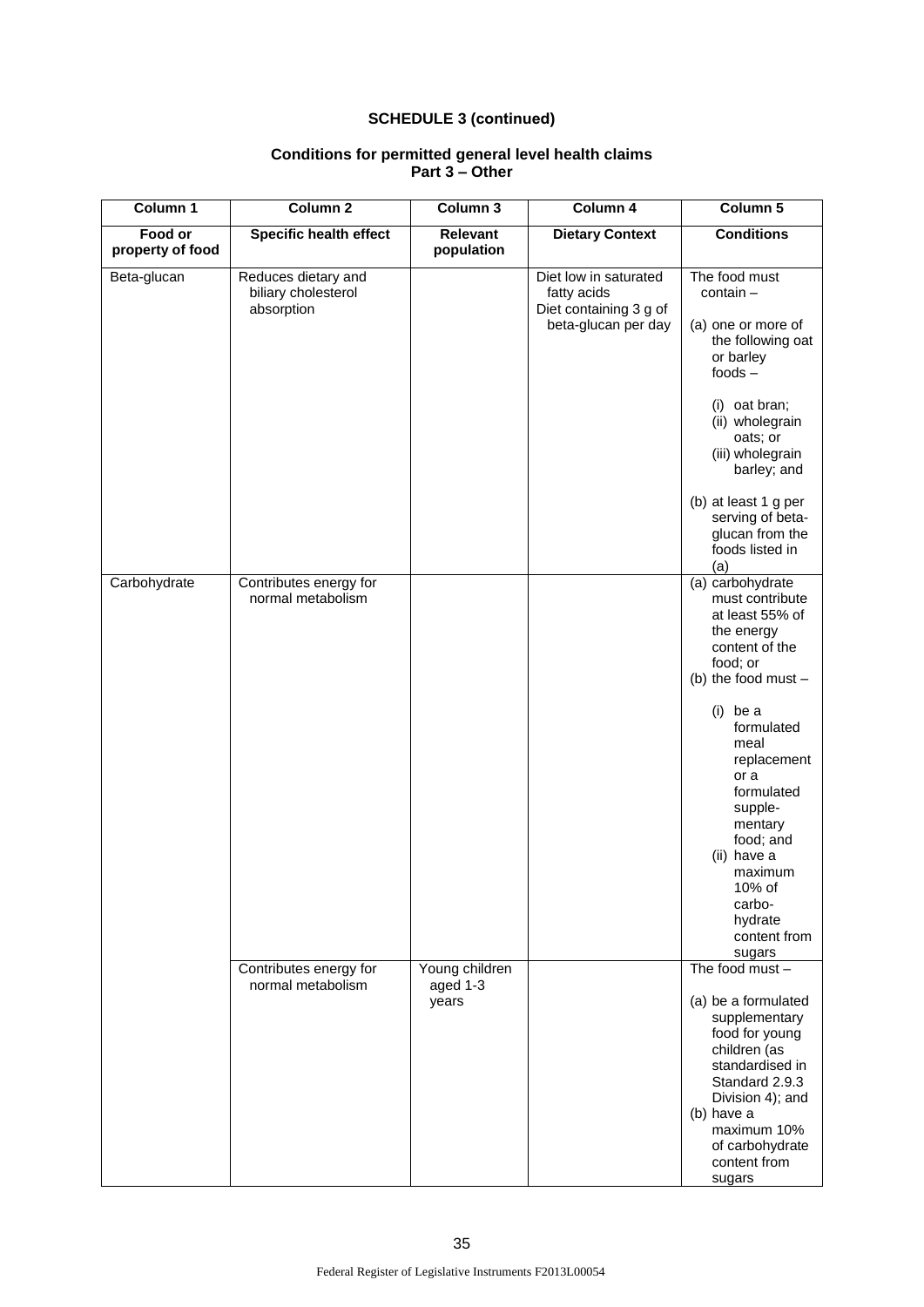| Column 1                                                                                      | Column <sub>2</sub>                         | Column 3                            | Column 4                                            | Column 5                                                                                                                                                                                                                                                                                                                                                                                                                                                                                             |
|-----------------------------------------------------------------------------------------------|---------------------------------------------|-------------------------------------|-----------------------------------------------------|------------------------------------------------------------------------------------------------------------------------------------------------------------------------------------------------------------------------------------------------------------------------------------------------------------------------------------------------------------------------------------------------------------------------------------------------------------------------------------------------------|
| Food or<br>property of food                                                                   | <b>Specific health effect</b>               | <b>Relevant</b><br>population       | <b>Dietary Context</b>                              | <b>Conditions</b>                                                                                                                                                                                                                                                                                                                                                                                                                                                                                    |
| Dietary fibre                                                                                 | Contributes to regular<br>laxation          |                                     |                                                     | The food must<br>meet the general<br>conditions for<br>making a nutrition<br>content claim<br>about dietary fibre                                                                                                                                                                                                                                                                                                                                                                                    |
| Eicosapentaenoic<br>acid (EPA) and<br>Docosa-<br>hexaenoic acid<br>(DHA) (but not<br>Omega-3) | Contributes to heart<br>health              |                                     | Diet containing 500<br>mg of EPA and<br>DHA per day | (a) the food must<br>contain a<br>minimum of 50<br>mg EPA and<br>DHA combined<br>in a serving of<br>food;<br>b) other than for<br>fish or fish<br>products with no<br>added saturated<br>fatty acids, the<br>food contains -<br>$(i)$ as a<br>proportion of<br>the total fatty<br>acid content,<br>no more<br>than $28%$<br>saturated<br>fatty acids<br>and trans<br>fatty acids;<br>or<br>(ii) no more<br>than 5 g per<br>100 <sub>g</sub><br>saturated<br>fatty acids<br>and trans<br>fatty acids. |
| Energy                                                                                        | Contributes energy for<br>normal metabolism |                                     |                                                     | The food must<br>contain a<br>minimum of<br>420 kJ of energy<br>per serving                                                                                                                                                                                                                                                                                                                                                                                                                          |
|                                                                                               | Contributes energy for<br>normal metabolism | Young children<br>aged 1-3<br>years |                                                     | The food must be a<br>formulated<br>supplementary<br>food for young<br>children (as<br>standardised in<br>Standard 2.9.3<br>Division 4)                                                                                                                                                                                                                                                                                                                                                              |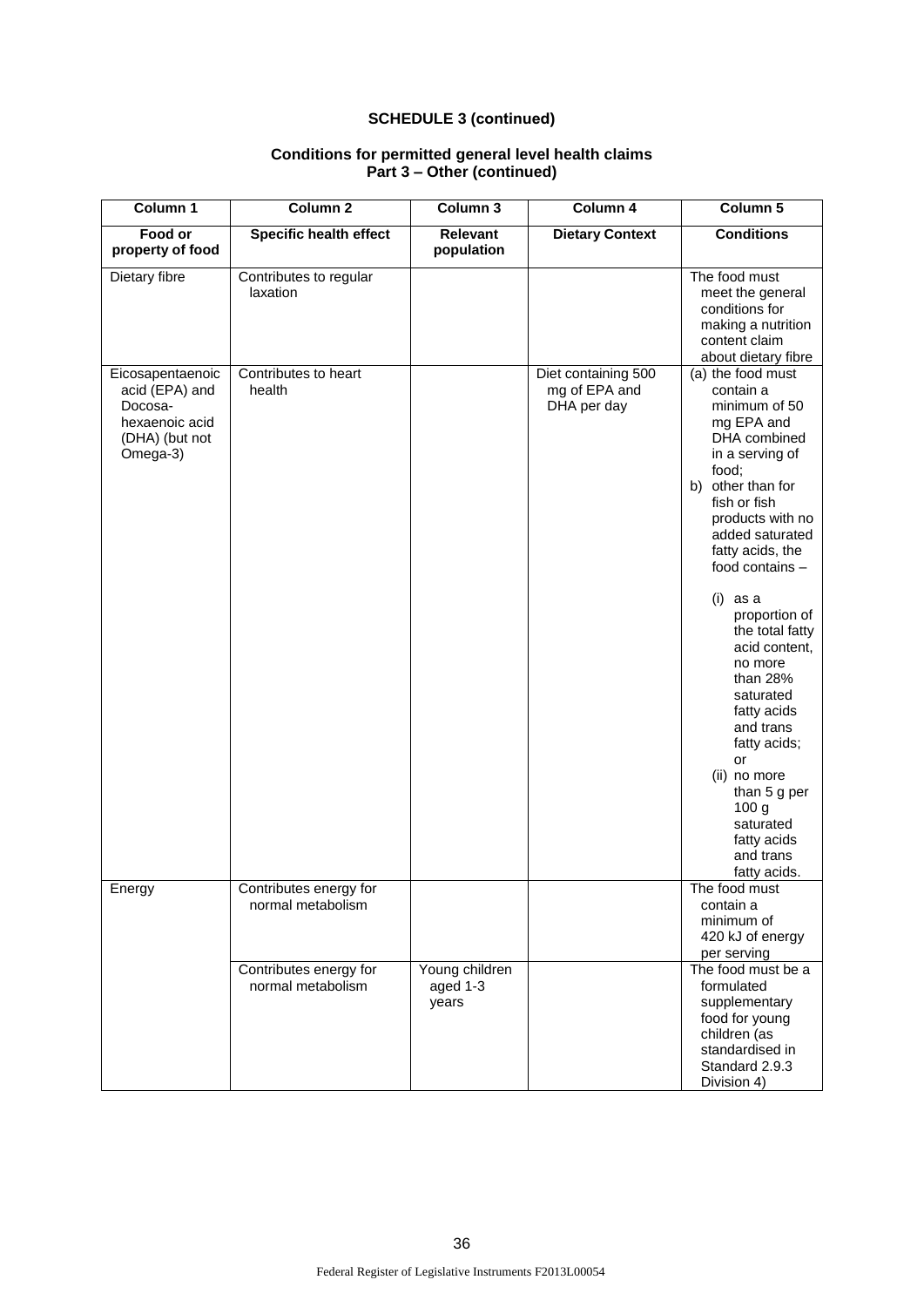| Column 1                                          | Column <sub>2</sub>                                      | Column 3                                                   | Column 4                                                                                                                    | Column 5                                                                                                                                                                                                                                                              |
|---------------------------------------------------|----------------------------------------------------------|------------------------------------------------------------|-----------------------------------------------------------------------------------------------------------------------------|-----------------------------------------------------------------------------------------------------------------------------------------------------------------------------------------------------------------------------------------------------------------------|
| Food or<br>property of food                       | <b>Specific health effect</b>                            | Relevant<br>population                                     | <b>Dietary Context</b>                                                                                                      | <b>Conditions</b>                                                                                                                                                                                                                                                     |
| Energy<br>(continued)                             | Contributes to weight loss<br>or weight maintenance      |                                                            | Diet reduced in<br>energy and<br>including regular<br>exercise                                                              | The food $-$<br>(a) meets the<br>conditions for<br>making a 'diet'<br>nutrition content<br>claim; or<br>(b) is a formulated<br>meal<br>replacement as<br>standardised by<br>Division 2 of<br>Standard 2.9.3<br>and contains no<br>more than<br>1200 kJ per<br>serving |
| Live yoghurt<br>cultures                          | Improves lactose<br>digestion                            | Individuals who<br>have difficulty<br>digesting<br>lactose |                                                                                                                             | The food must -<br>(a) be yoghurt or<br>fermented milk<br>and<br>(b) contain at least<br>$10^8$ cfu/g<br>(Lactobacillus<br>delbrueckii<br>subsp.<br>bulgaricus and<br>Streptococcus<br>thermophilus)                                                                  |
| Phytosterols,<br>phytostanols<br>and their esters | Reduces dietary and<br>biliary cholesterol<br>absorption |                                                            | Diet low in saturated<br>fatty acids<br>Diet containing 2 g of<br>phytosterols,<br>phytostanols and<br>their esters per day | The food must $-$<br>(a) meet the<br>relevant<br>conditions<br>specified in<br>Columns 1 and<br>2 of the Table to<br>clause 2 in<br>Standard 1.5.1;<br>and<br>(b) contain a<br>minimum of<br>0.8 g total plant<br>sterol<br>equivalents<br>content per<br>serving     |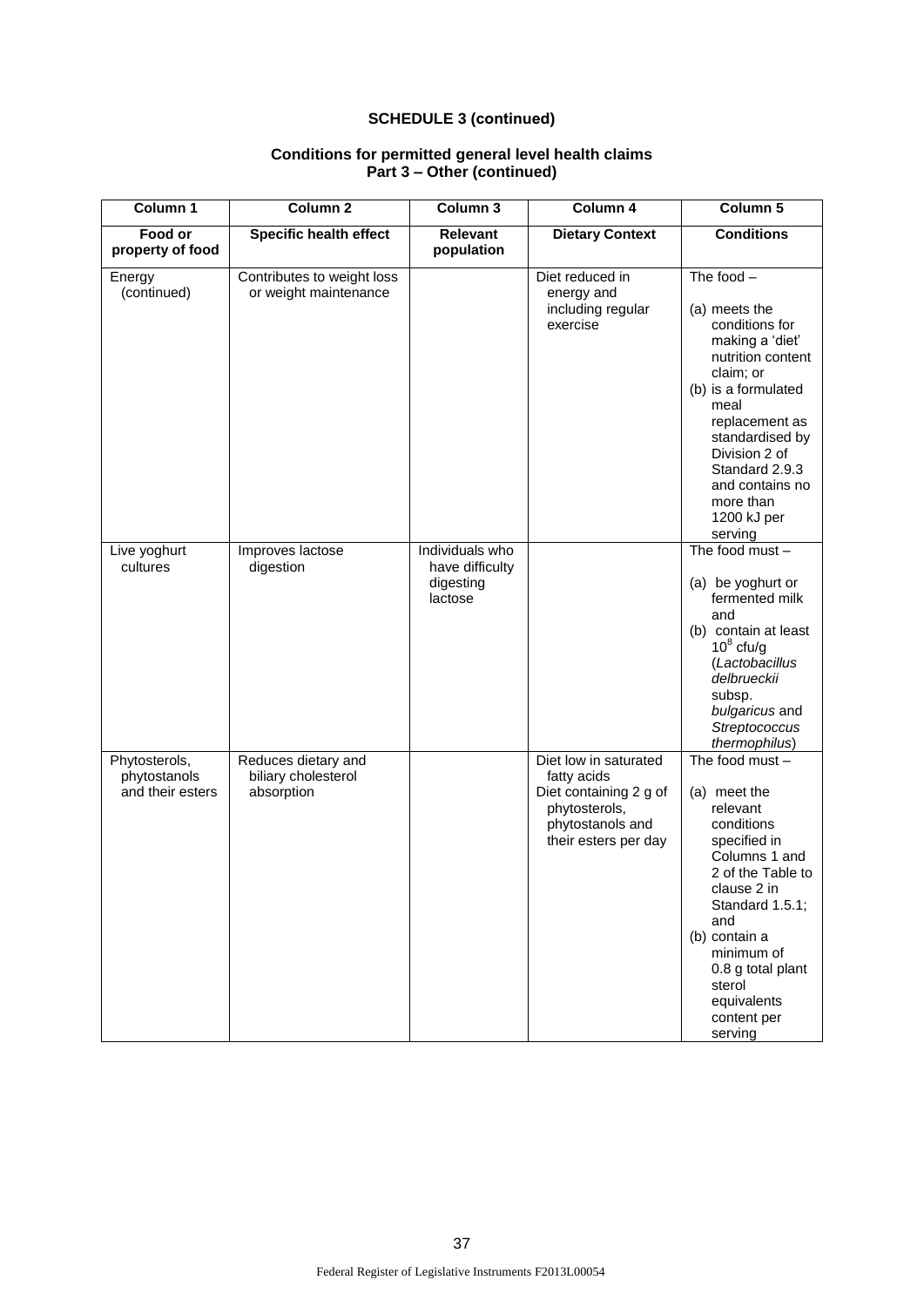| Column 1                    | Column <sub>2</sub>                                                       | Column 3                                                | Column 4               | Column 5                                                                                                       |
|-----------------------------|---------------------------------------------------------------------------|---------------------------------------------------------|------------------------|----------------------------------------------------------------------------------------------------------------|
| Food or<br>property of food | <b>Specific health effect</b>                                             | <b>Relevant</b><br>population                           | <b>Dietary Context</b> | <b>Conditions</b>                                                                                              |
| Potassium                   | Necessary for normal<br>water and electrolyte<br>balance                  |                                                         |                        | The food contains<br>no less than<br>$200$ mg of                                                               |
|                             | Contributes to normal<br>growth and<br>development                        | Children                                                |                        | potassium per<br>serving                                                                                       |
|                             | Contributes to normal<br>functioning of the<br>nervous system             |                                                         |                        |                                                                                                                |
|                             | Contributes to normal<br>muscle function                                  |                                                         |                        |                                                                                                                |
| Protein                     | Necessary for tissue<br>building and repair                               |                                                         |                        | The food must meet<br>the general<br>conditions for<br>making a nutrition<br>content claim<br>about protein    |
|                             | Necessary for normal<br>growth and<br>development of bone                 | Children and<br>adolescents<br>aged 4 years<br>and over |                        |                                                                                                                |
|                             | Contributes to the growth<br>of muscle mass                               |                                                         |                        |                                                                                                                |
|                             | Contributes to the<br>maintenance of muscle<br>mass<br>Contributes to the |                                                         |                        |                                                                                                                |
|                             | maintenance of normal<br>bones                                            |                                                         |                        |                                                                                                                |
|                             | Necessary for normal<br>growth and<br>development                         | Children aged 4<br>years and<br>over                    |                        | The food must meet<br>the general<br>conditions for<br>making a nutrition<br>content claim<br>about protein.   |
|                             | Necessary for normal<br>growth and<br>development                         | Infants aged 6<br>months to 12<br>months                |                        | The food must be a<br>food for infants<br>and meet the<br>conditions in<br>subclause 6(3) of<br>Standard 2.9.2 |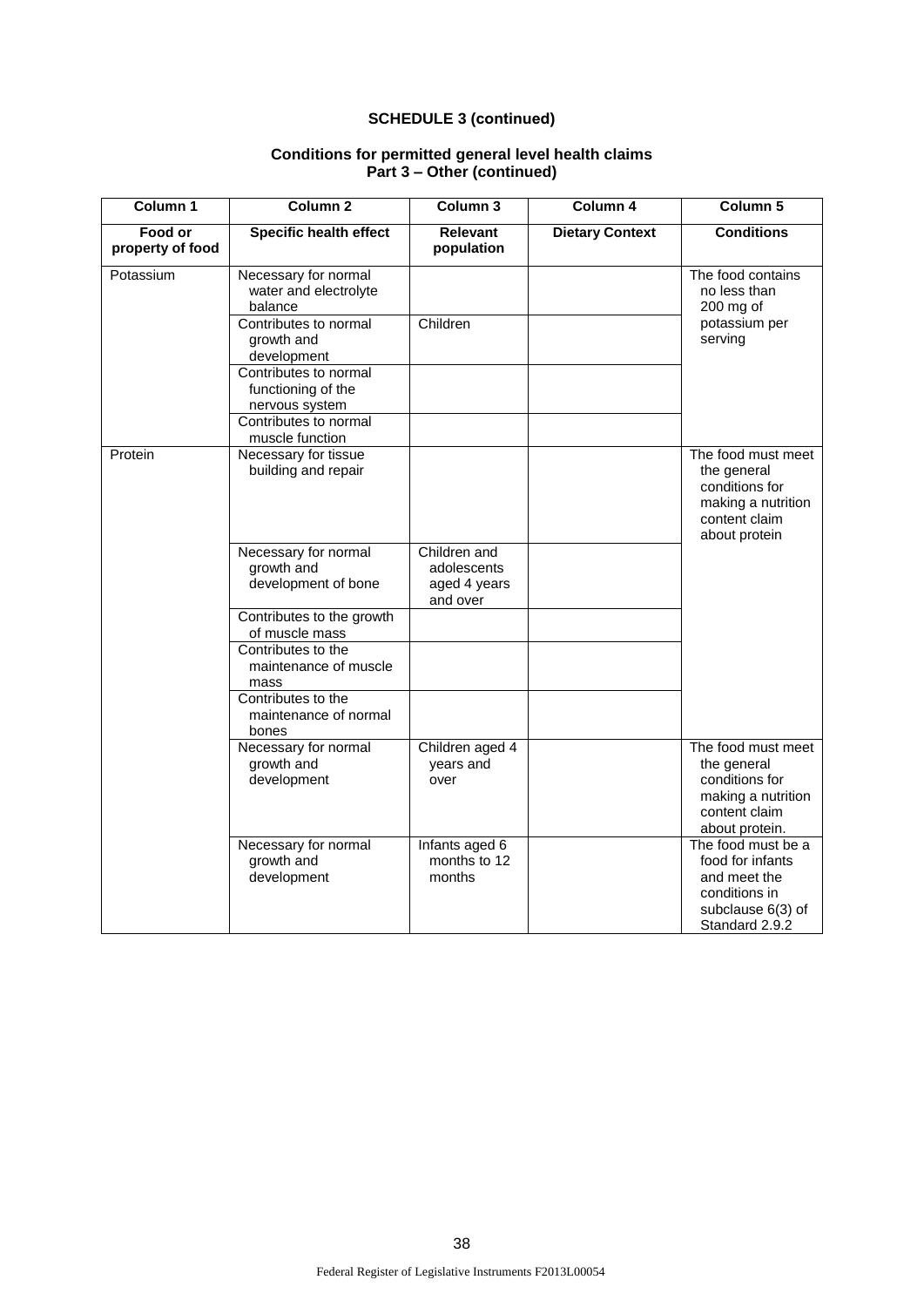| Column 1                    | Column 2                        | Column 3                      | Column 4                                                                                                                                      | Column 5                                                                                                                                                                                                                                                                                                                                                                                                                                                                                                                                                                                                                                                                        |
|-----------------------------|---------------------------------|-------------------------------|-----------------------------------------------------------------------------------------------------------------------------------------------|---------------------------------------------------------------------------------------------------------------------------------------------------------------------------------------------------------------------------------------------------------------------------------------------------------------------------------------------------------------------------------------------------------------------------------------------------------------------------------------------------------------------------------------------------------------------------------------------------------------------------------------------------------------------------------|
| Food or property<br>of food | <b>Specific health effect</b>   | <b>Relevant</b><br>population | <b>Context claim</b><br><b>statements</b>                                                                                                     | <b>Conditions</b>                                                                                                                                                                                                                                                                                                                                                                                                                                                                                                                                                                                                                                                               |
| Fruits and<br>vegetables    | Contributes to heart<br>health  |                               | Diet containing an<br>increased<br>amount of fruit<br>and vegetables;<br>or<br>Diet containing a<br>high amount of<br>fruit and<br>vegetables | (a) the food is not $-$<br>(i) fruit juice or<br>vegetable juice<br>as<br>standardised in<br>Standard 2.6.1;<br>or<br>(ii) a food<br>standardised in<br>Standard 2.6.2;<br>and<br>(b) the food contains                                                                                                                                                                                                                                                                                                                                                                                                                                                                         |
|                             |                                 |                               |                                                                                                                                               | no less than 90%<br>fruit or vegetable<br>by weight                                                                                                                                                                                                                                                                                                                                                                                                                                                                                                                                                                                                                             |
| Sugar or sugars             | Contributes to dental<br>health |                               | Good oral hygiene                                                                                                                             | The food $-$<br>(a) is confectionery or<br>chewing gum; and<br>(b) either $-$<br>contains 0.2% or<br>(i)<br>less starch,<br>dextrins, mono-,<br>di- and oligo-<br>saccharides, or<br>other<br>fermentable<br>carbohydrates<br>combined; or<br>(ii) if the food<br>contains more<br>than $0.2%$<br>fermentable<br>carbohydrates, it<br>must not lower<br>plaque pH below<br>5.7 by bacterial<br>fermentation<br>during 30<br>minutes after<br>consumption as<br>measured by the<br>indwelling plaque<br>pH test, referred<br>to in<br>'Identification of<br>Low Caries Risk<br>Dietary<br>Components' by<br>T.N. Imfeld,<br>Volume 11,<br>Monographs in<br>Oral Science,<br>1983 |

### **Conditions for permitted general level health claims Part 4 – Foods**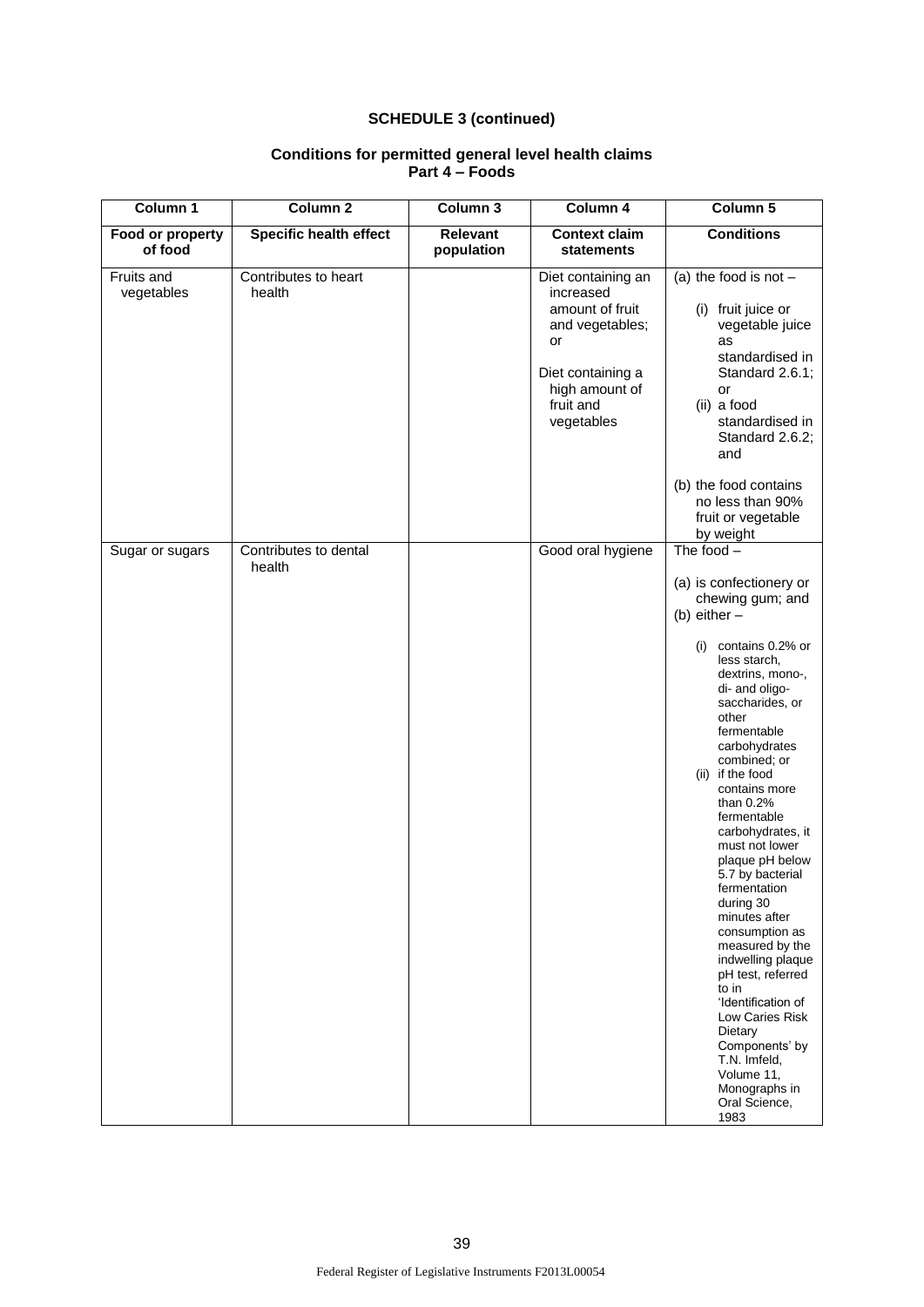| Column 1                    | Column <sub>2</sub>                                                                                                                                                           | Column 3                      | Column 4                                                                                                                    | Column 5                                                                                                                                                                                                                                                                                                                                                                                                                                                                                                                                                                                                                   |
|-----------------------------|-------------------------------------------------------------------------------------------------------------------------------------------------------------------------------|-------------------------------|-----------------------------------------------------------------------------------------------------------------------------|----------------------------------------------------------------------------------------------------------------------------------------------------------------------------------------------------------------------------------------------------------------------------------------------------------------------------------------------------------------------------------------------------------------------------------------------------------------------------------------------------------------------------------------------------------------------------------------------------------------------------|
| Food or property<br>of food | <b>Specific health effect</b>                                                                                                                                                 | <b>Relevant</b><br>population | <b>Context claim</b><br><b>statements</b>                                                                                   | <b>Conditions</b>                                                                                                                                                                                                                                                                                                                                                                                                                                                                                                                                                                                                          |
| Chewing gum                 | Contributes to the<br>maintenance of tooth<br>mineralisation<br>Contributes to the<br>neutralisation of plaque<br>acids<br>Contributes to the<br>reduction of oral<br>dryness |                               | Chew the gum<br>for at least 20<br>minutes after<br>eating or<br>drinking<br>Chew the gum<br>when the<br>mouth feels<br>dry | The food is chewing<br>gum and either -<br>(a) contains 0.2% or<br>less starch,<br>dextrins, mono-,<br>di-and<br>oligosaccharides,<br>or other<br>fermentable<br>carbohydrates<br>combined; or<br>(b) if the food contains<br>more than 0.2%<br>fermentable<br>carbohydrates, it<br>must not lower<br>plaque pH below<br>5.7 by bacterial<br>fermentation<br>during 30 minutes<br>after consumption<br>as measured by<br>the indwelling<br>plaque pH test,<br>referred to in<br>'Identification of<br>Low Caries Risk<br>Dietary<br>Components' by<br>T.N. Imfeld,<br>Volume 11,<br>Monographs in<br>Oral Science,<br>1983 |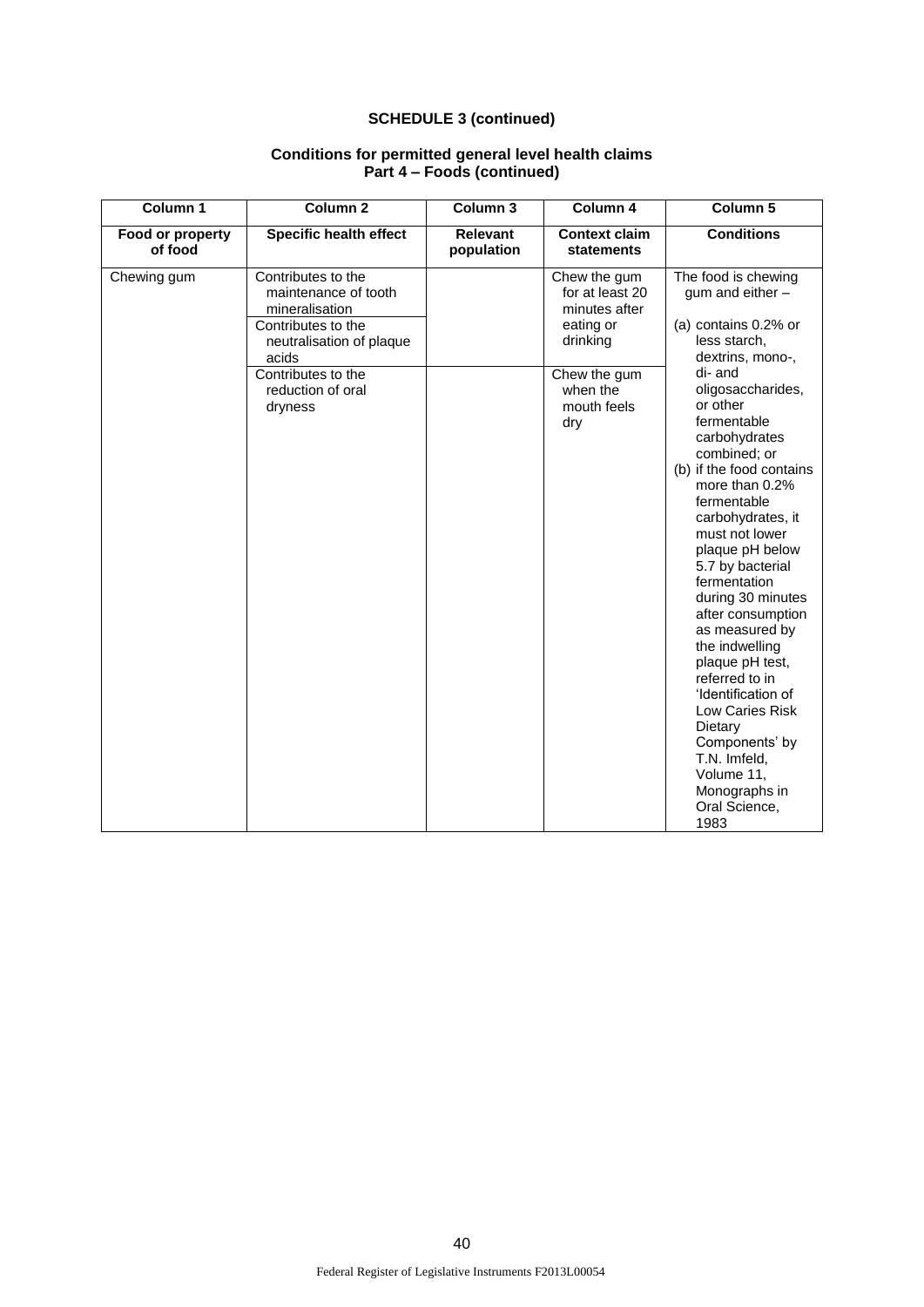# **SCHEDULE 4**

# **Nutrient profiling scoring criterion**

|                | Column 1                                                                                                                                                                                                                                                                                                                                                                                                                                                                            | Column <sub>2</sub>                               |
|----------------|-------------------------------------------------------------------------------------------------------------------------------------------------------------------------------------------------------------------------------------------------------------------------------------------------------------------------------------------------------------------------------------------------------------------------------------------------------------------------------------|---------------------------------------------------|
| Category       | <b>NPSC category</b>                                                                                                                                                                                                                                                                                                                                                                                                                                                                | The nutrient profiling score<br>must be less than |
| 1              | Beverages                                                                                                                                                                                                                                                                                                                                                                                                                                                                           |                                                   |
| $\overline{2}$ | Any food other than those<br>included in Category 1 or 3.                                                                                                                                                                                                                                                                                                                                                                                                                           | 4                                                 |
| 3              | (a) cheese and processed<br>cheese as defined in<br>Standard 2.5.4 (with calcium<br>content > 320 mg/100 g) <sup>*</sup> ;<br>and<br>(b) edible oil as defined in<br>Standard 2.4.1; and<br>(c) edible oil spreads as defined<br>in Standard 2.4.2; and<br>(d) margarine as defined in<br>Standard 2.4.2; and<br>(e) butter as defined in Standard<br>2.5.5.<br>*All other cheeses (with calcium<br>content $\leq$ 320 mg/100 g) are<br>classified as a category 2 food<br>product. | 28                                                |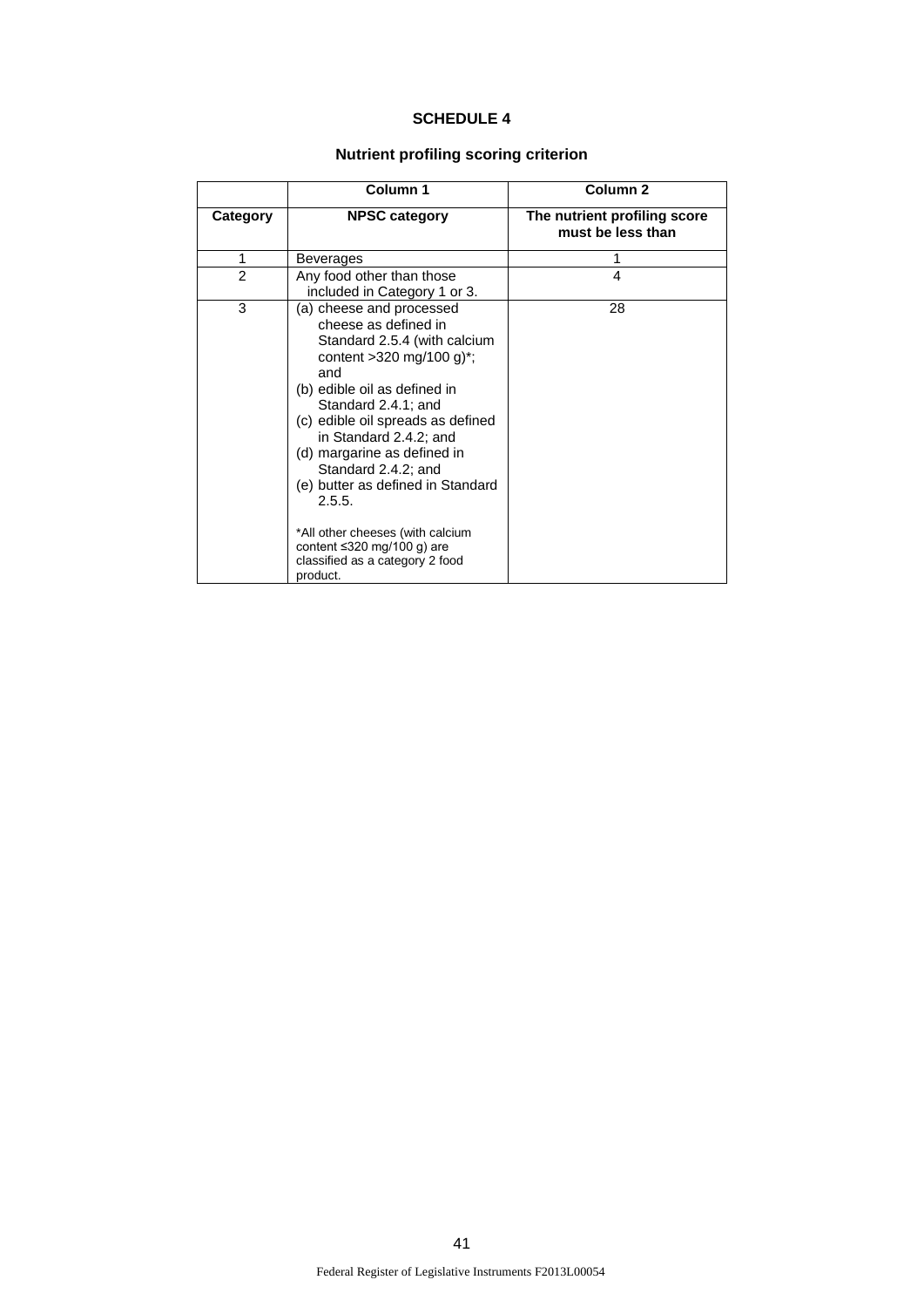## **SCHEDULE 5**

### **Nutrient profiling scoring method**

### **1 Steps in determining a nutrient profiling score**

- (1) For a food in Category 1 in Schedule 4, calculate the food's
	- (a) baseline points in accordance with item 2 of this Schedule; then<br>(b) fruit and vegetable points in accordance with item 4 of this Schee
	- fruit and vegetable points in accordance with item 4 of this Schedule (**V points**); then
	- (c) protein points in accordance with item 5 of this Schedule (**P points)**; then
	- (d) final score in accordance with item 7 of this Schedule (**the nutrient profile score**).

### **Editorial note:**

Category 1 foods do not score fibre (F) points.

- (2) For a food in Category 2 in Schedule 4, calculate the food's
	- (a) baseline points in accordance with item 2 of this Schedule; then
	- (b) fruit and vegetable points in accordance with item 4 of this Schedule (**V points**); then
	- (c) protein points in accordance with item 5 of this Schedule (**P points**); then
	- (d) fibre points in accordance with item 6 of this Schedule (**F points**); then
	- (e) final score in accordance with item 7 of this Schedule (**the nutrient profile score**).
- (3) For a food in Category 3 in Schedule 4, calculate the food's
	- (a) baseline points in accordance with item 3 of this Schedule; then
	- (b) fruit and vegetable points in accordance with item 4 of this Schedule (**V points**); then
	- (c) protein points in accordance with item 5 of this Schedule (**P points**); then
	- (d) fibre points in accordance with item 6 of this Schedule (**F points**); then
	- (e) final score in accordance with item 7 of this Schedule (**the nutrient profile score**).

### **2 Baseline points for Category 1 or 2 foods**

(1) Use the information in Table 1 and the formula in subitem (2) to work out the baseline points, for the content of energy and each nutrient in 100 g or 100 mL of the food product (based on the units used in the nutrition information panel).

| <b>Baseline</b><br>points | Average energy content<br>(kJ) per 100 g or 100 mL | Average saturated<br>fatty acids (q) per 100<br>g or 100 mL | Average total<br>sugars (g) per 100<br>g or 100 mL | Average sodium<br>(mg) per 100 g or<br>100 mL |
|---------------------------|----------------------------------------------------|-------------------------------------------------------------|----------------------------------------------------|-----------------------------------------------|
| $\Omega$                  | ≤335                                               | $≤1.0$                                                      | ≤5.0                                               | ≤90                                           |
|                           | >335                                               | >1.0                                                        | >5.0                                               | >90                                           |
| 2                         | >670                                               | >2.0                                                        | >9.0                                               | >180                                          |
| 3                         | >1005                                              | >3.0                                                        | >13.5                                              | >270                                          |
| 4                         | >1340                                              | >4.0                                                        | >18.0                                              | >360                                          |
| 5                         | >1675                                              | >5.0                                                        | >22.5                                              | >450                                          |
| 6                         | >2010                                              | >6.0                                                        | >27.0                                              | >540                                          |
| 7                         | >2345                                              | >7.0                                                        | >31.0                                              | >630                                          |
| 8                         | >2680                                              | >8.0                                                        | >36.0                                              | >720                                          |

### **Table 1 Baseline Points for Category 1 or 2 Foods**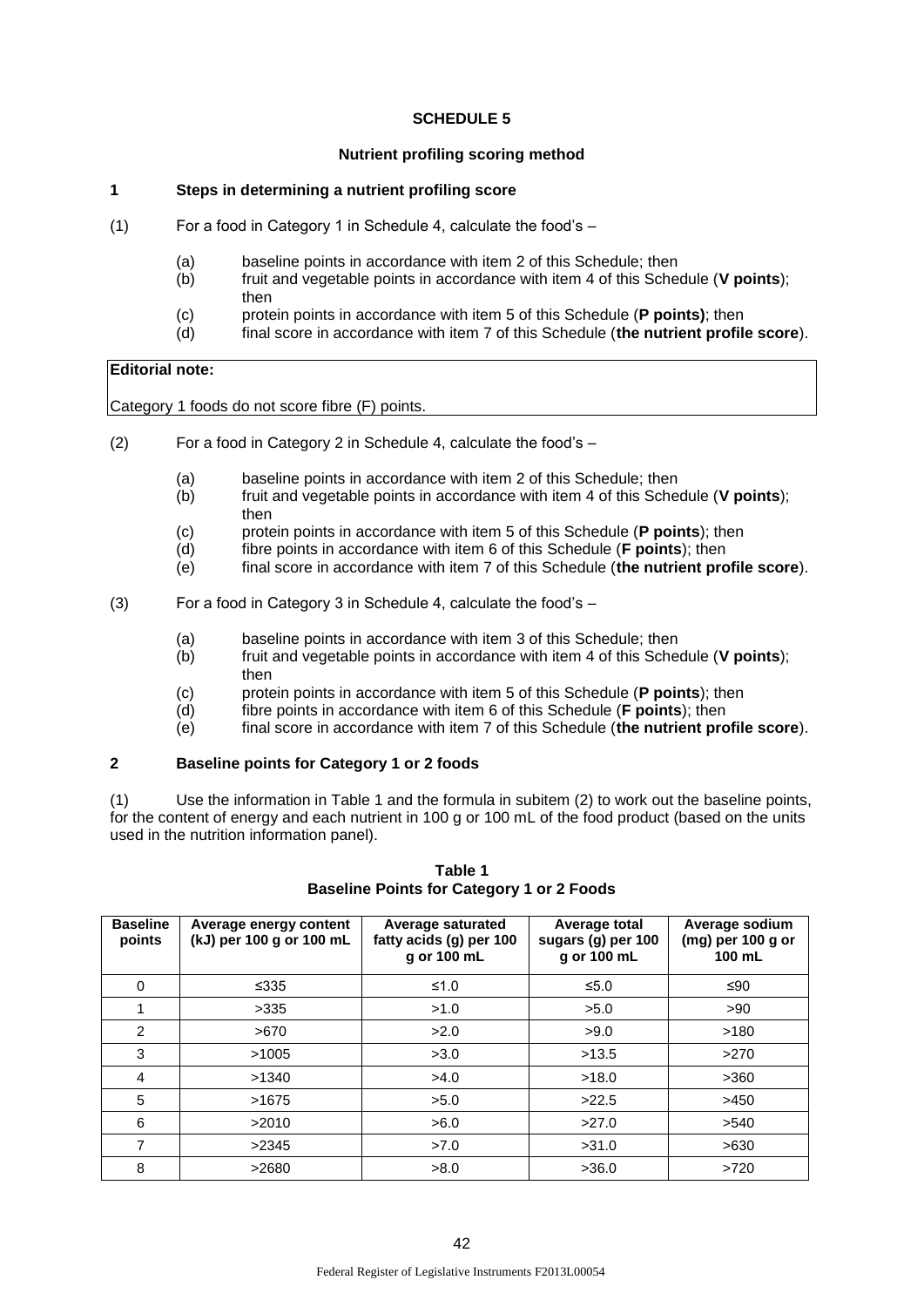### **Table 1 (continued) Baseline Points for Category 1 or 2 Foods**

| <b>Baseline</b><br>points | Average energy content<br>(kJ) per 100 g or 100 mL | <b>Average saturated</b><br>fatty acids (g) per 100<br>g or 100 mL | Average total<br>sugars (g) per 100<br>g or 100 mL | Average sodium<br>$(mg)$ per 100 g or<br>100 mL |
|---------------------------|----------------------------------------------------|--------------------------------------------------------------------|----------------------------------------------------|-------------------------------------------------|
| 9                         | >3015                                              | >9.0                                                               | >40.0                                              | >810                                            |
| 10                        | >3350                                              | >10.0                                                              | >45.0                                              | >900                                            |

(2) Calculate the baseline points using the following formula –

Total baseline points = (points for average energy content)  $+$  (points for average saturated  $f$  fatty acids) + (points for average total sugars) + (points for average sodium)

### **3 Baseline points for Category 3 foods**

(1) Use the information in Table 2 and the formula in subitem (2) to work out the baseline points, for the content of energy and each nutrient in 100 g or 100 mL of the food product (based on the units used in the nutrition information panel).

| <b>Baseline</b><br><b>Points</b> | Average energy<br>content (kJ) | <b>Average saturated</b><br>fatty acids (g) | Average total<br>sugars (g) | Average sodium<br>(mg) |
|----------------------------------|--------------------------------|---------------------------------------------|-----------------------------|------------------------|
|                                  | per 100 g or 100 mL            | per 100 g or 100<br>mL                      | per 100 g or 100<br>mL      | per 100 g or 100<br>mL |
| $\mathbf 0$                      | $\leq 335$                     | $≤1.0$                                      | $\leq 5.0$                  | $\leq 90$              |
| $\mathbf{1}$                     | >335                           | >1.0                                        | >5.0                        | >90                    |
| $\overline{2}$                   | >670                           | >2.0                                        | >9.0                        | >180                   |
| 3                                | >1005                          | >3.0                                        | >13.5                       | >270                   |
| $\overline{4}$                   | >1340                          | >4.0                                        | >18.0                       | >360                   |
| 5                                | >1675                          | >5.0                                        | >22.5                       | >450                   |
| 6                                | >2010                          | >6.0                                        | >27.0                       | >540                   |
| $\overline{7}$                   | >2345                          | >7.0                                        | >31.0                       | >630                   |
| 8                                | >2680                          | >8.0                                        | >36.0                       | >720                   |
| 9                                | >3015                          | >9.0                                        | >40.0                       | >810                   |
| 10                               | >3350                          | >10.0                                       | >45.0                       | >900                   |
| 11                               | >3685                          | >11.0                                       |                             | >990                   |
| 12                               |                                | >12.0                                       |                             | >1080                  |
| 13                               |                                | >13.0                                       |                             | >1170                  |
| $\overline{14}$                  |                                | >14.0                                       |                             | >1260                  |
| 15                               |                                | >15.0                                       |                             | >1350                  |
| 16                               |                                | >16.0                                       |                             | >1440                  |
| 17                               |                                | >17.0                                       |                             | >1530                  |
| 18                               |                                | >18.0                                       |                             | >1620                  |
| 19                               |                                | >19.0                                       |                             | >1710                  |
| 20                               |                                | >20.0                                       |                             | >1800                  |
| 21                               |                                | >21.0                                       |                             | >1890                  |
| 22                               |                                | >22.0                                       |                             | >1980                  |
| 23                               |                                | >23.0                                       |                             | >2070                  |

**Table 2 Baseline Points for Category 3 Foods**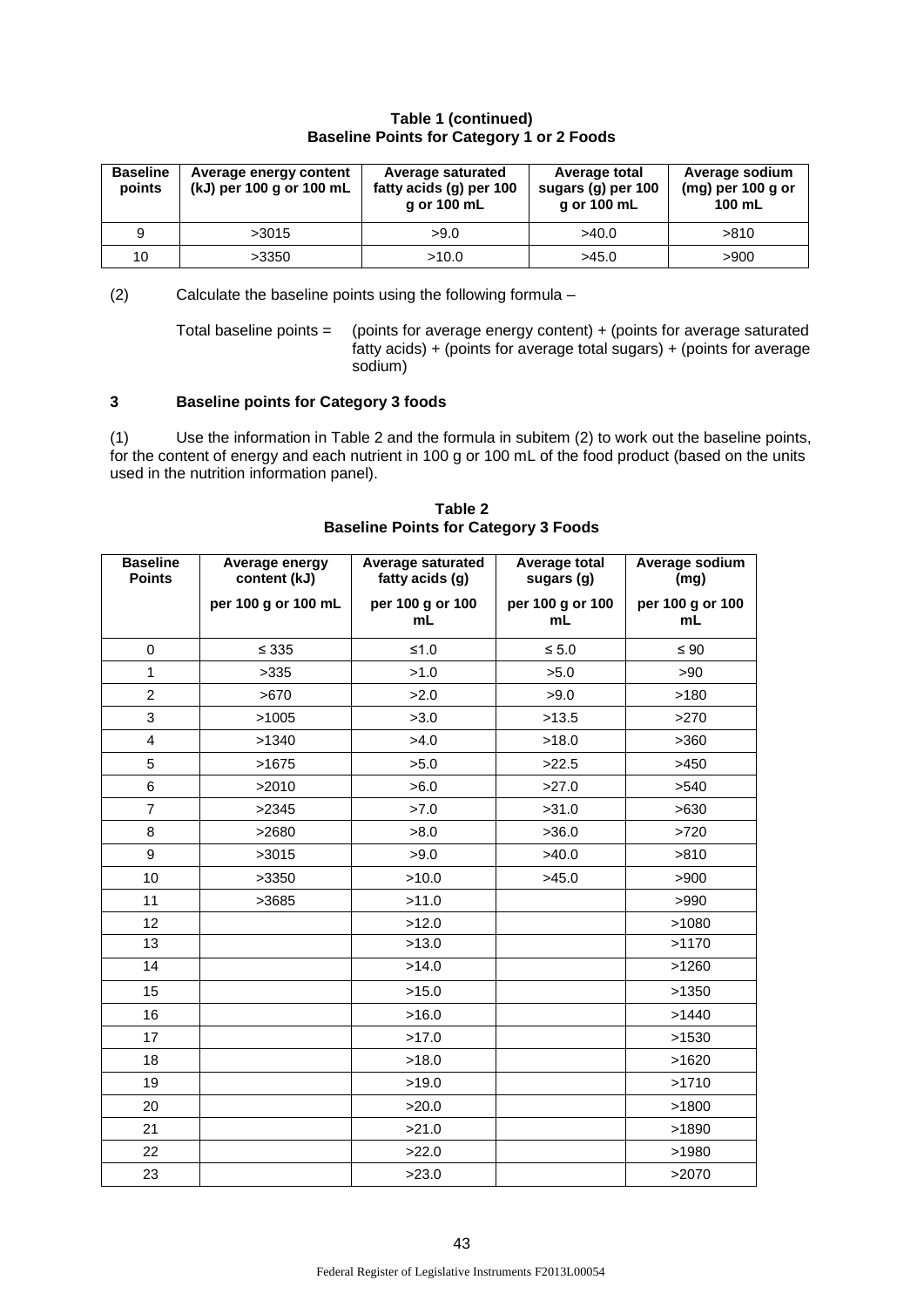### **Table 2 (continued) Baseline Points for Category 3 Foods**

| <b>Baseline</b><br><b>Points</b> | Average energy<br>content (kJ) | Average saturated<br>fatty acids (g) | Average total<br>sugars (g) | Average sodium<br>(mg) |
|----------------------------------|--------------------------------|--------------------------------------|-----------------------------|------------------------|
|                                  | per 100 g or 100 mL            | per 100 g or 100<br>mL               | per 100 g or 100<br>mL      | per 100 g or 100<br>mL |
| 24                               |                                | >24.0                                |                             | >2160                  |
| 25                               |                                | >25.0                                |                             | >2250                  |
| 26                               |                                | >26.0                                |                             | >2340                  |
| 27                               |                                | >27.0                                |                             | >2430                  |
| 28                               |                                | >28.0                                |                             | >2520                  |
| 29                               |                                | >29.0                                |                             | >2610                  |
| 30                               |                                | >30.0                                |                             | >2700                  |

(2) Calculate the baseline points using the following formula –

Total baseline points  $=$  (points for average energy content)  $+$  (points for average saturated fatty acids) + (points for average total sugars) + (points for average sodium)

## **4 Fruit and vegetable points (V points)**

(1) V points can be scored for fruits, vegetables, nuts and legumes including coconut, spices, herbs, fungi, seeds and algae (**fvnl**) including –

- (a) fvnl that are fresh, cooked, frozen, canned, pickled or preserved; and
- (b) fvnl that have been peeled, diced or cut (or otherwise reduced in size), puréed or dried.
- (2) V points cannot be scored for
	- (a) a constituent, extract or isolate of a food mentioned in subitem (1); or
	- cereal grains mentioned as a class of food in Schedule 4 of Standard 1.4.2.

## **Editorial note:**

An example of a constituent, extract or isolate under paragraph 4(2)(a) is peanut oil derived from peanuts. In this example, peanut oil would not be able to score V points. Other examples of extracts or isolates are fruit pectin and de-ionised juice.

- (3) Despite subitem (2), V points may be scored for
	- (a) fruit juice or vegetable juice as standardised in Standard 2.6.1 including concentrated juices and purees;
	- (b) coconut flesh (which is to be scored as a nut), whether juiced, dried or desiccated, but not processed coconut products such as coconut milk, coconut cream or coconut oil; and
	- (c) the water in the centre of the coconut.

(4) Calculate the percentage of fvnl in the food in accordance with the appropriate method in Standard 1.2.10 and not the form of the food determined in accordance with clause 6 of this Standard.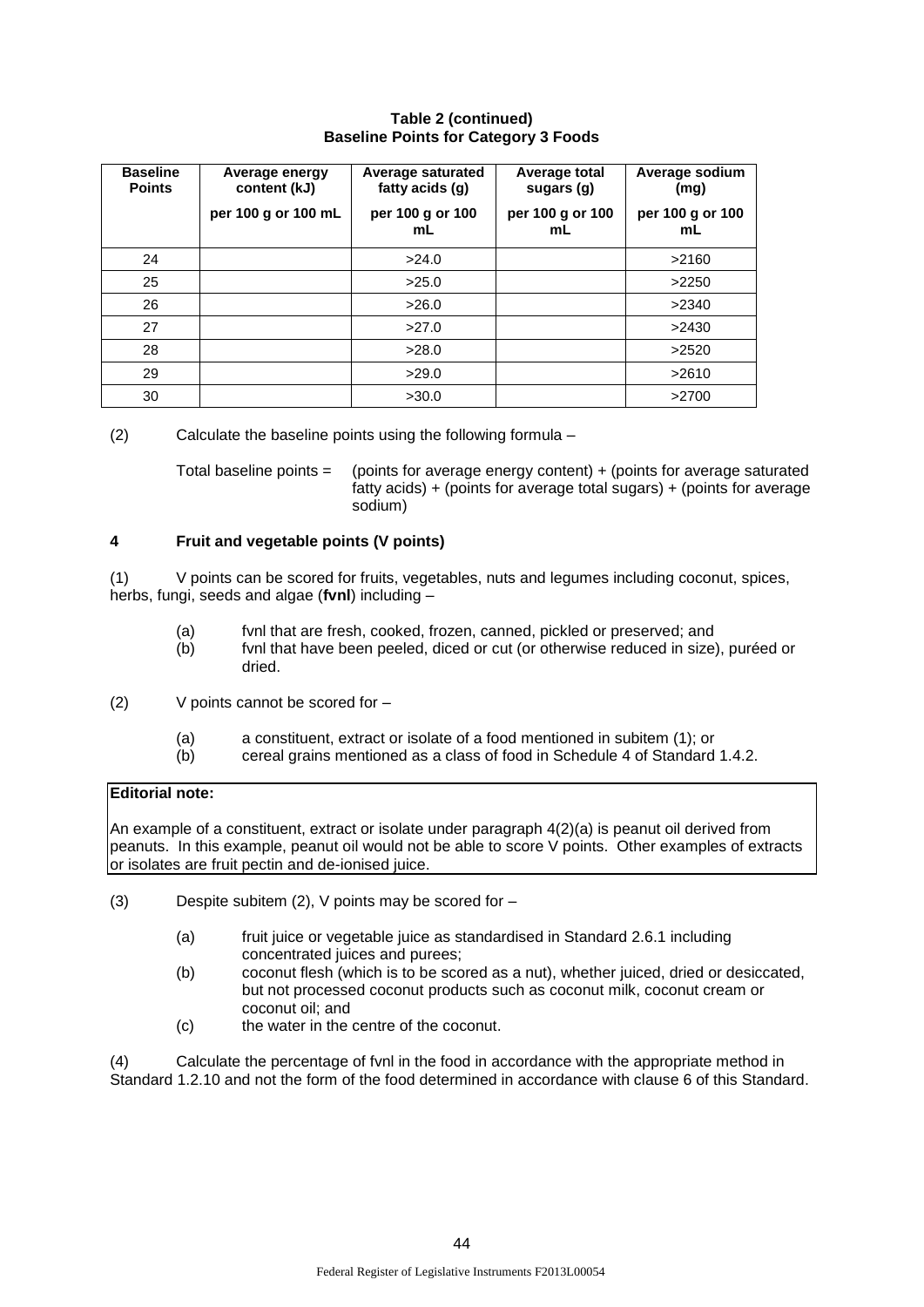## **Editorial note:**

The effect of subitem (4) is to make it a requirement to determine the percentage of fvnl using only the appropriate method in Standard 1.2.10. For this subitem only, it is not necessary to consider the form of the food determined by clause 6 of this Standard.

(5) Use Column 1 of Table 3 if the fruit or vegetables in the food product are all concentrated (including dried).

## **Editorial note:**

For example, if dried fruit and tomato paste are the components of the food product for which V points can be scored, column 1 should be used.

- (6) Use Column 2 of Table 3 if
	- (a) there are no concentrated (or dried) fruit or vegetables in the food product; or
	- (b) the percentages of all concentrated ingredients are calculated based on the ingredient when reconstituted (according to subclauses 3(3) or (4) of Standard 1.2.10); or
	- (c) the food product contains a mixture of concentrated fruit or vegetables and nonconcentrated fvnl sources (after following the formula mentioned in subitem (8)); or
	- (d) the food product is potato crisps or a similar low moisture vegetable product.

<sup>(7)</sup> Work out the V points (to a maximum of 8) in accordance with Table 3.

|               | <b>V</b> Points                       |          |  |  |  |
|---------------|---------------------------------------|----------|--|--|--|
|               | Column 1                              | Column 2 |  |  |  |
| <b>Points</b> | % concentrated fruit or<br>vegetables | $%$ fvnl |  |  |  |
|               | <25                                   | ≤40      |  |  |  |
|               | ≥25                                   | 540      |  |  |  |

**Table 3**

#### 1 ≥25 >40 2 <u>≥43</u> >60 5 ≥67 >80

(8) If the food product contains a mixture of concentrated fruit or vegetables and nonconcentrated fvnl sources, the percentage of total fvnl must be worked out as follows -

8 =100 =100

| (% non-concentrated fvnl) + $(2 \times \%$ concentrated fruit or vegetables)                           | 100 |
|--------------------------------------------------------------------------------------------------------|-----|
| (% non-concentrated fynl) + $(2 \times \%$ concentrated fruit or vegetables) + (% non fynl ingredient) |     |

where –

**%non-concentrated fvnl/concentrated fruit or vegetables** means the percentage of fvnl in the food determined using the appropriate calculation methods outlined in Standard 1.2.10.

(9) For the formula in subitem (8), potato crisps and similar low moisture vegetable products are taken to be non-concentrated.

## **5 Protein points (P points)**

(1) Use Table 4 to determine the 'P points' scored, depending on the amount of protein in the food product. A maximum of five points can be awarded.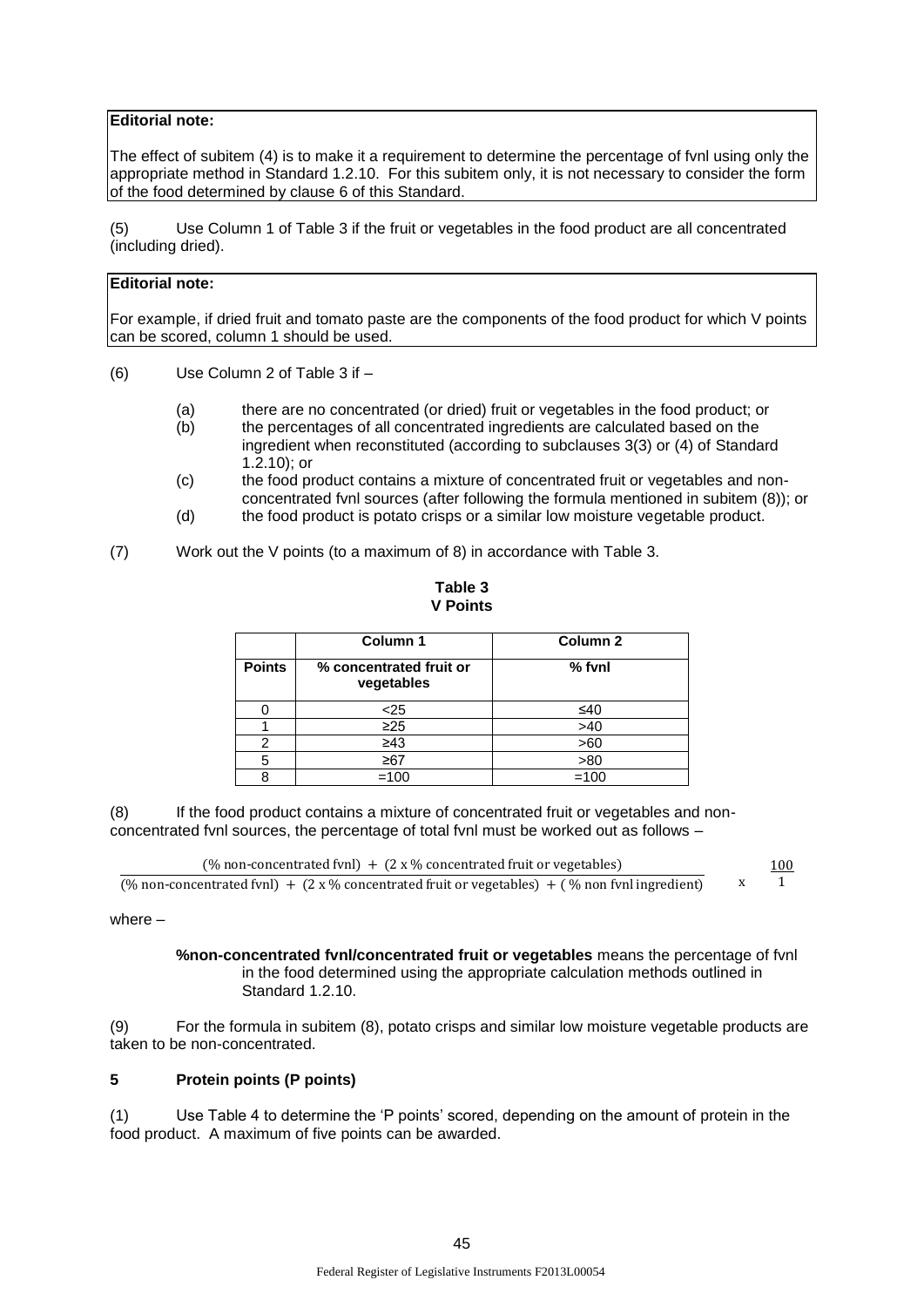(2) Food products that score ≥13 baseline points are not permitted to score points for protein unless they score five or more V points.

| <b>Points</b> | Protein (g) per 100 g or 100 mL |
|---------------|---------------------------------|
|               | ≤1.6                            |
|               | >1.6                            |
|               | $\geq 3.2$                      |
|               | >4.8                            |
|               | >6.4                            |
|               | >8.0                            |

**Table 4 P Points**

## **6 Fibre points (F points)**

(1) Use Table 5 to determine the 'F points' scored, depending on the amount of dietary fibre in the food product. A maximum of five points can be awarded.

The prescribed method of analysis to determine total dietary fibre is outlined in clause 18 of Standard 1.2.8.

**Table 5 F Points**

| <b>Points</b> | Dietary fibre (g) per 100 g or 100 mL |
|---------------|---------------------------------------|
|               | ≤0.9                                  |
|               | >0.9                                  |
|               | >1.9                                  |
|               | >2.8                                  |
|               | >3.7                                  |
|               | >47                                   |

(3) Category 1 foods do not score F points.

## **7 Calculating the final score**

Calculate the final score using the following formula –

Final Score = baseline points  $-$  (V points)  $-$  (P points)  $-$  (F points)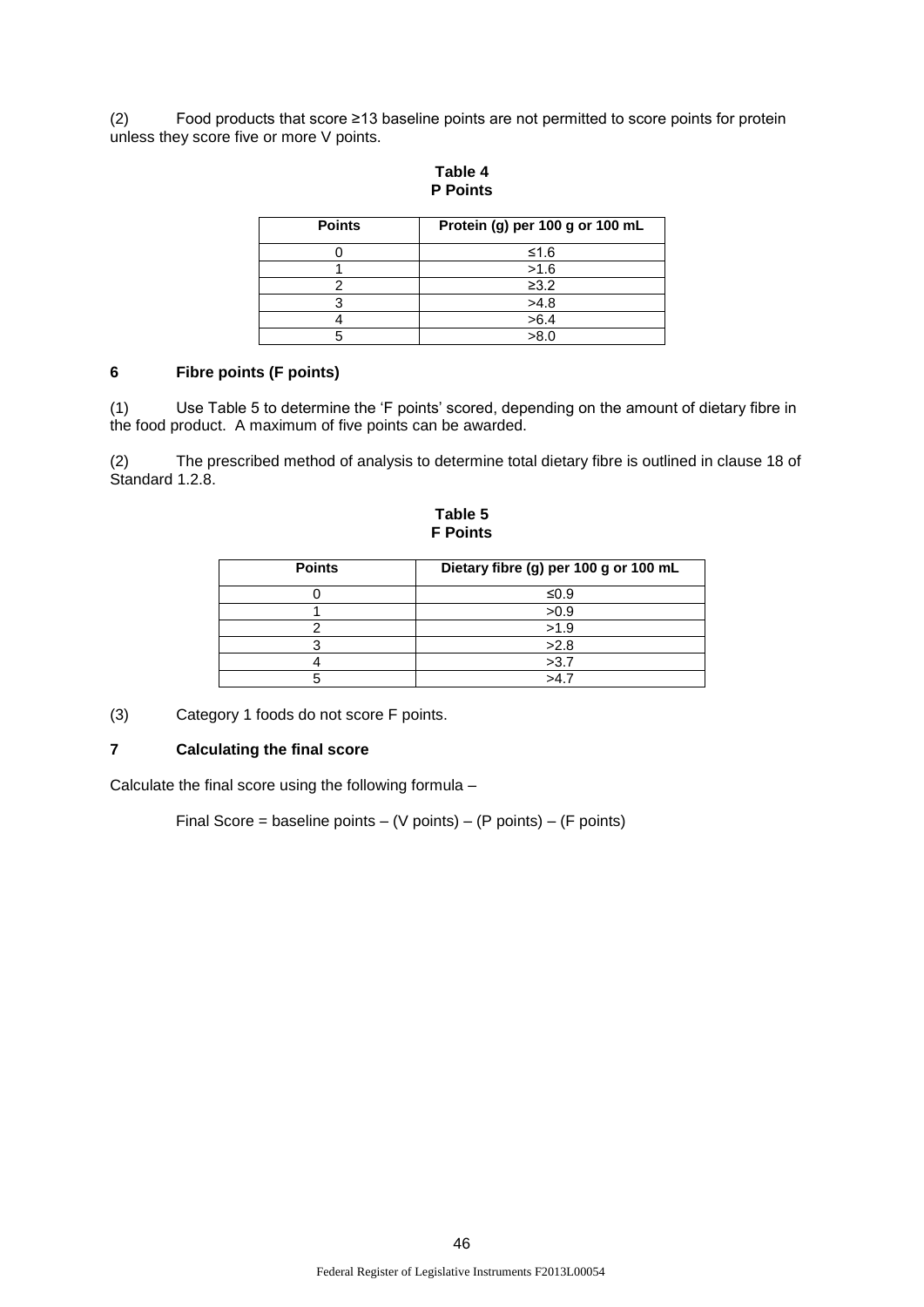## **SCHEDULE 6**

### **Required elements of a systematic review**

A systematic review must include the following elements –

1 A description of the food or property of food, the health effect and the proposed relationship between the food or property of food and the health effect.

2 A description of the search strategy used to capture the scientific evidence relevant to the proposed relationship between the food or property of food and the health effect, including the inclusion and exclusion criteria.

3 A final list of studies based on the inclusion and exclusion criteria. Studies in humans are essential. A relationship between a food or property of food and the health effect cannot be established from animal and *in vitro* studies alone.

4 A table with key information from each included study. This must include information on:

- (a) the study reference
- (b) the study design
- (c) the objectives
- (d) the sample size in the study groups and loss to follow-up or non-response
- (e) the participant characteristics
- (f) the method used to measure the food or property of food including amount consumed
- (g) confounders measured
- (h) the method used to measure the health effect
- (i) the study results, including effect size and statistical significance
- (j) any adverse effects.

5 An assessment of the quality of each included study based on consideration of, as a minimum:

- (a) a clearly stated hypothesis
- (b) minimisation of bias
- (c) adequate control for confounding
- (d) the study participants' background diets and other relevant lifestyle factors
- (e) study duration and follow-up adequate to demonstrate the health effect
- $(f)$  the statistical power to test the hypothesis.

6 An assessment of the results of the studies as a group by considering whether:

- (a) there is a consistent association between the food or property of food and the health effect across all high quality studies
- (b) there is a causal association between the consumption of the food or property of food and the health effect that is independent of other factors (with most weight given to well-designed experimental studies in humans)
- (c) the proposed relationship between the food or property of food and the health effect is biologically plausible
- (d) the amount of the food or property of food to achieve the health effect can be consumed as part of a normal diet of the Australian and New Zealand populations.
- 7 A conclusion based on the results of the studies that includes:
	- (a) whether a causal relationship has been established between the food or property of food and the health effect based on the totality and weight of evidence; and
	- (b) where there is a causal relationship between the food or property of food and the health effect: